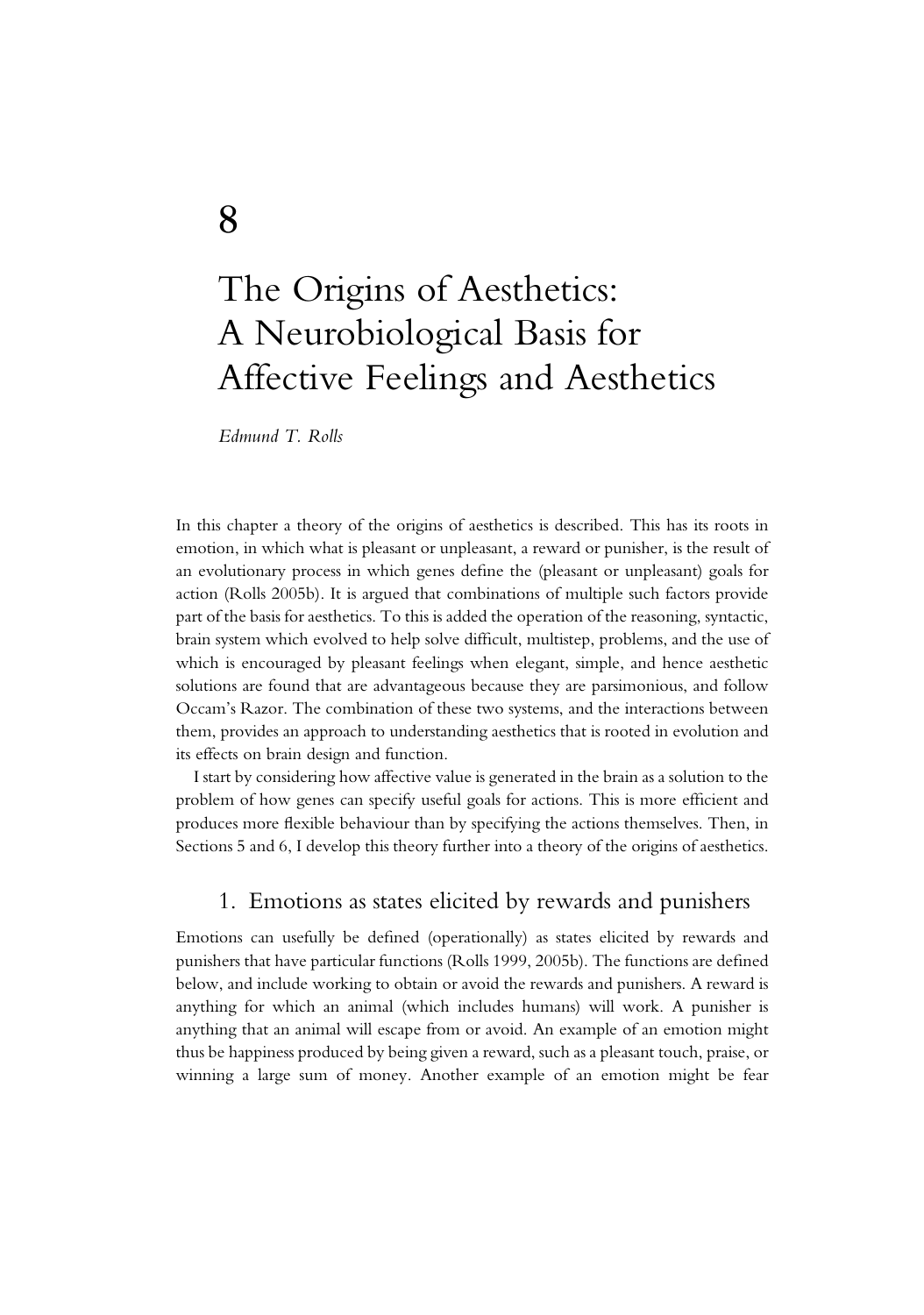produced by the sound of a rapidly approaching bus, or the sight of an angry expression on someone's face. We will work to avoid such stimuli, which are punishing. Another example would be frustration, anger, or sadness produced by the omission of an expected reward such as a prize, or the termination of a reward such as the death of a loved one. Another example would be relief, produced by the omission or termination of a punishing stimulus such as the removal of a painful stimulus, or sailing out of danger. These examples indicate how emotions can be produced by the delivery, omission, or termination of rewarding or punishing stimuli, and go some way to indicate how different emotions could be produced and classified in terms of the rewards and punishments received, omitted, or terminated. A diagram summarizing some of the emotions associated with the delivery of reward or punishment or a stimulus associated with them, or with the omission of a reward or punishment, is shown in Fig. 8.1.

Before accepting this approach, we should consider whether there are any exceptions to the proposed rule. Are any emotions caused by stimuli, events, or remembered events that are not rewarding or punishing? Do any rewarding or punishing stimuli not



Figure 8.1 Some of the emotions associated with different reinforcement contingencies are indicated. Intensity increases away from the centre of the diagram, on a continuous scale. The classification scheme created by the different reinforcement contingencies consists of (1) the presentation of a positive reinforcer  $(S+)$ , (2) the presentation of a negative reinforcer  $(S<sup>−</sup>)$ , (3) the omission of a positive reinforcer  $(S+)$  or the termination of a positive reinforcer  $(S+!)$ , and (4) the omission of a negative reinforcer (S−) or the termination of a negative reinforcer (S−!)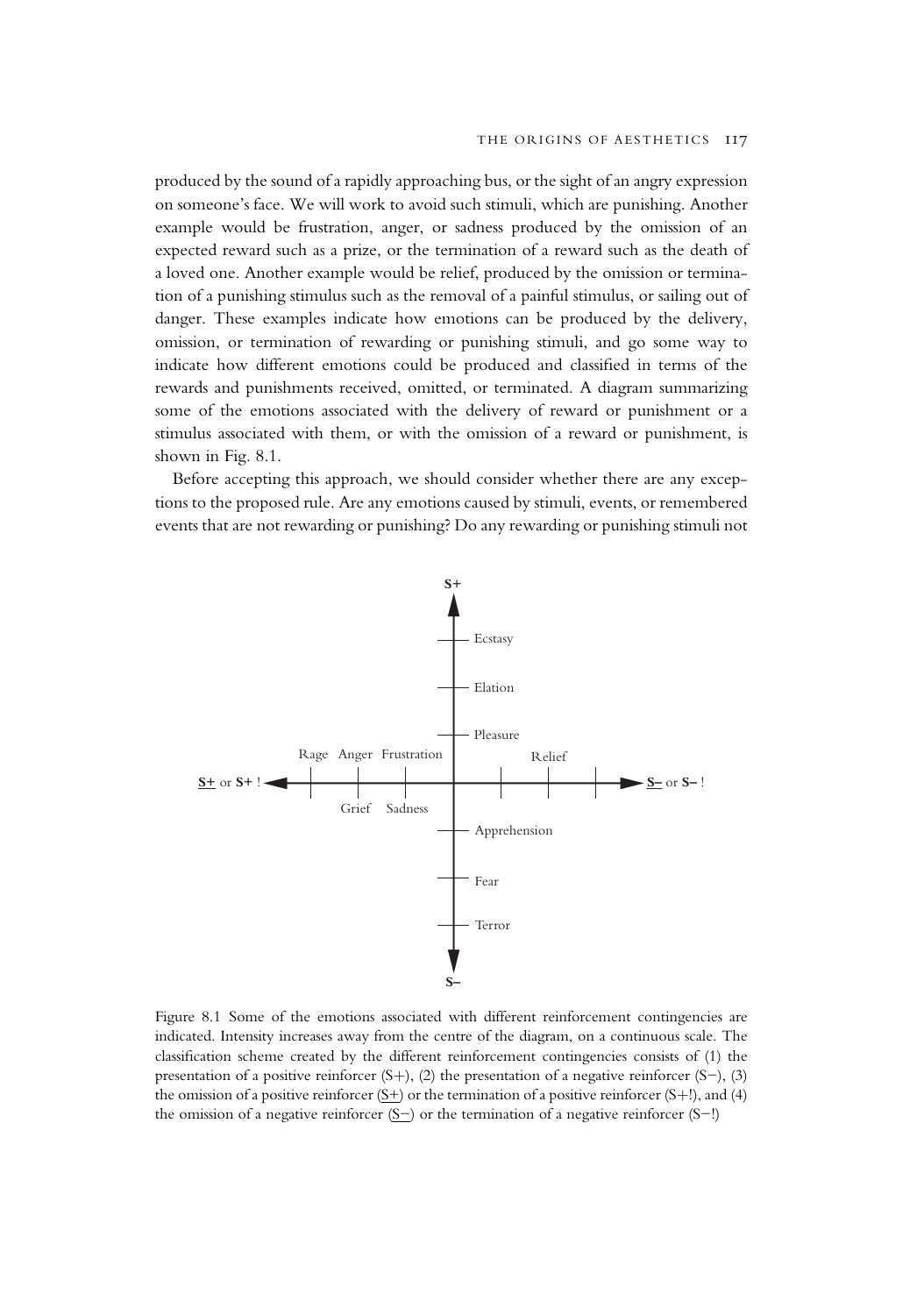cause emotions? We will consider these questions in more detail below. The point is that if there are no major exceptions, or if any exceptions can be clearly encapsulated, then we may have a good working definition at least of what causes emotions. Moreover, it is worth pointing out that many approaches to or theories of emotion (Strongman 1996) have in common that part of the process involves 'appraisal' (Frijda 1986; Lazarus 1991; Oatley and Jenkins 1996). In all these theories the concept of appraisal presumably involves assessing whether something is rewarding or punishing. The description in terms of reward or punishment adopted here seems more tightly and operationally specified. I next consider a slightly more formal definition than rewards or punishments, in which the concept of reinforcers is introduced, and show how there has been a considerable history in the development of ideas along this line.

The proposal that emotions can be usefully seen as states produced by instrumental reinforcing stimuli follows earlier work by Millenson (1967), Weiskrantz (1968), Gray (1975, 1987), and Rolls (1986a, 1986b, 1990, 1999, 2000, 2005b). (Instrumental reinforcers are stimuli which, if their occurrence, termination, or omission is made contingent upon the making of a response, alter the probability of the future emission of that response.) Some stimuli are unlearned reinforcers (e.g., the taste of food if the animal is hungry, or pain); while others may become reinforcing by learning, because of their association with such primary reinforcers, thereby becoming 'secondary reinforcers'. This type of learning may thus be called 'stimulusreinforcement association', and occurs via a process like classical conditioning. If a reinforcer increases the probability of emission of a response on which it is contingent, it is said to be a'positive reinforcer' or 'reward'; if it decreases the probability of such a response it is a 'negative reinforcer' or 'punisher'. For example, fear is an emotional state which might be produced by a sound (the conditioned stimulus) that has previously been associated with an electric shock (the primary reinforcer).

The converse reinforcement contingencies produce the opposite effects on behaviour. The omission or termination of a positive reinforcer ('extinction' and 'time out' respectively, sometimes described as 'punishing') decreases the probability of responses. Responses followed by the omission or termination of a negative reinforcer increase in probability, this pair of negative reinforcement operations being termed 'active avoidance' and 'escape' respectively (Rolls 2005b).

This foundation has been developed (see Rolls 1986a, 1986b, 1990, 1999, 2000, 2005b) to show how a very wide range of emotions can be accounted for, as a result of the operation of a number of factors, including the following:

- 1. The reinforcement contingency (e.g., whether reward or punishment is given, or withheld) (see Fig. 8.1).
- 2. The intensity of the reinforcer (see Fig. 8.1).
- 3. Any environmental stimulus might have a number of different reinforcement associations. (For example, a stimulus might be associated both with the presentation of a reward and of a punisher, allowing states such as conflict and guilt to arise.)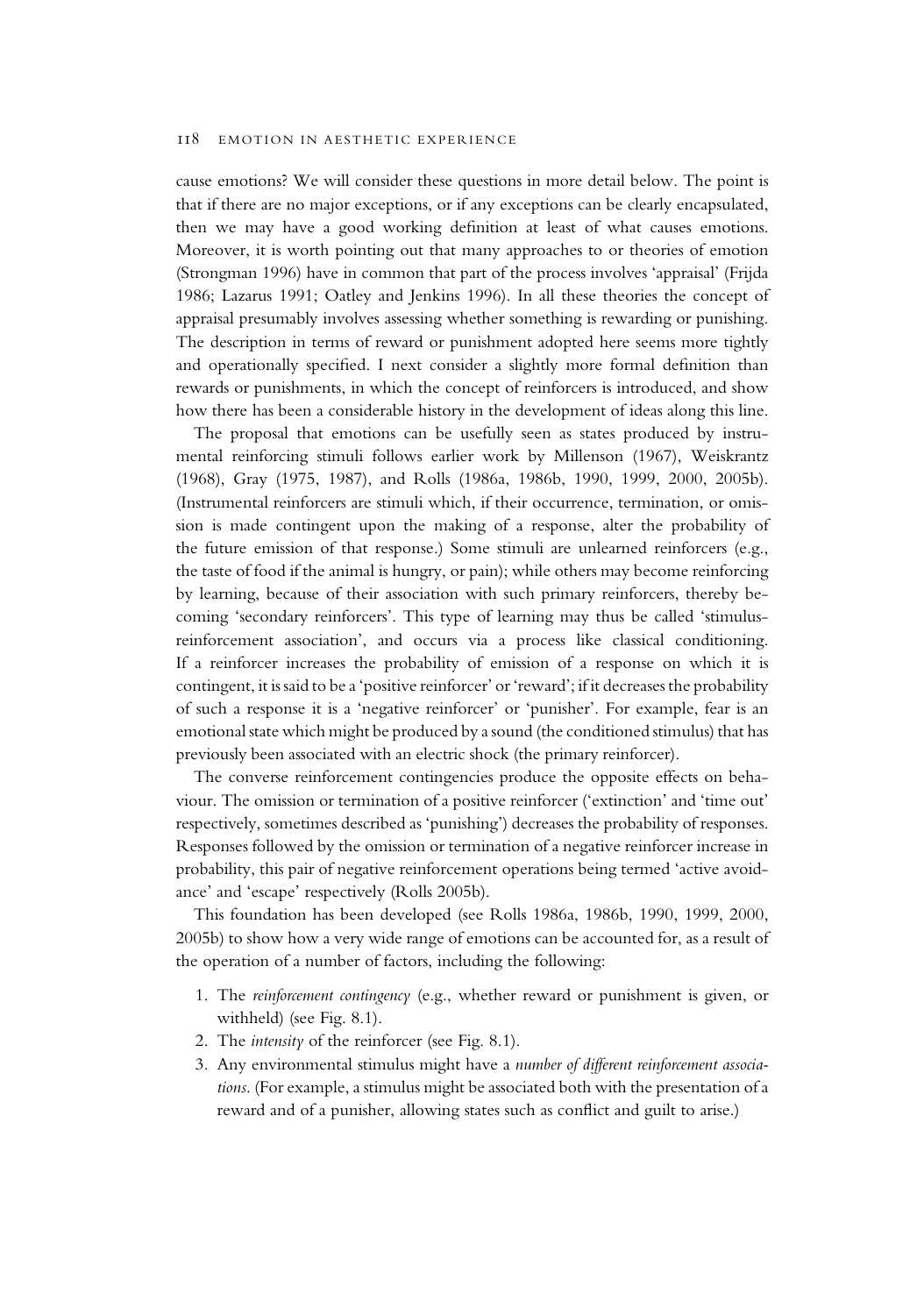Table 8.1 Examples of primary reinforcers, and the dimensions of the environment to which they are tuned

These reinforcers, rewards and punishers, are gene-defined goals for action, and are associated with affective states.

| Taste                       |                                                                                                                            |
|-----------------------------|----------------------------------------------------------------------------------------------------------------------------|
| Salt taste                  | reward in salt deficiency                                                                                                  |
| Sweet                       | reward in energy deficiency                                                                                                |
| Bitter                      | punisher, indicator of possible poison                                                                                     |
| Sour                        | punisher                                                                                                                   |
| Umami                       | reward, indicator of protein; produced by monosodium                                                                       |
|                             | glutamate and inosine monophosphate                                                                                        |
| Tannic acid                 | punisher, it prevents absorption of protein; found in old leaves;<br>probably somatosensory rather than strictly gustatory |
| Odour                       |                                                                                                                            |
| Putrefying odour            | punisher; hazard to health                                                                                                 |
| Pheromones                  | reward (depending on hormonal state)                                                                                       |
| Somatosensory               |                                                                                                                            |
| Pain                        | punisher                                                                                                                   |
| Touch                       | reward                                                                                                                     |
| Grooming                    | reward; to give grooming may also be a primary reinforcer                                                                  |
| Washing                     | reward                                                                                                                     |
| Temperature                 | reward if tends to help maintain normal body temperature;                                                                  |
|                             | otherwise punisher                                                                                                         |
| Visual                      |                                                                                                                            |
| Snakes, etc.                | punisher for, e.g., primates                                                                                               |
| Youthfulness                | reward, associated with mate choice                                                                                        |
| Beauty                      | reward                                                                                                                     |
| Secondary sexual            | rewards                                                                                                                    |
| characteristics             |                                                                                                                            |
| Face expression             | reward (e.g., smile) and punisher (e.g., threat)                                                                           |
| Blue sky, cover, open space | reward, indicator of safety                                                                                                |
| Flowers                     | reward (indicator of fruit later in season?)                                                                               |
| Auditory                    |                                                                                                                            |
| Warning call                | punisher                                                                                                                   |
| Aggressive vocalization     | punisher                                                                                                                   |
| Soothing vocalization       | reward (part of the evolutionary history of music, which at least in                                                       |
|                             | its origins taps into the channels used for the communication of                                                           |
|                             | emotions)                                                                                                                  |
| Reproduction                |                                                                                                                            |
| Courtship                   | reward                                                                                                                     |
| Sexual behaviour            | reward (a number of different reinforcers, including a low waist-                                                          |
|                             | to-hip ration, and attractiveness influenced by symmetry and                                                               |
|                             | being found attractive by members of the other sex)                                                                        |
| Mate guarding               | reward for a male to protect his parental investment; jealousy                                                             |
|                             | results if his mate is courted by another male, because this may                                                           |
|                             | ruin his parental investment                                                                                               |
|                             |                                                                                                                            |

(continued)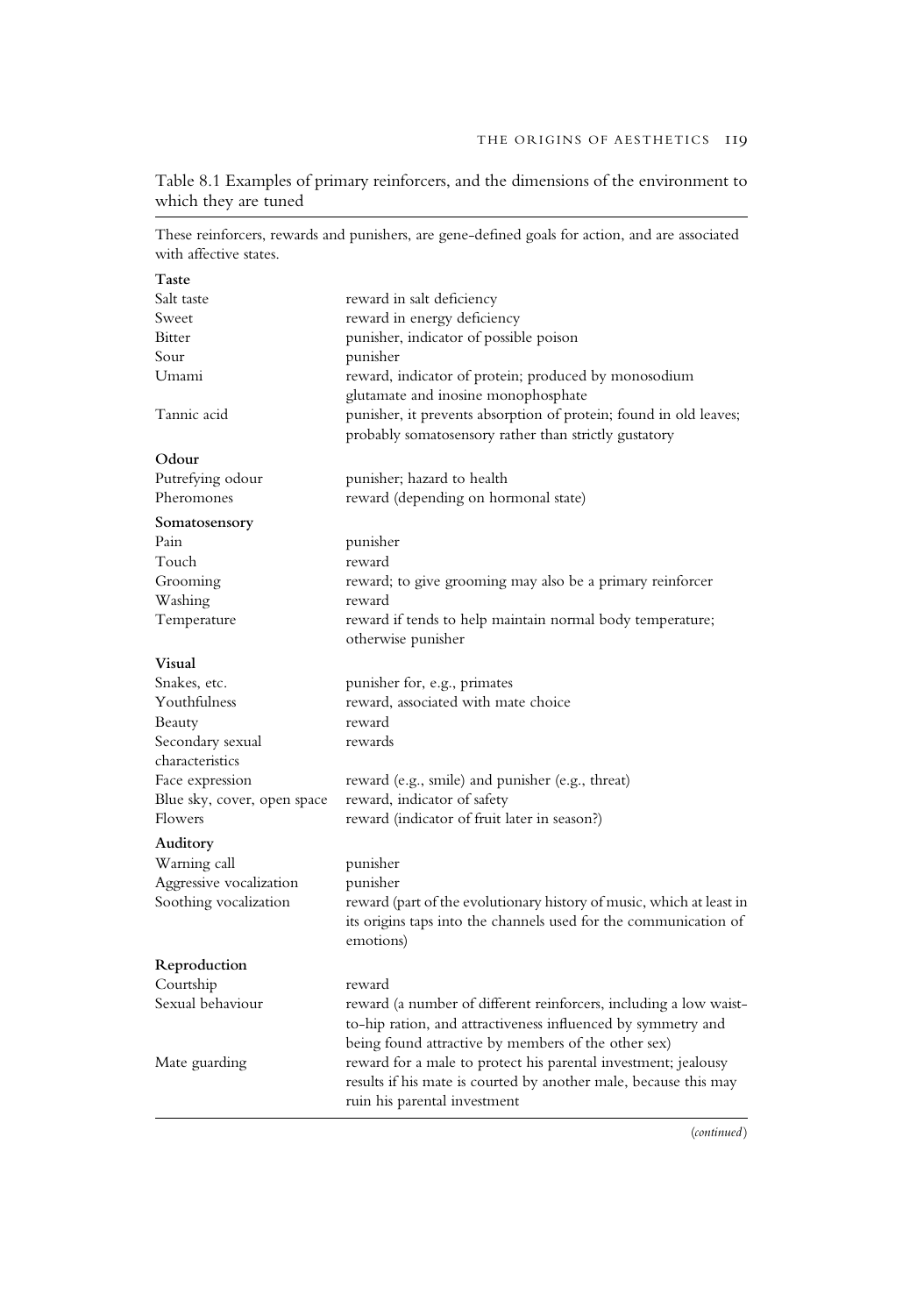| Table 8.1 Continued |
|---------------------|
|                     |

| Nest building                                  | reward (when expecting young)                                                                                                                                                        |
|------------------------------------------------|--------------------------------------------------------------------------------------------------------------------------------------------------------------------------------------|
| Parental attachment                            | reward                                                                                                                                                                               |
| Infant attachment to parents                   | reward                                                                                                                                                                               |
| Crying of infant                               | punisher to parents; produced to promote successful<br>development                                                                                                                   |
| Other                                          |                                                                                                                                                                                      |
| Novel stimuli                                  | rewards (encourage animals to investigate the full possibilities of<br>the multidimensional space in which their genes are operating)                                                |
| Sleep                                          | reward; minimizes nutritional requirements and protects from<br>danger                                                                                                               |
| Altruism to genetically<br>related individuals | reward (kin altruism)                                                                                                                                                                |
| Altruism to other<br>individuals               | reward while the altruism is reciprocated in a 'tit-for-tat'<br>reciprocation (reciprocal altruism); punisher when the altruism is<br>not reciprocated                               |
| Group acceptance                               | reward (social greeting might indicate this)                                                                                                                                         |
| Control over actions                           | reward                                                                                                                                                                               |
| Play                                           | reward                                                                                                                                                                               |
| Danger, stimulation,<br>excitement             | reward if not too extreme (adaptive because practice?)                                                                                                                               |
| Exercise                                       | reward (keeps the body fit for action)                                                                                                                                               |
| Mind reading                                   | reward; practice in reading others' minds, which might be<br>adaptive                                                                                                                |
| Solving an intellectual<br>problem             | reward (practice in which might be adaptive)                                                                                                                                         |
| Storing, collecting                            | reward (e.g., food)                                                                                                                                                                  |
| Habitat preference, home,<br>territory         | reward                                                                                                                                                                               |
| Some responses                                 | reward (e.g., pecking in chickens, pigeons; adaptive because it is a<br>simple way in which eating grain can be programmed for a<br>relatively fixed type of environmental stimulus) |

- 4. Emotions elicited by stimuli associated with different primary reinforcers will be different. A list of some primary reinforcers to illustrate some of the different affective states that can be produced by them is provided in Table 8.1.
- 5. Emotions elicited by different secondary reinforcing stimuli will be different from each other (even if the primary reinforcer is similar).
- 6. The emotion elicited can depend on whether an active or passive behavioural response is possible. (For example, if an active behavioural response can occur to the omission of a positive reinforcer, then anger might be produced, but if only passive behaviour is possible, then sadness, depression or grief might occur.)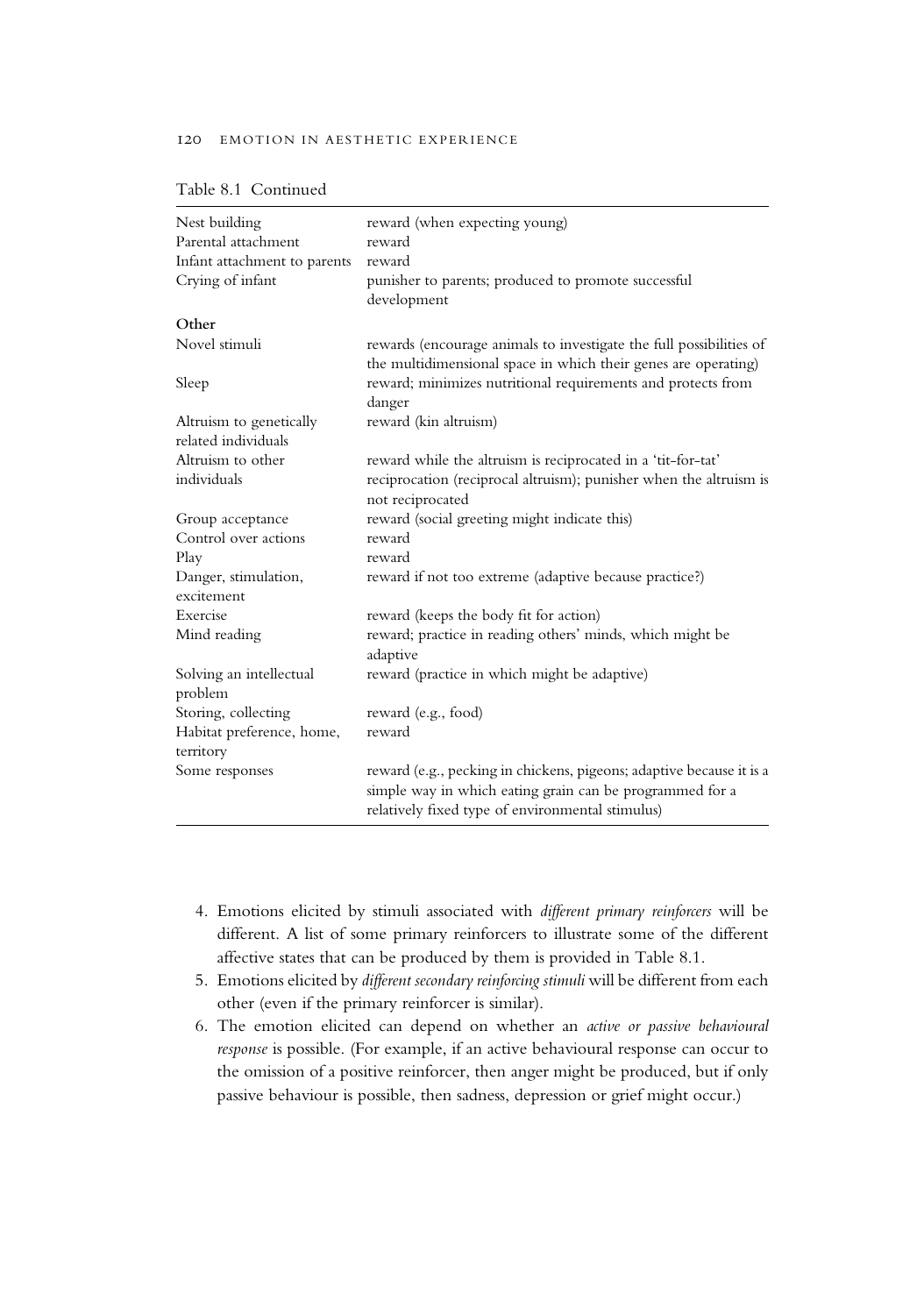By combining these six factors, it is possible to account for a very wide range of emotions (for elaboration see Rolls 2005b). It is also worth noting that emotions can be produced just as much by the recall of reinforcing events as by external reinforcing stimuli; and that cognitive processing (whether conscious or not) is important in many emotions, for very complex cognitive processing may be required to determine whether or not environmental events are reinforcing. Indeed, emotions normally consist of cognitive processing which analyses the stimulus, and then determines its reinforcing valence; and then an elicited mood change if the valence is positive or negative. In that an emotion is produced by a stimulus, philosophers say that emotions have an object in the world, and that emotional states are intentional, in that they are about something. We note that a mood or affective state may occur in the absence of an external stimulus, as in some types of depression, but that normally the mood or affective state is produced by an external stimulus, with the whole process of stimulus representation, evaluation in terms of reward or punishment, and the resulting mood or affect being referred to as emotion.

It is worth raising the issue that some philosophers categorize fear in the example as an emotion, but not pain. The distinction they make may be that primary (unlearned or innate) reinforcers (for example pain) do not produce emotions, whereas secondary reinforcers (stimuli associated by stimulus-reinforcement learning with primary reinforcers) do. (An example is fear, which is a state produced by a secondary reinforcing stimulus such as the sight of an image associated by learning with a primary reinforcer such as pain.) They describe the pain as a sensation. But neutral stimuli (such as a table) can produce sensations when touched. Thus whether a stimulus produces a sensation or not does not seem to be a useful distinction that has anything to do with affective or emotional states. It accordingly seems to be much more useful to categorize stimuli according to whether they are reinforcing (in which case they produce emotions or affective states, produced by both primary and secondary reinforcers), or are not reinforcing (in which case they do not produce emotions or affective states such as pleasantness or unpleasantness). Clearly there is a difference between primary reinforcers and learned reinforcers; but this is most precisely caught by noting that this is the difference, and that it is whether a stimulus is reinforcing that determines whether it is related to affective states and emotion. These points are considered in more detail by Rolls (2005b), who provides many examples of primary versus secondary reinforcers, all of which elicit affective states.

# 2. The functions of emotion

The functions of emotion also provide insight into the nature of emotion. These functions, described more fully elsewhere (Rolls 1990, 1999, 2005b), can be summarized as follows: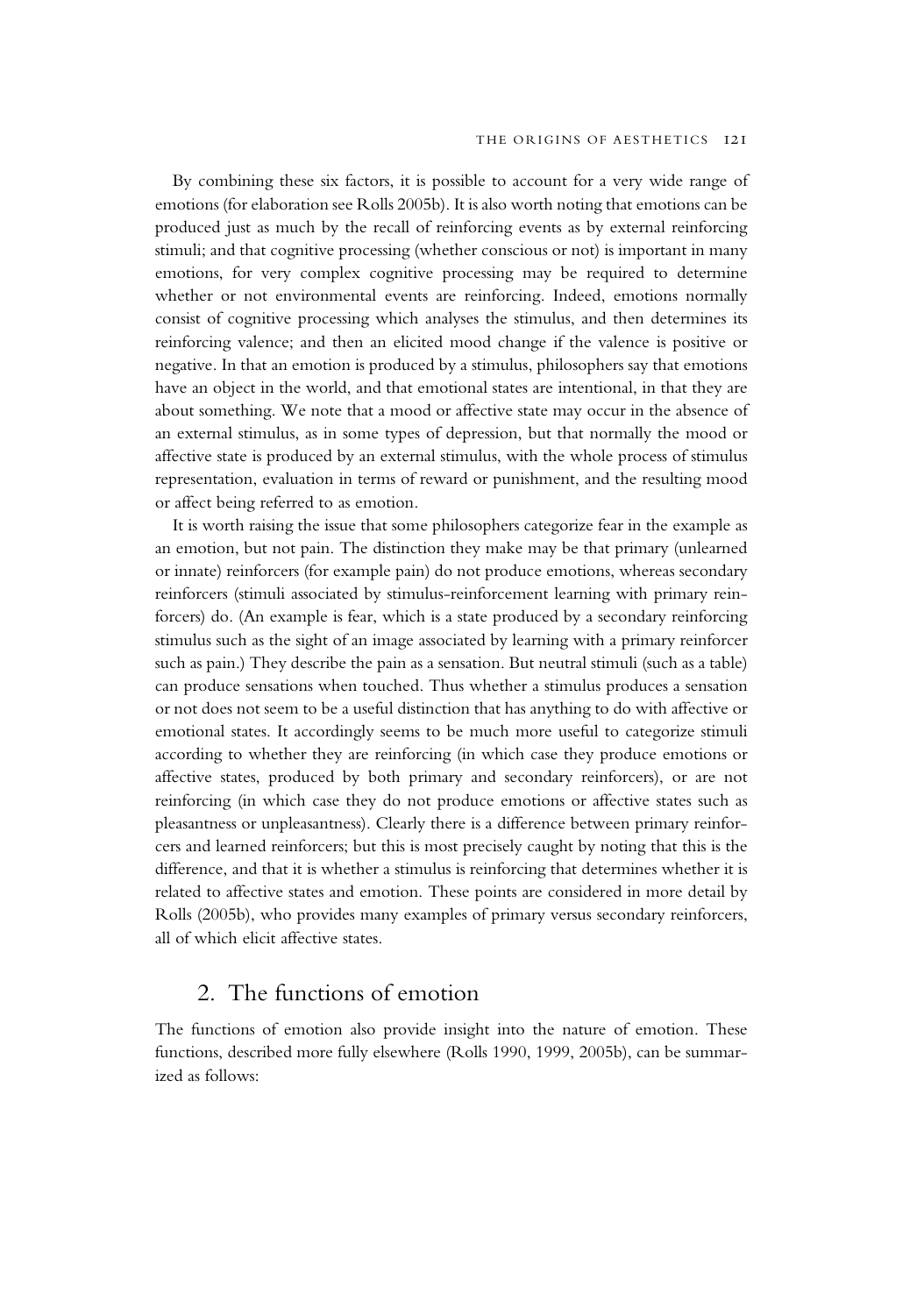- 1. The elicitation of autonomic responses (e.g., a change in heart rate) and endocrine responses (e.g., the release of adrenaline). These prepare the body for action.
- 2. Flexibility of behavioural responses to reinforcing stimuli. Emotional (and motivational) states allow a simple interface between sensory inputs and action systems. The essence of this idea is that goals for behaviour are specified by reward and punishment evaluation. When an environmental stimulus has been decoded as a primary reward or punishment, or (after previous stimulus-reinforcer association learning) a secondary rewarding or punishing stimulus, then it becomes a goal for action. The person can then perform any action (instrumental response) to obtain the reward, or to avoid the punisher. Thus there is flexibility of action, and this is in contrast with stimulus-response, or habit, learning in which a particular response to a particular stimulus is learned. The emotional route to action is flexible not only because any action can be performed to obtain the reward or avoid the punishment, but also because the person can learn in as little as one trial that a reward or punishment is associated with a particular stimulus, in what is termed 'stimulus-reinforcer association learning'.

To summarize and formalize, two processes are involved in the actions being described. The first is stimulus-reinforcer association learning, and the second is instrumental learning of an operant response made to approach and obtain the reward or to avoid or escape from the punisher. Emotion is an integral part of this, for it is the state elicited in the first stage, by stimuli which are decoded as rewards or punishers, and this state has the property that it is motivating. The motivation is to obtain the reward or avoid the punisher, and animals must be built to obtain certain rewards and avoid certain punishers. Indeed, primary or unlearned rewards and punishers are specified by genes which effectively specify the goals for action. This is the solution which natural selection has found for how genes can influence behaviour to promote their fitness (as measured by reproductive success), and for how the brain could interface sensory systems to action systems, and is an important part of Rolls' theory of emotion (1990, 1999, 2005b).

Selecting between available rewards with their associated costs, and avoiding punishers with their associated costs, is a process that can take place both implicitly (unconsciously), and explicitly using a language system to enable long-term plans to be made (Rolls 2005a, 2008b). These many different brain systems, some involving implicit evaluation of rewards, and others explicit, verbal, conscious, evaluation of rewards and planned long-term goals, must all enter into the selector of behaviour (see Fig. 8.2). This selector is poorly understood, but it might include a process of competition between all the competing calls on output, and might involve the anterior cingulate cortex and basal ganglia in the brain (Rolls 2005b, 2008b) (see Fig. 8.2).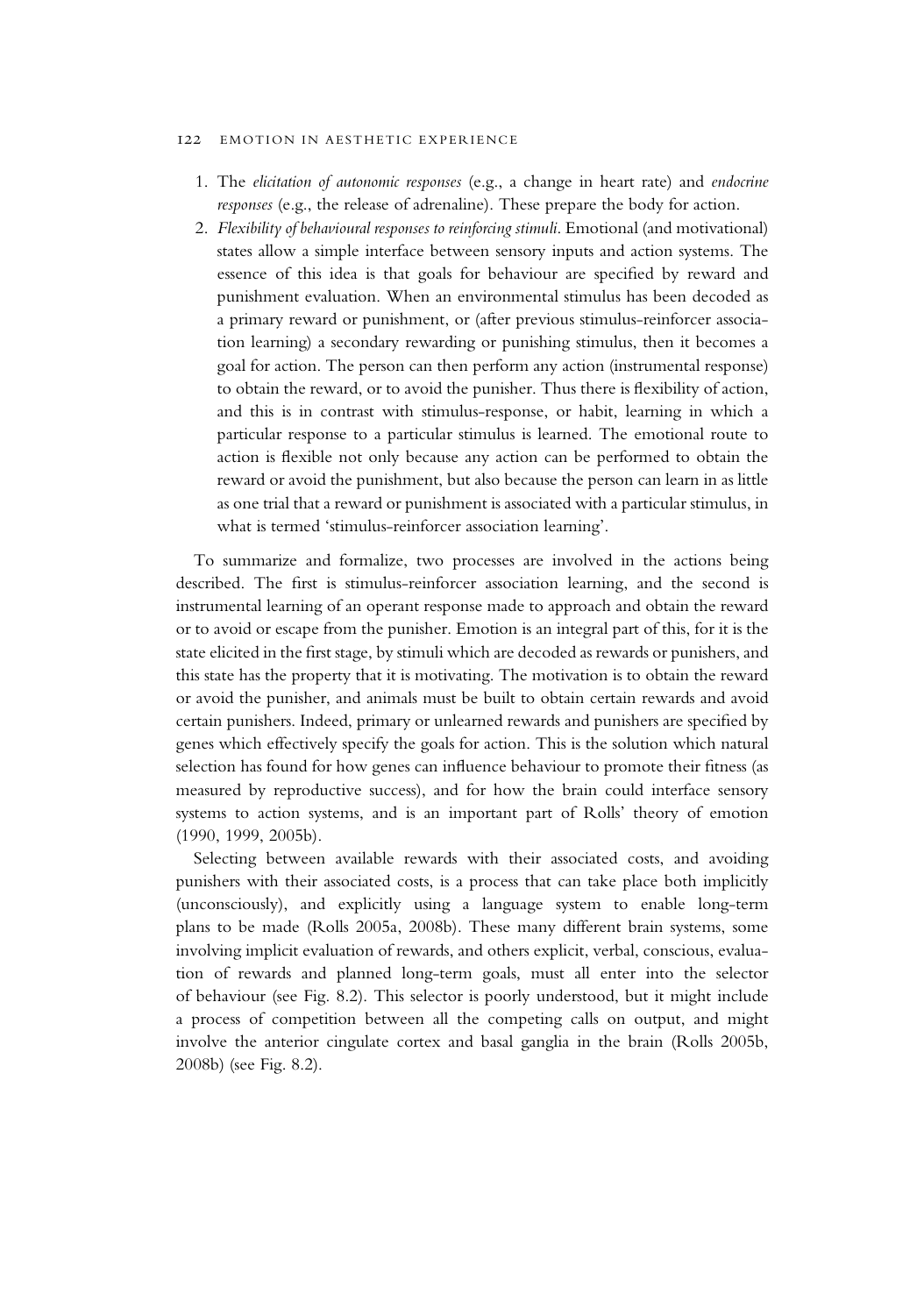

Figure 8.2 Dual routes to the initiation of action in response to rewarding and punishing stimuli. The inputs from different sensory systems to brain structures such as the orbitofrontal cortex and amygdala allow these brain structures to evaluate the reward- or punishment-related value of incoming stimuli, or of remembered stimuli. The different sensory inputs enable evaluations within the orbitofrontal cortex and amygdala based mainly on the primary (unlearned) reinforcement value for taste, touch, and olfactory stimuli, and on the secondary (learned) reinforcement value for visual and auditory stimuli. In the case of vision, the 'association cortex' which outputs representations of objects to the amygdala and orbitofrontal cortex is the inferior temporal visual cortex. One route for the outputs from these evaluative brain structures is via projections directly to structures such as the basal ganglia (including the striatum and ventral striatum) to enable implicit, direct behavioural responses based on the reward- or punishmentrelated evaluation of the stimuli to be made. The second route is via the language systems of the brain, which allow explicit decisions involving multistep syntactic planning to be implemented

- 3. Emotion is motivating, as just described. For example, fear learned by stimulusreinforcement association provides the motivation for actions performed to avoid noxious stimuli.
- 4. Communication. Monkeys, for example, may communicate their emotional state to others, by making an open-mouth threat to indicate the extent to which they are willing to compete for resources, and this may influence the behaviour of other animals. This aspect of emotion was emphasized by Darwin (1872), and has been studied more recently by Ekman (1982, 1993). He reviews evidence that humans can categorize facial expressions into the categories happy, sad, fearful, angry, surprised, and disgusted, and that this categorization may operate similarly in different cultures. As shown elsewhere, there are neural systems in the orbitofrontal cortex, amygdala, and overlying temporal cortical visual areas that are specialized for the face-related aspects of this processing (Rolls 2005b, 2007c; Rolls et al. 2006).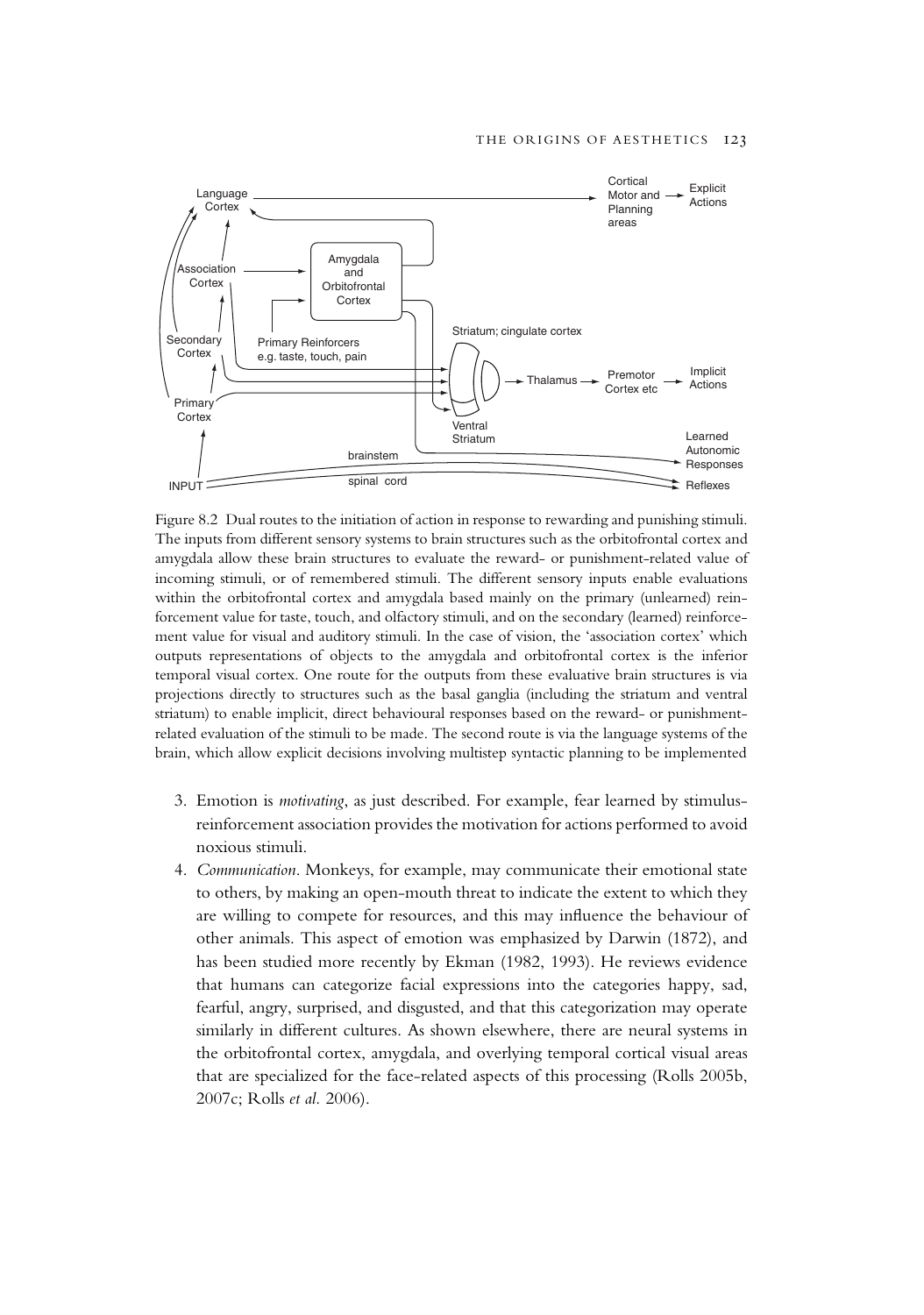- 5. Social bonding. Examples of this are the emotions associated with the attachment of the parents to their young, and the attachment of the young to their parents.
- 6. The current mood state can affect the cognitive evaluation of events or memories (see Oatley and Jenkins 1996). This may facilitate continuity in the interpretation of the reinforcing value of events in the environment. A hypothesis that back projections from parts of the brain involved in emotion such as the orbitofrontal cortex and amygdala implement this is described in Emotion Explained (Rolls 2005b).
- 7. Emotion may facilitate the storage of memories. One way this occurs is that episodic memory (i.e., one's memory of particular episodes) is facilitated by emotional states (Rolls 2005b, 2008b). A second way in which emotion may affect the storage of memories is that the current emotional state may be stored with episodic memories, providing a mechanism for the current emotional state to affect which memories are recalled. A third way that emotion may affect the storage of memories is by guiding the cerebral cortex in the representations of the world that are set up (Rolls 2008b).
- 8. Another function of emotion is that by enduring for minutes or longer after a reinforcing stimulus has occurred, emotion may help to produce persistent and continuing motivation and direction of behaviour, to help achieve a goal or goals.
- 9. Emotion may trigger the recall of memories stored in neocortical representations. Amygdala back projections to the cortex could perform this for emotion in a way analogous to that in which the hippocampus could implement the retrieval in the neocortex of recent (episodic) memories (Rolls 2008b; Rolls and Stringer 2001).

# 3. Reward, punishment and emotion in brain design: an evolutionary approach

The theory of the functions of emotion is further developed in Emotion Explained (Rolls 2005b). Some of the points made help to elaborate greatly on 3 above. Rolls (2005b) considers the fundamental question of why we and other animals are built to use rewards and punishers to guide or determine our behaviour. Why are we built to have emotions, as well as motivational states? Is there any reasonable alternative around which evolution could have built complex animals?

Rolls (2005b) argues that a role of natural selection is to guide animals to build sensory systems that will respond to dimensions of stimuli in the natural environment along which actions can lead to better ability to pass genes on to the next generation, that is to increased fitness. The animals must be built by such natural selection to make actions that will enable them to obtain more rewards, that is to work to obtain stimuli that will increase their fitness. Correspondingly, animals must be built to make responses that will enable them to escape from, or learn to avoid, stimuli that will reduce their fitness. There are likely to be many dimensions of environmental stimuli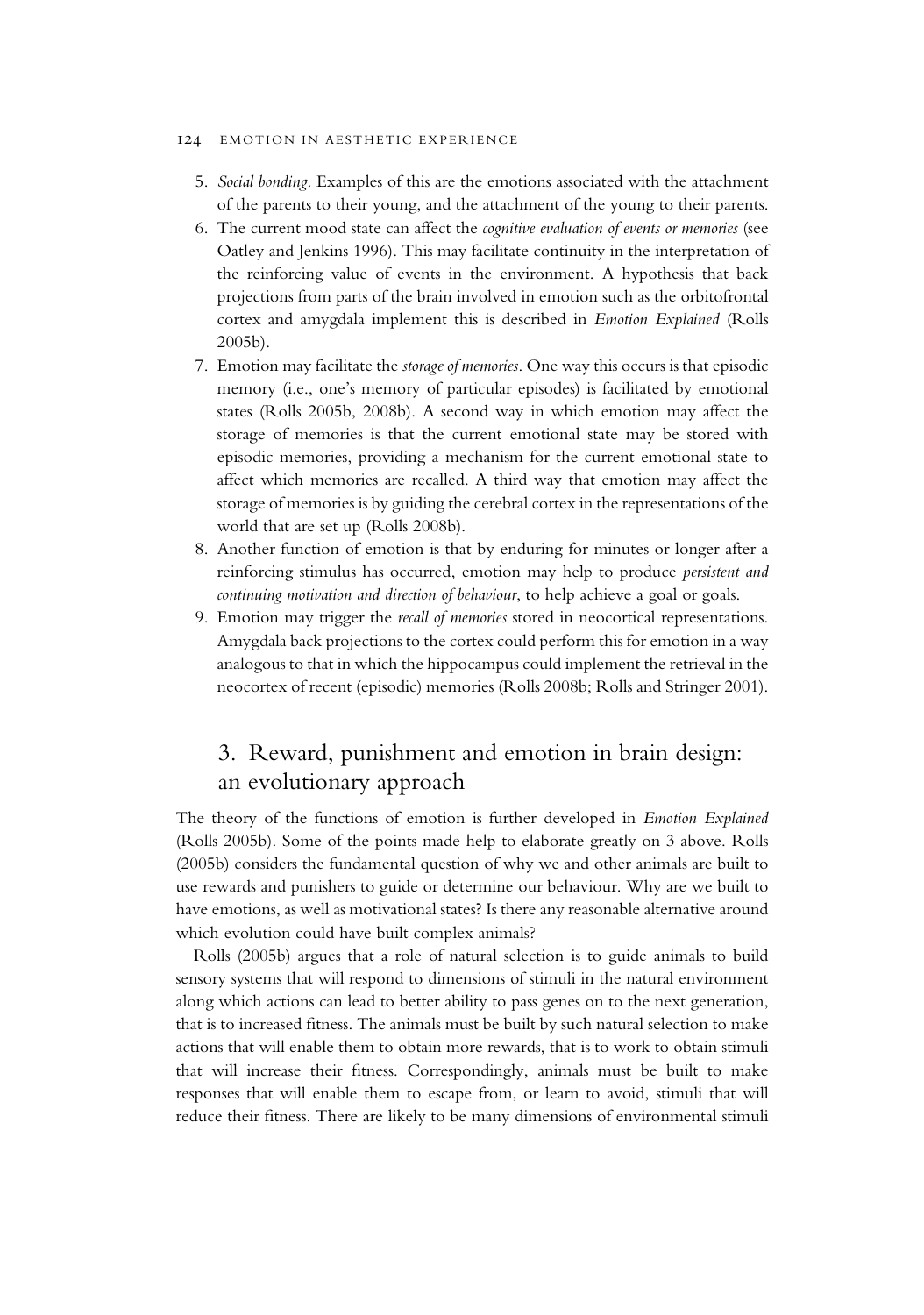along which responses can alter fitness. Each of these dimensions may be a separate reward/punishment dimension. An example of one of these dimensions might be food reward. It increases fitness to be able to sense nutrient need, to have sensors that respond to the taste of food, and to perform behavioural responses to obtain such reward stimuli when in that need or motivational state. Similarly, another dimension is water reward, in which the taste of water becomes rewarding when there is body fluid depletion (see Chapter 6 of Emotion Explained).

With many reward/punishment dimensions for which actions may be performed (see Table 8.1 for a non-exhaustive list!), a selection mechanism for actions performed is needed. In this sense, rewards and punishers provide a common currency scale for inputs to response selection mechanisms. Evolution must set the magnitudes of each of the different reward systems so that each will be chosen for action in such a way as to maximize overall fitness. Food reward must be chosen as the aim for action if a nutrient is depleted; but water reward as a target for action must be selected if current water depletion poses a greater threat to fitness than the current food depletion. This indicates that each reward must be carefully calibrated by evolution to have the right value in the common currency for the competitive selection process. Other types of behaviour, such as sexual behaviour, must be selected sometimes, but probably less frequently, in order to maximize fitness (as measured by gene transmission into the next generation). Many processes contribute to increasing the chances that a wide set of different environmental rewards will be chosen over a period of time, including not only need-related satiety mechanisms which decrease the rewards within a dimension, but also sensory-specific satiety mechanisms, which facilitate switching to another reward stimulus (sometimes within and sometimes outside the same main dimension), and attraction to novel stimuli. Finding novel stimuli rewarding is one way that organisms are encouraged to explore the multidimensional space in which their genes are operating.

The implication of this comparison is that operation by animals using reward and punishment systems tuned to dimensions of the environment that increase fitness provides a mode of operation that can work in organisms that evolve by natural selection. It is clearly a natural outcome of Darwinian evolution to operate using reward and punishment systems tuned to fitness-related dimensions of the environment, if instrumental goal-directed actions are to be made by the animals, rather than just pre-programmed responses and movements such as tropisms and taxes. This view of brain design in terms of reward and punishment systems built by genes that gain their adaptive value by being tuned to a goal for action offers I believe a deep insight into how natural selection has shaped many brain systems, and is a fascinating outcome of Darwinian thought.

We thus have part of a theory of how value is placed on some stimuli. Value will be placed according to whether the stimuli activate our reward or punishment systems, themselves tuned during evolution to produce goals that will increase the fitness of our genes. Moreover, we have seen that these gene-defined goals may include a wide range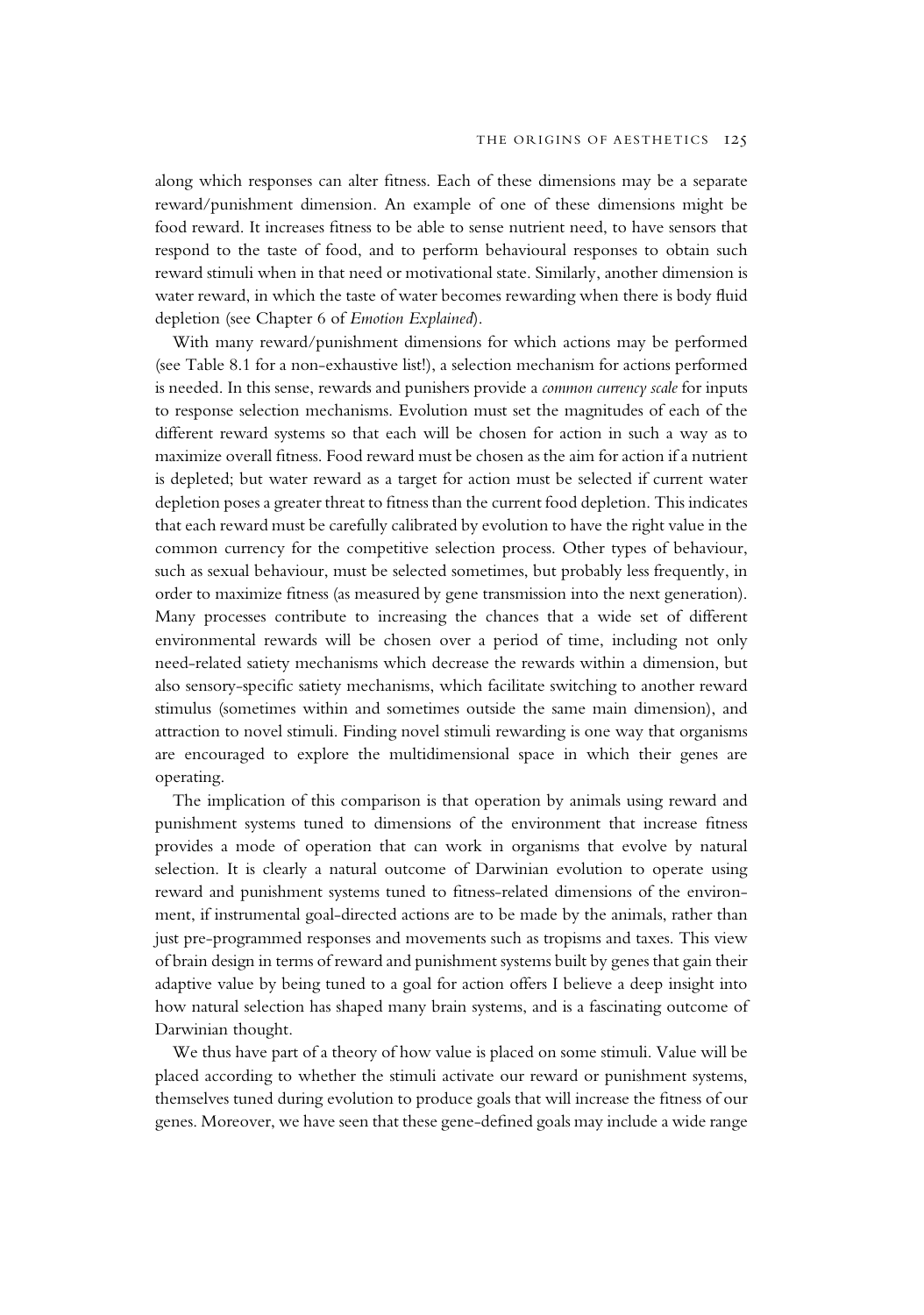of reinforcers, including many involved in social behaviour, and define some of the things that make people and objects attractive. Before building in the direction of aesthetics, we need to take into account a second way in which humans by reasoning can define a wider range of goals, or at least can place different value on goals as a result of reasoning. I now compare these two routes to action (see also Rolls 2003, 2005b).

# 4. Dual routes to action: gene-defined goals, and syntactic reasoning

The first route is via the brain systems that have been present in non-human primates such as monkeys, and to some extent in other mammals, for millions of years, and have built in the brain a system for defining these goals. Achieving these goals feels pleasant or unpleasant. The goals may be primary reinforcers, or stimuli associated with them by learning. This value assessment may be based on a number of different factors. One is the previous reinforcement history, which involves stimulus-reinforcement association learning, and its rapid updating especially in primates using the orbitofrontal cortex. A second is the current motivational state, for example whether hunger is present, whether other needs are satisfied, etc. A third factor that affects the computed reward value of the stimulus is whether that reward has been received recently. If it has been received recently but in small quantity, this may increase the reward value of the stimulus. This is known as incentive motivation or the 'salted-nut' phenomenon. The adaptive value of such a process is that this positive feedback of reward value in the early stages of working for a particular reward tends to lock the organism onto behaviour being performed for that reward. A fourth factor is the computed absolute value of the reward or punishment expected or being obtained from a stimulus, e.g., the sweetness of the stimulus (set by evolution so that sweet stimuli will tend to be rewarding, because they are generally associated with energy sources), or the pleasantness of touch (set by evolution to be pleasant according to the extent to which it brings animals of the opposite sex together, and depending on the investment in time that the partner is willing to put into making the touch pleasurable, a sign which indicates the commitment and value for the partner of the relationship). After the reward value of the stimulus has been assessed in these ways, behaviour is then initiated based on approach towards or withdrawal from the stimulus. A critical aspect of the behaviour produced by this type of system is that it is aimed directly towards obtaining a sensed or expected reward, by virtue of connections to brain systems such as the basal ganglia and cingulate cortex (Rolls 2009) which are concerned with the initiation of actions (see Fig. 8.2).

Now part of the way in which the behaviour is controlled with this first route is according to the reward value of the outcome. At the same time, the animal may only work for the reward if the cost is not too high. Part of the value of having the computation expressed in this reward-minus-cost (or 'net reward') form is that there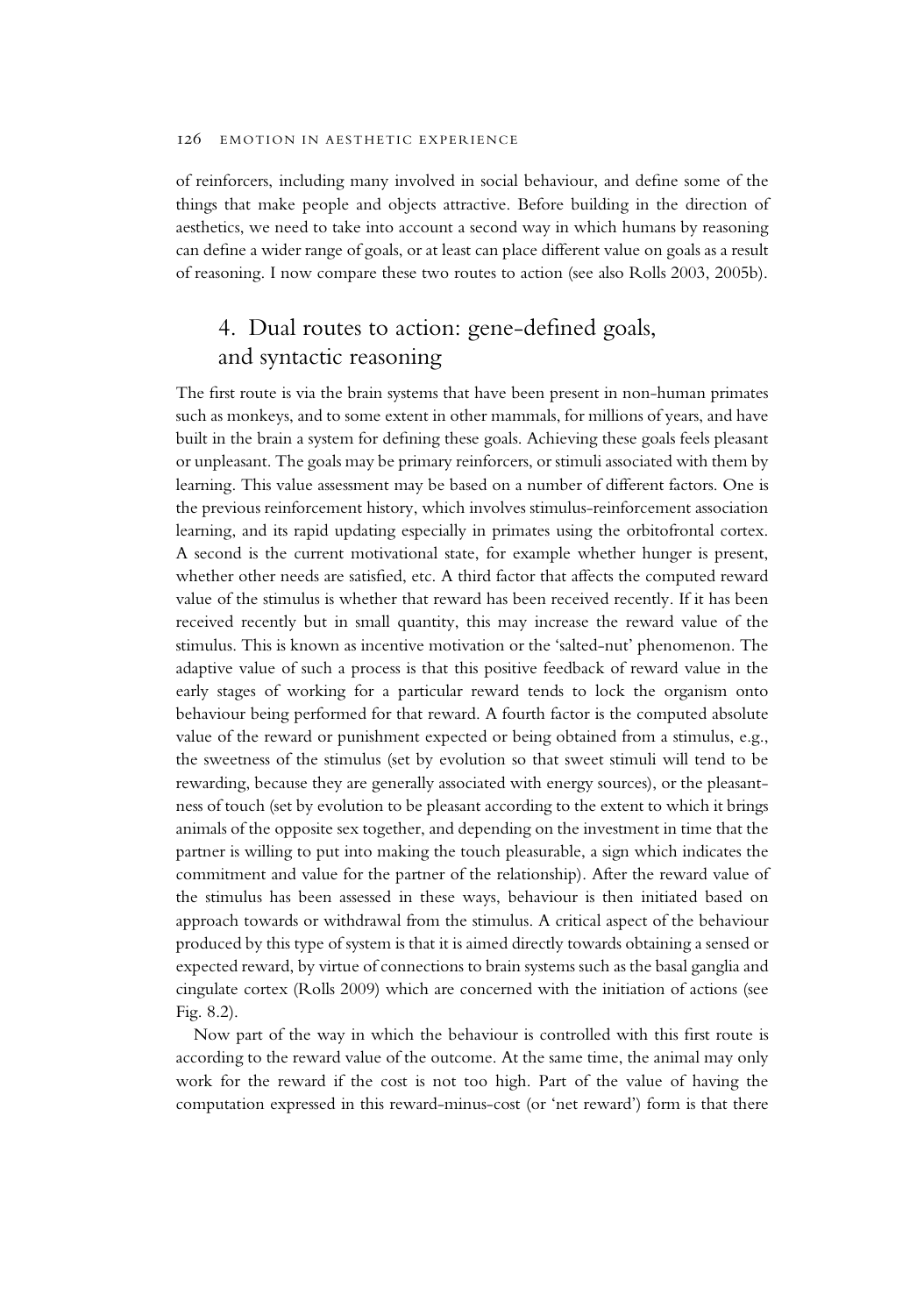is then a suitable 'currency', or net reward value, to enable the animal to select the behaviour with currently the most net reward gain (or minimal aversive outcome).

The second route in humans and perhaps closely related animals involves a computation with many 'if ... then' statements, to implement a plan to obtain a reward. In this case, the reward may actually be deferred as part of the plan, which might involve working first to obtain one reward, and only then to work for a second more highly valued reward, if this was thought to be overall an optimal strategy in terms of resource usage (e.g., time). In this case, syntax is required, because the many symbols (e.g., names of people) that are part of the plan must be correctly linked or bound. Such linking might be of the form: 'if A does this, then B is likely to do this, and this will cause C to do this . . . '. The requirement of syntax for this type of planning implies that an output to language systems in the brain is required for this type of planning (see Fig. 8.2). Thus the explicit language system in humans may allow working for deferred rewards by enabling use of a one-off, individual, plan appropriate for each situation.

The question then arises of how decisions are made in animals such as humans that have both the implicit, direct reward-based, and the explicit, rational, planning systems (see Fig. 8.2) (Rolls 2008b). One particular situation in which the first, implicit, system may be especially important is when rapid reactions to stimuli with reward or punishment value must be made, for then the direct connections from structures such as the orbitofrontal cortex to the basal ganglia may allow rapid actions (Rolls 2005b). Another is when there may be too many factors to be taken into account easily by the explicit, rational, planning, system, when the implicit system may be used to guide action. In contrast, when the implicit system continually makes errors, it would then be beneficial for the organism to switch from automatic, direct, action based on obtaining what the orbitofrontal cortex system decodes as being the most positively reinforcing choice currently available, to the explicit conscious control system which can evaluate with its long-term planning algorithms what action should be performed next. Indeed, it would be adaptive for the explicit system to regularly be assessing performance by the more automatic system, and to switch itself in to control behaviour quite frequently, as otherwise the adaptive value of having the explicit system would be less than optimal.

There may also be a flow of influence from the explicit, verbal system to the implicit system, in that the explicit system may decide on a plan of action or strategy, and exert an influence on the implicit system that will alter the reinforcement evaluations made by and the signals produced by the implicit system (Rolls 2005b).

The second route to action allows, by reasoning, decisions to be taken that might not be in the interests of the genes, might be longer-term decisions, and might be in the interests of the individual. An example might be a choice not to have children, but instead to devote oneself to science, medicine, music, or literature. The reasoning, rational, system presumably evolved because taking longer-term decisions involving planning rather than choosing a gene-defined goal might be advantageous at least sometimes for genes. But an 'unforeseen' consequence of the evolution of the rational system might be that the decisions would, sometimes, not be to the advantage of any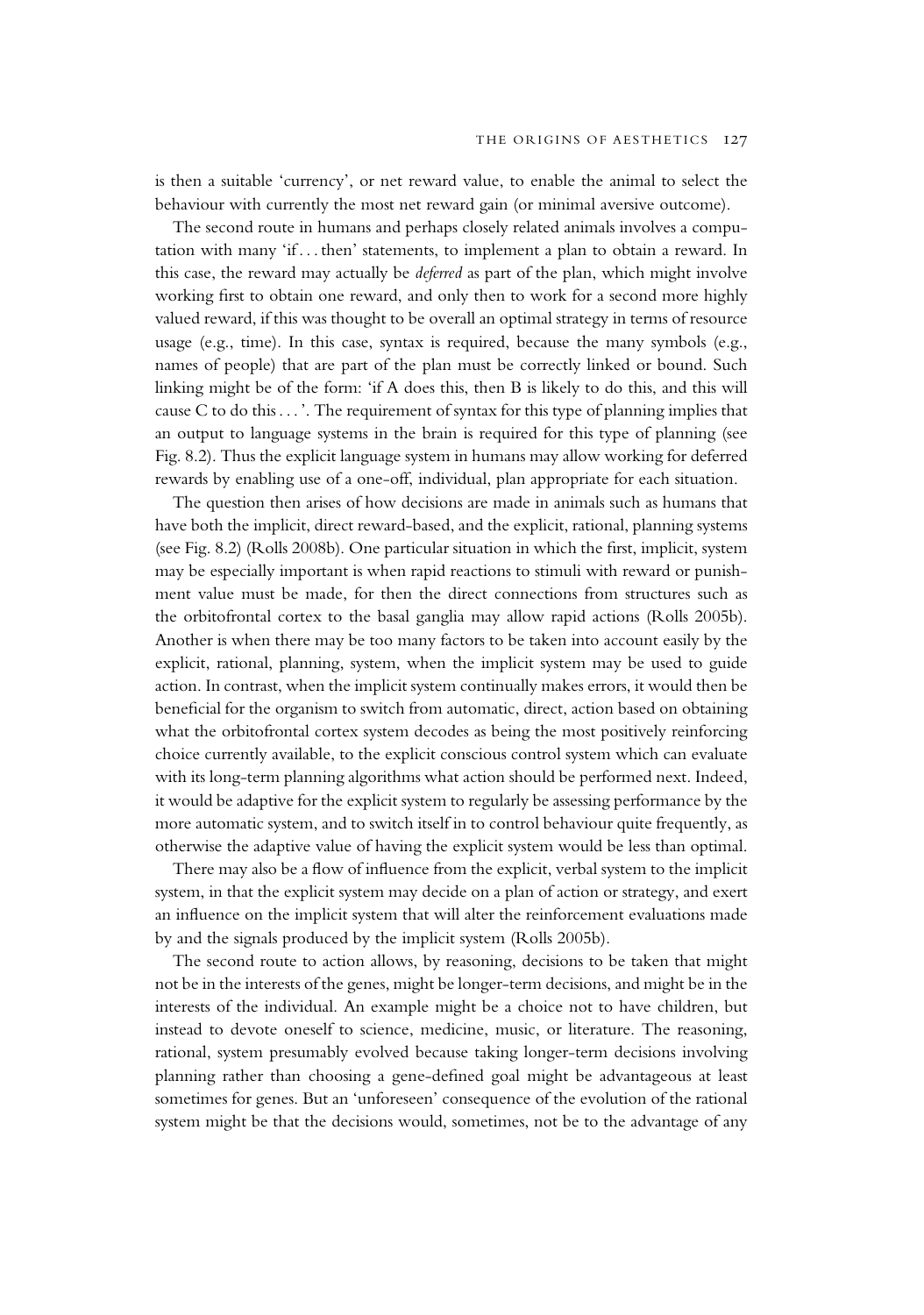genes in the organism. After all, evolution by natural selection operates utilizing genetic variation like a Blind Watchmaker (Dawkins 1986). In this sense, the interests when the second route to decision-making is used are at least sometimes those of the 'selfish phenotype'. (Indeed, we might euphonically say that the interests are those of the 'selfish phene' (where the etymology is Gk. phaino, 'appear', referring to appearance, hence the thing that one observes, the individual).

Hence the decision-making is between a first system where the goals are genedefined, and a second rational system in which the decisions may be made in the interests of the genes, or in the interests of the phenotype and not in the interests of the genes. Thus we may speak of the choice as sometimes being between the 'Selfish Genes' (Dawkins 1989) and the 'Selfish Phenes' (Rolls 2011, b, a).

Now what keeps the decision-making between the 'Selfish Genes' and the 'Selfish Phenes' more or less under control and in balance? If the second, rational, system chose too often for the interests of the 'Selfish Phene', the genes in that phenotype would not survive over generations. Having these two systems in the same individual will only be stable if their potency is approximately equal, so that sometimes decisions are made with the first route, and sometimes with the second route. If the two types of decisionmaking, then, compete with approximately equal potency, and sometimes one is chosen, and sometimes the other, then this is exactly the scenario in which stochastic processes in the decision-making mechanism are likely to play an important role in the decision that is taken. The same decision, even with the same evidence, may not be taken each time a decision is made, because of noise in the system, and this makes the decision-making probabilistic (Rolls and Deco 2010).

The system itself may have some properties that help to keep the system operating well. One is that if the second, rational, system tends to dominate the decision-making too much, the first, gene-based emotional system might fight back over generations of selection, and enhance the magnitude of the reward value specified by the genes, so that emotions might actually become stronger as a consequence of them having to compete in the interests of the selfish genes with the rational decision-making process.

Another property of the system may be that sometimes the rational system cannot gain all the evidence that would be needed to make a rational choice. Under these circumstances the rational system might fail to make a clear decision, and under these circumstances, basing a decision on the gene-specified emotions is an alternative. Indeed, Damasio (1994) argued that under circumstances such as this, emotions might take an important role in decision-making. In this respect, I agree with him, basing my reasons on the arguments above. He called the emotional feelings gut feelings, and, in contrast to me, hypothesized that actual feedback from the gut was involved. His argument seemed to be that if the decision was too complicated for the rational system, outputs are sent to the viscera, and whatever is sensed by what they send back could be used in the decision-making, and would account for the conscious feelings of the emotional states. My reading of the evidence is that the feedback from the periphery is not necessary for the emotional decision-making, or for the feelings,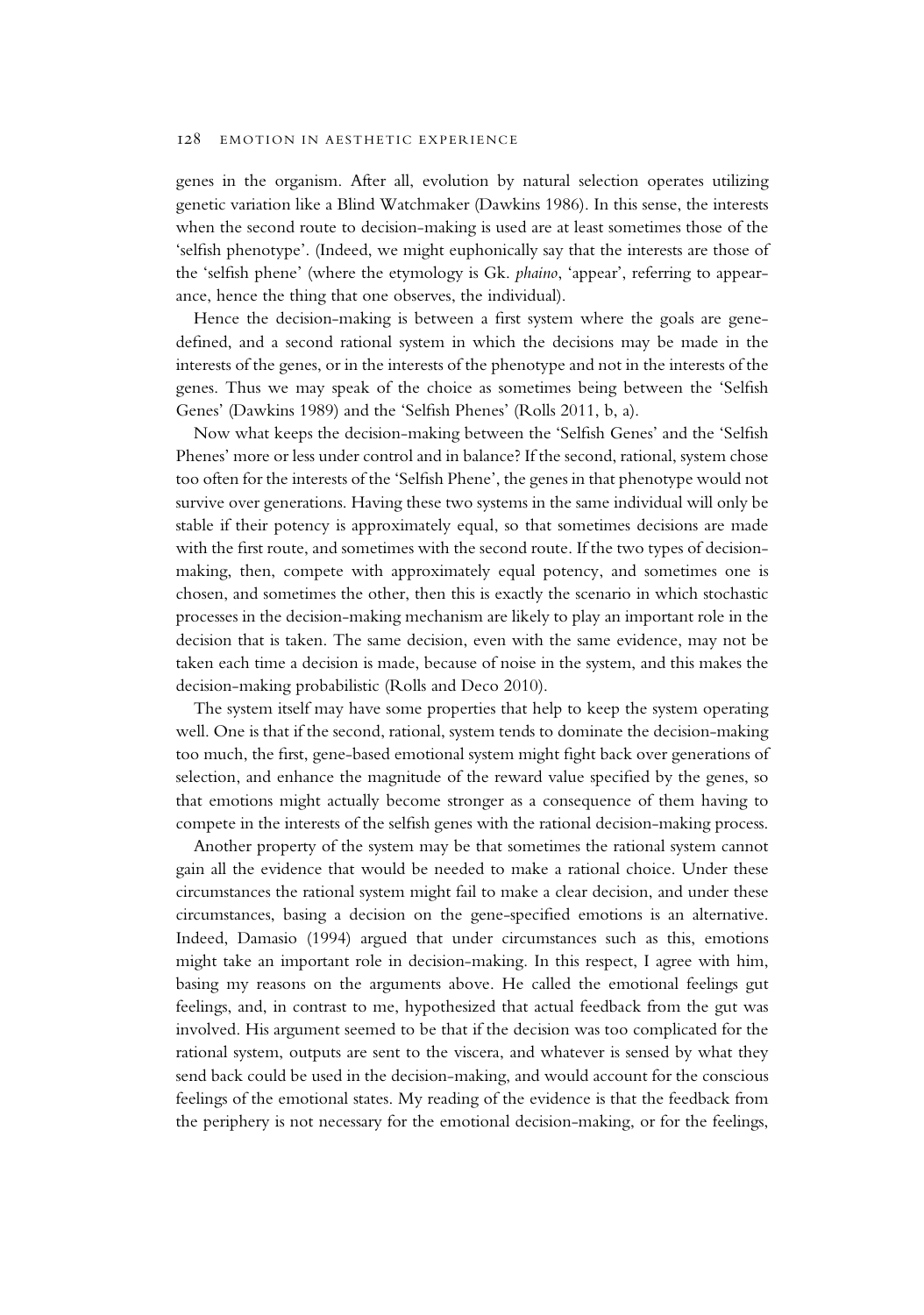nor would it be computationally efficient to put the viscera in the loop given that the information starts from the brain, but that is a matter considered elsewhere (Maia and McClelland 2004; Rolls 2005b).

Another property is that the interests of the second, rational, system, although involving a different form of computation, should not be too far from those of the gene-defined emotional system, for the arrangement to be stable in evolution by natural selection. One way that this could be facilitated would be if the gene-based goals felt pleasant or unpleasant in the rational system, and in this way contributed to the operation of the second, rational, system. This is something that I propose is the case, as considered further in the next section.

The operation of the reasoning system—how its multistep plans may be corrected by higher order thoughts, and how this higher order thought process appears to be closely related to consciousness—is developed elsewhere (Rolls, 2003, 2004, 2005a, 2005b, 2007b, 2007d, 2008a). When I write here about aesthetic (and emotional) feelings, the conscious feelings I refer to are of the type considered in those sources.

# 5. A theory of aesthetics

## 5.1 Introduction to and outline of the theory

We thus have part of a theory of how value is placed on some stimuli. Value will be placed according to whether the stimuli activate our reward or punishment systems, themselves tuned during evolution to produce goals that will increase the fitness of our genes. Moreover, we have seen that these gene-defined goals may include a wide range of reinforcers, including many involved in social behaviour, and define some of the things that make people and objects attractive. We have seen that humans by reasoning can define a wider range of goals, or at least can place different values on goals as a result of reasoning, and use this as a second route to action. We have also seen that cognition can influence the representation of affective value in the orbitofrontal cortex. The analysis of the evolutionary basis of reward value provides a fundamental and Darwinian way to understand emotion (Rolls 2005b).

I now explore whether the same approach can provide a neurobiological basis for understanding aesthetics. Now that we have a fundamental, Darwinian, approach to the value of people, objects, relationships, etc., I propose that this provides a fundamental approach to understanding aesthetics. I propose that while the gene-specified rewards and punishers define many things that have aesthetic value, the value that we place on items is enhanced by the reasoning, rational, system, which enables what produces aesthetic value to become highly intellectualized, as in music. However, even here I argue that there are certain adaptive principles that influence the operation of our rational system that provide a systematic way to understand aesthetics.

I emphasize at the outset that this does not at all reduce aesthetics to a common denominator. Genetic variation is essential to evolution by natural selection, and this is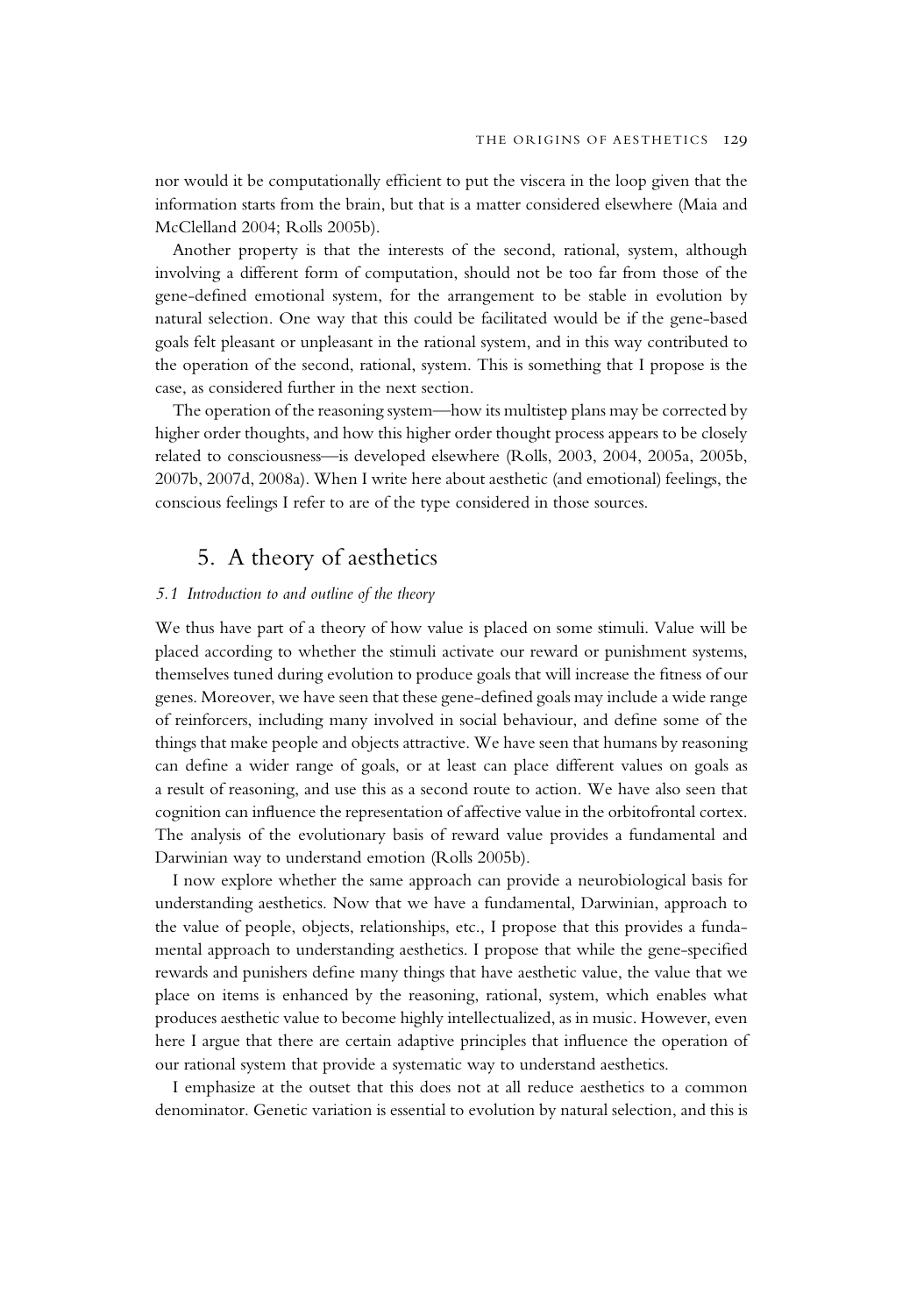one reason why we should expect different people to assign aesthetic value differently. But rational thought, which will lead in different directions in different people, partly because of noise caused by random neuronal firing times in the brain (Rolls and Deco 2010), and because of what they have learned from the environment, and because different brain areas will be emphasized in different people, will also be different between individuals, so that the rational system will also contribute to differences between individuals in what is considered aesthetic.

Indeed, although the theory presented here on the origin of aesthetics is a reductive explanation, in that it treats the underlying bases and causes, it should not be seen at all to 'reduce' aesthetics. Far from it. When we understand the underlying origins and bases of aesthetics, we see that the processes involved are elegant and beautiful, as part of a Darwinian theory. But the approach also provides important pointers about how to enhance aesthetics. For example, by understanding that verbal level cognitive factors that can be produced by reasoning have a top-down modulatory influence on the first cortical area where value (reward) is made explicit in the representation, the orbitofrontal cortex (De Araujo et al. 2005; Grabenhorst et al. 2008; McCabe et al. 2008), we can see ways in which we can enhance our aesthetic feelings. (For example, if love be the thing, then it can be heightened by explicitly choosing the musical treatment of it in Tristan and Isolde.)

I should also emphasize that aesthetic value judgements will usually be influenced by a number of different value factors, so that while accounting for an aesthetic judgement by just one of the value factors I describe is and will often seem too simple, it does seem that aesthetic value judgements can be understood by combinations of some of the factors I describe.

I also emphasize that this is a theory of the origin of aesthetics. I provide generic examples, but of course cannot cover all factors that influence value. An indication of the range of factors that can provide a basis for aesthetic judgements is shown in Table 8.1, but this is by no means complete. These examples are gene-defined goals for action, and we are built to want to obtain these goals (the basis for motivation), to treat them operationally as rewards or punishers, and to have pleasant or unpleasant affective feelings when they are delivered (the basis of emotion) (Rolls 2005b). It is argued here that these factors contribute to aesthetic judgements, that any one stimulus will often have multiple such attributes, and that these factors are afforced by operations of the reasoning system.

I emphasize that rewards, of which examples are provided in Table 8.1, contribute to what makes stimuli or brain processing positively aesthetic, beautiful; and that the punishers contribute to what makes stimuli or processing in the brain aesthetically negative, lacking beauty, ugly, or distasteful. Both rewards and punishers are needed for the theory of aesthetics.

The overall theory of the origin of aesthetics I propose is that natural selection, whether operating by 'survival or adaptation selection', or by sexual selection, operates by specifying goals for action, and these goals are aesthetically and subjectively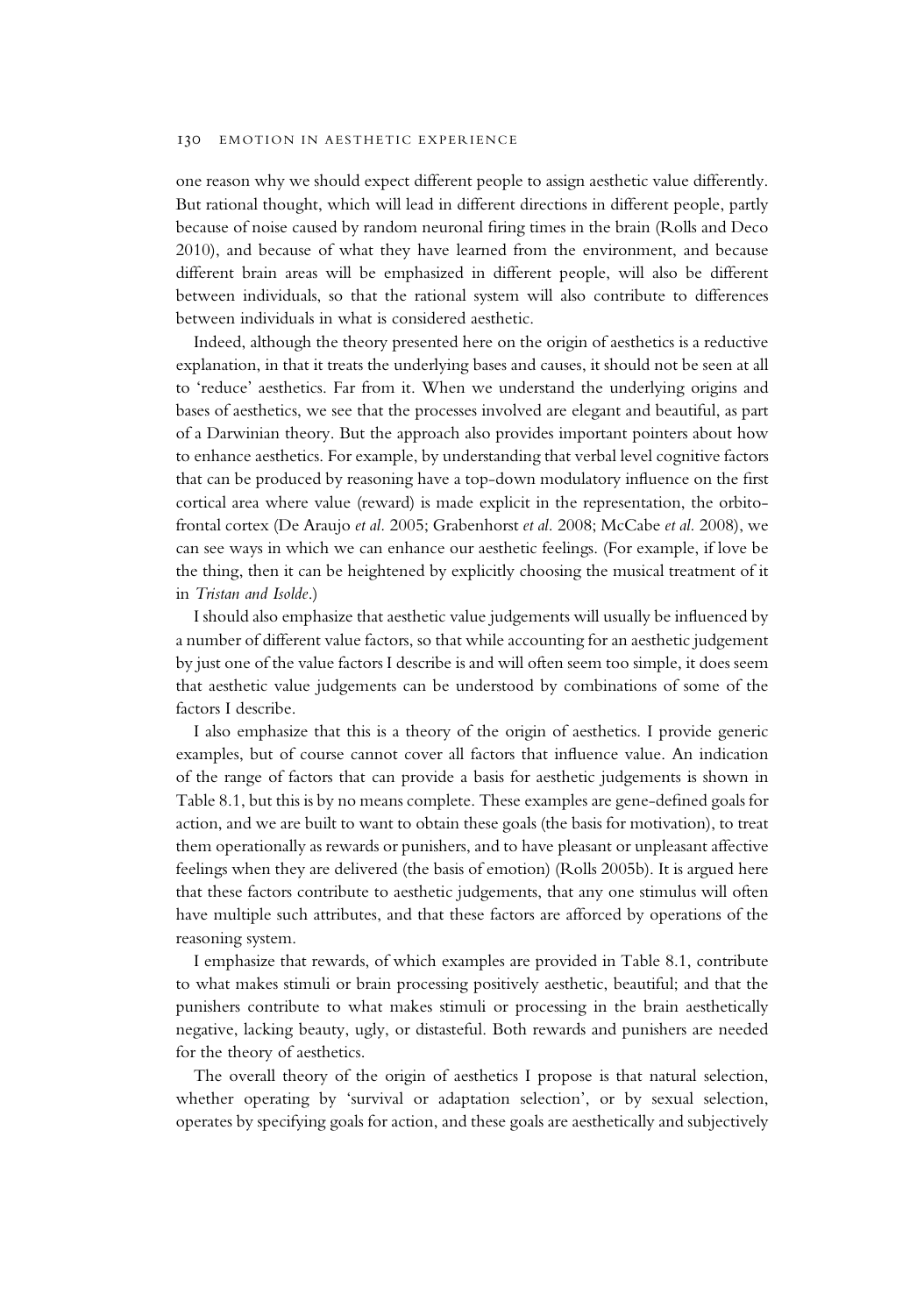attractive or beautiful (Rolls 2005a), or the opposite, and provide what I argue here is the origin of many judgements of what is aesthetic. Examples of these rewards and punishers, many of which operate for 'survival or adaptation selection', and many of which contribute to aesthetic experience, are shown in Table 8.1.

In contrast to my theory, Miller (2000, 2001) emphasizes the role of sexual selection. Understanding the mechanisms that drive evolution to make certain stimuli rewarding or punishing can help us to understand the origin of aesthetics, and I therefore summarize the characteristics of these two evolutionary processes in Sections 5.2 and 5.3.

I note first that the term 'natural selection' encompasses in its broad sense both 'survival or adaptation selection', and sexual selection. Both are processes now understood to be driven by the selection of genes, and it is gene competition and replication into the next generation that is the driving force of biological evolution (Dawkins 1986, 1989). The distinction can be made that with 'survival or adaptation selection', the genes being selected for make the individual stronger, healthier, and more likely to survive and reproduce; whereas sexual selection operates by sexual choice selecting for genes that may or may not have survival value to the individual, but enable the individual to be selected as a mate or to compete for a mate in intra-sexual selection, and thus pass on the genes selected by intra-sexual or inter-sexual selection to the offspring. More generally, we might have other types of selection as further types of natural selection, including selection for good parental care, and kin selection.

## 5.2 'Survival' or 'adaptation' selection (natural selection in a narrow sense)

Darwin (1871) distinguished natural selection from sexual selection, and this distinction has been consolidated and developed (Fisher 1930; Hamilton 1964; Zahavi 1975; Dawkins 1986; Grafen 1990a, 1990b; Dawkins 1995; Hamilton 1996; Miller 2000). Natural selection can be used in a narrow sense to refer to selection processes that lead to the development of characteristics that have a function of providing adaptive or survival value to an individual so that the individual can reproduce, and pass on its genes. In its narrow sense, natural selection can be thought of as 'survival or adaptation selection'. An example might be a gene or genes that specify that the sensory properties of food should be rewarding (and should taste pleasant) when we are in a physiological need state for food. Many of the reward and punishment systems described here and by Rolls (2005b) deal with this type of reward and punishment decoding that has evolved to enable genes to influence behaviour in directions in a high-dimensional space of rewards and punishments that are adaptive for survival and health of the individual, and thus promote reproductive success or fitness of the genes that build such adaptive functionality. We can include kin-related altruistic behaviours because the behaviour is adaptive in promoting the survival of kin, and thus promoting the likelihood that the kin (who contain one's genes, and are likely to share the genes for kin altruism) survive and reproduce. We can also include reciprocal altruism as an example of 'survival or adaptation' selection. Tribalism can be treated similarly, for it probably has its origins in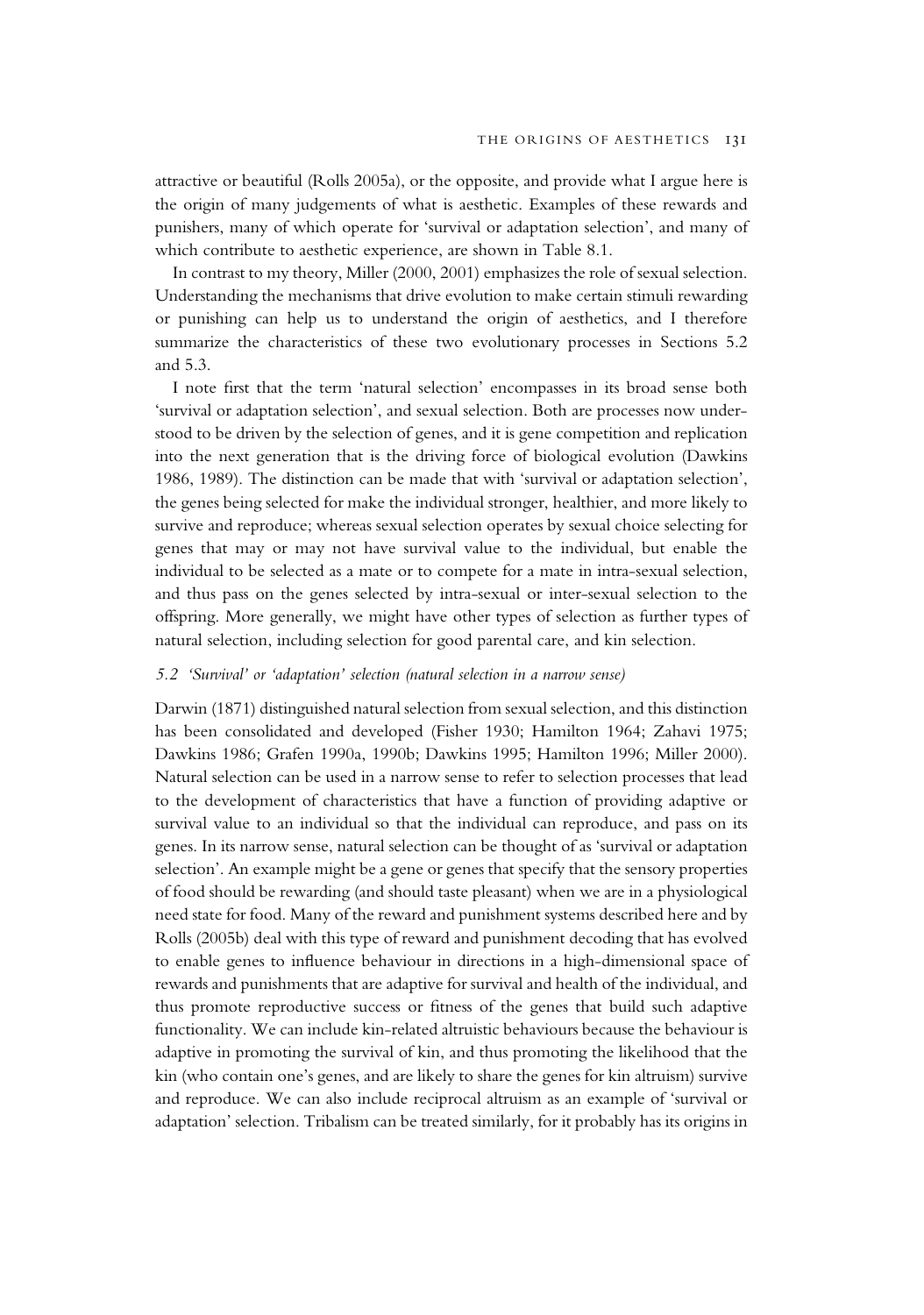altruism. Resources and wealth are also understood at least in part as being selected by natural selection, in that resources and wealth may enable the individual to survive better. As we will see next, resources and wealth can also be attractive as a result of sexual selection. (I note that natural selection in a broad sense includes 'survival or adaptation' selection, sexual selection, selection for good parental care, etc.)

## 5.3 Sexual selection

Darwin (1871) also recognized that evolution can occur by sexual selection, when what is being selected for is attractive to potential mates *(inter-sexual selection)*, or helps in competing with others of the same sex (intra-sexual selection, e.g., the deer's large antlers, and a strong male physique). The most cited example of mate selection (intersexual selection) is the peacock's large tail, which does not have survival value for the peacock (and indeed it is somewhat of a handicap to have a very long tail), but, because it is attractive to the peahen, becomes prevalent in the population. Indeed, part of the reason for the long tail being attractive may be that it is an honest signal of phenotypic fitness (or 'fitness indicator'), in that having a very long tail is a handicap to survival (Zahavi 1975), though the signalling system that reveals this only operates correctly if certain conditions apply (Grafen 1990a, 1990b; Maynard Smith and Harper 2003). The inherited genes for a long tail may be expressed in the female's sons, and they will accordingly be attractive to females in the next generation. Although the female offspring of the mating will not express the male father's attractive long-tail genes, these genes are likely to be expressed in her sons. The female has to evolve to find the characteristic being selected for in males attractive for this situation to lead to selection of the characteristic being selected for by the choosiness of females. Indeed, the fact that the female who chose a long-tailed male has children following her mating with genes for liking long-tailed males, and for generating long tails, is part of what leads to the sexual selection. The fact that the long tail is actually a handicap for the peacock, and so is a signal of general physical fitness in the male, may be one way in which sexual selection can occur stably (Zahavi 1975; Grafen 1990a, 1990b).

The peacock tail example is categorized as sexual selection because the long tail is not adaptive to the individual with the long tail, though of course it is useful to the male's genes to have a long tail if females are choosing it because it indicates general physical fitness. However, sexual selection can also occur when a revealing or index signal or fitness indicator is not associated with a handicap, but is hard to fake, so that it is necessarily an honest fitness indicator (Maynard Smith and Harper 2003). An example occurs in birds that may show bare skin as part of their courtship, providing a sign that they are parasite resistant (Hamilton and Zuk 1982). Revealing bare skin in women can be beautiful and may have its origins partly in this, as well as in perhaps displaying secondary sexual characteristics (such as breasts) that may be attractive to men (with an origin as indicators of sexual maturity and of maternal readiness). (Note that this account is very different to that of Sigmund Freud.)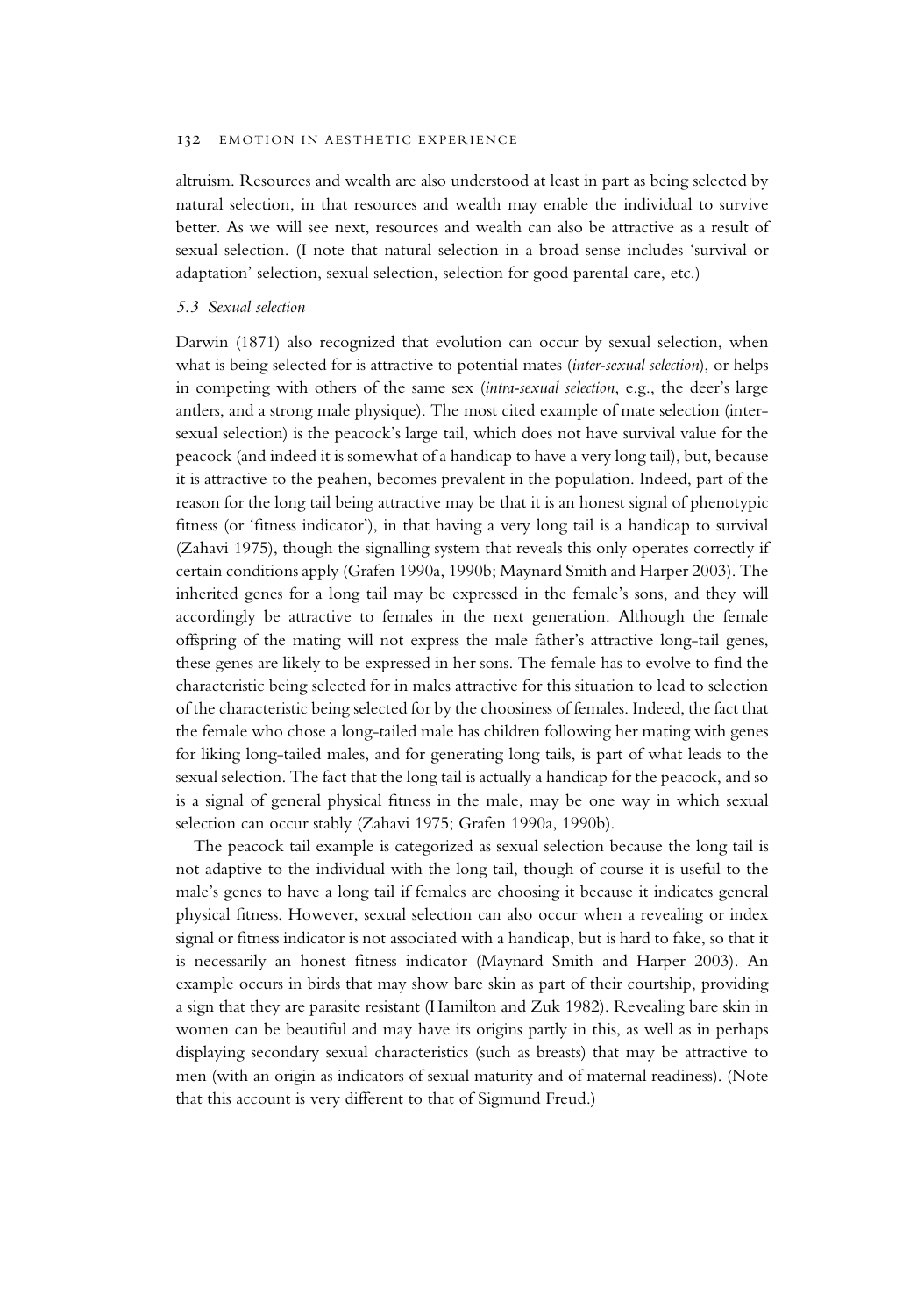The mechanisms of mate choice evolution include the following (Andersson and Simmons 2006):

- (i) Direct phenotypic effects. Female preference for a male ornament can evolve as a result of direct phenotypic benefits if the ornament reflects the ability of the male to provide material advantages, such as high-quality territory, nutrition, parental care, or protection.
- (ii) Sensory bias. Female preference favouring a male ornament can initially evolve under natural selection for other reasons, for instance in the context of foraging or predator avoidance. Males evolving traits that exploit this bias then become favoured by mate choice (Ryan 1998).
- (iii) Fisherian sexy sons. If there are genetic components to variance in female preference and male trait, a female choosing a male with a large trait bears daughters and sons that can both carry alleles for a large trait, and for the preference for it. This genetic coupling might lead to self-reinforcing co-evolution between trait and preference (Fisher 1930; Mead and Arnold 2004). (Sexual election may be identified when females choose sexy mates so that the female's sons will be sexy and attractive. Survival selection may be identified if the choice helps the female's daughters as well as sons.)
- (iv) Fitness indicator mechanisms ('good genes' or 'handicap mechanisms') suggest that attractive male traits reflect broad genetic quality (Zahavi 1975; Grafen 1990a, 1990b). Female preference for such traits can provide genetic benefits to those of her offspring that inherit favourable alleles from their father.
- (v) Genetic compatibility mechanisms. As well as additive genetic benefits reflected by indicator traits, there might be non-additive benefits from choosing a mate with alleles that complement the genome of the chooser. Examples have been found for instance in major histocompatibility complex (MHC) genes, which may be associated with odour preferences for potential mates (Dulac and Torello 2003). These genes are involved in the process by which a cell infected with an antigen (from a virus or bacterium) displays short peptide sequences of it at the cell surface, and the T lymphocytes of the immune system then recognize the fragment, and build an antibody to it. This MHC gene system must maintain great diversity to help detect uncommon antigens, with an advantage arising from mating with an individual with different MHC genes. At least some of the MHC genes are very closely associated with gene-specified pheromone receptors, with individual pheromone receptor cells often expressing one or a few MHC genes in a complex with specific V2R-specified receptors (Dulac and Torello 2003). Thus, a mate may be found attractive (and beautiful) based on odour, and a mechanism such as this may operate in humans (see Rolls 2005b).

The evolution of mate choice is based either on direct selection of a preference that gives a fitness advantage (mechanisms i–ii) (i.e., there is a survival or adaptation advantage); or on indirect selection of a preference as it becomes genetically correlated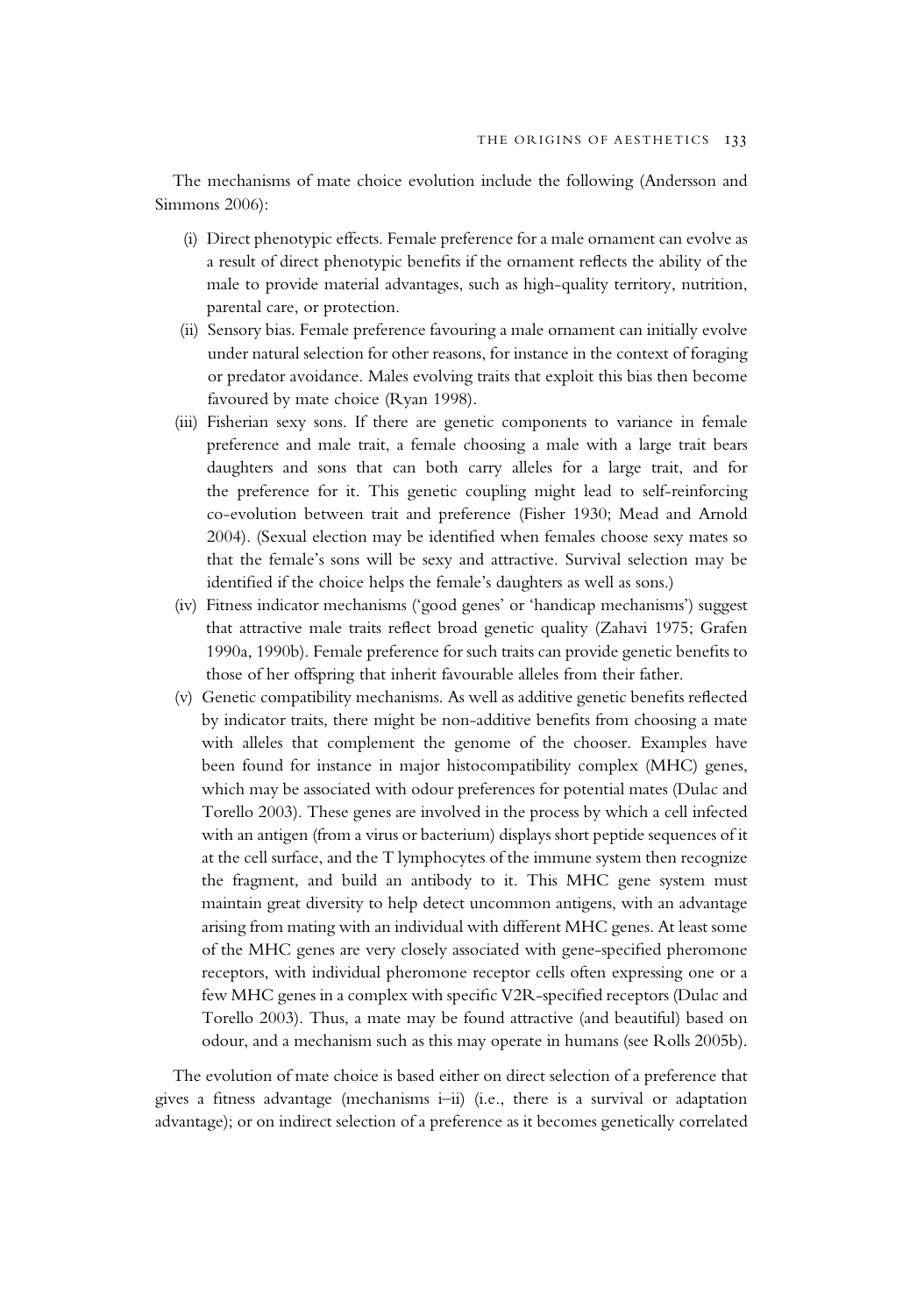with directly selected traits (mechanisms iii, iv) (i.e., the trait has no advantage, and might be thought of as a useless ornament) (Andersson 1994; Mead and Arnold 2004). In addition, rather than favouring any particular display trait, mate choice might evolve because it conveys non-additive genetic benefits (mechanism v). These mechanisms are mutually compatible and can occur together, rendering the evolution of mating preferences a multiple-causation problem, and calling for estimation of the relative roles of individual mechanisms (Andersson, 1994).<sup>1</sup>

Some characteristics of sexual selection that help to separate it from survival selection are as follows:

First, the sexually selected characteristic is usually sexually dimorphic, with the male typically showing the characteristic. (For example the peacock but not the peahen has the long tail.) This occurs because it is the female who is being choosy, and is selecting males. The female is the choosy one because she has a considerable investment in her offspring, whom she may need to nurture until birth, and then rear until independent, and for this reason has a much more limited reproductive potential than the male, who could in principle father large numbers of offspring to optimize his genetic potential. This is an example of a sexual dimorphism selected by inter-sexual selection. An example of a sexual dimorphism selected by intra-sexual selection is the deer's antlers. Sexual dimorphism usually reflects sexual selection, but may not, with an example being that the female may be cryptic (hidden against the background, camouflaged) when incubating eggs, in order to be a good parent.

Second, sexually selected characteristics such as ornamentation helpful in identification are typically species-specific, whereas naturally selected characteristics may, because they have survival value for individuals, be found in many species within a genus, and even across genera.

Third, and accordingly, the competition is within a species for sexual selection, whereas competition may be across as well as within species for natural (survival) selection.

Fourth, sexual selection operates most efficiently in polygynous species, that is species where some (attractive) males must mate with two or more females, and unattractive males must be more likely to be childless. Polygyny does seem to have been present to at least some extent in our ancestors, as shown for example by body size differences, with males larger than females. This situation is selected because males compete harder with each other in polygynous species compared to monogamous, where there is less competition. In humans, the male is 10 per cent taller, 20 per cent

 $1$  I note that even in the Fisherian case, iii, for 'runaway' to occur there must be a critical proportion of females in the population with the preference, and this is only likely to occur if the ornamental characteristic has some survival value. For example, a slightly longer tail may have helped flying, even if that characteristic later showed runaway. Further, runaway can refer to the characteristic, or to the proportion of individuals (males) with the characteristic. Overall, the implication is that there may be some 'use' or survival value even in characteristics that later become sexually selected by a Fisherian process. Further, I note that runaway may occur with a Fisherian process, but not with a handicap, which is self-limiting.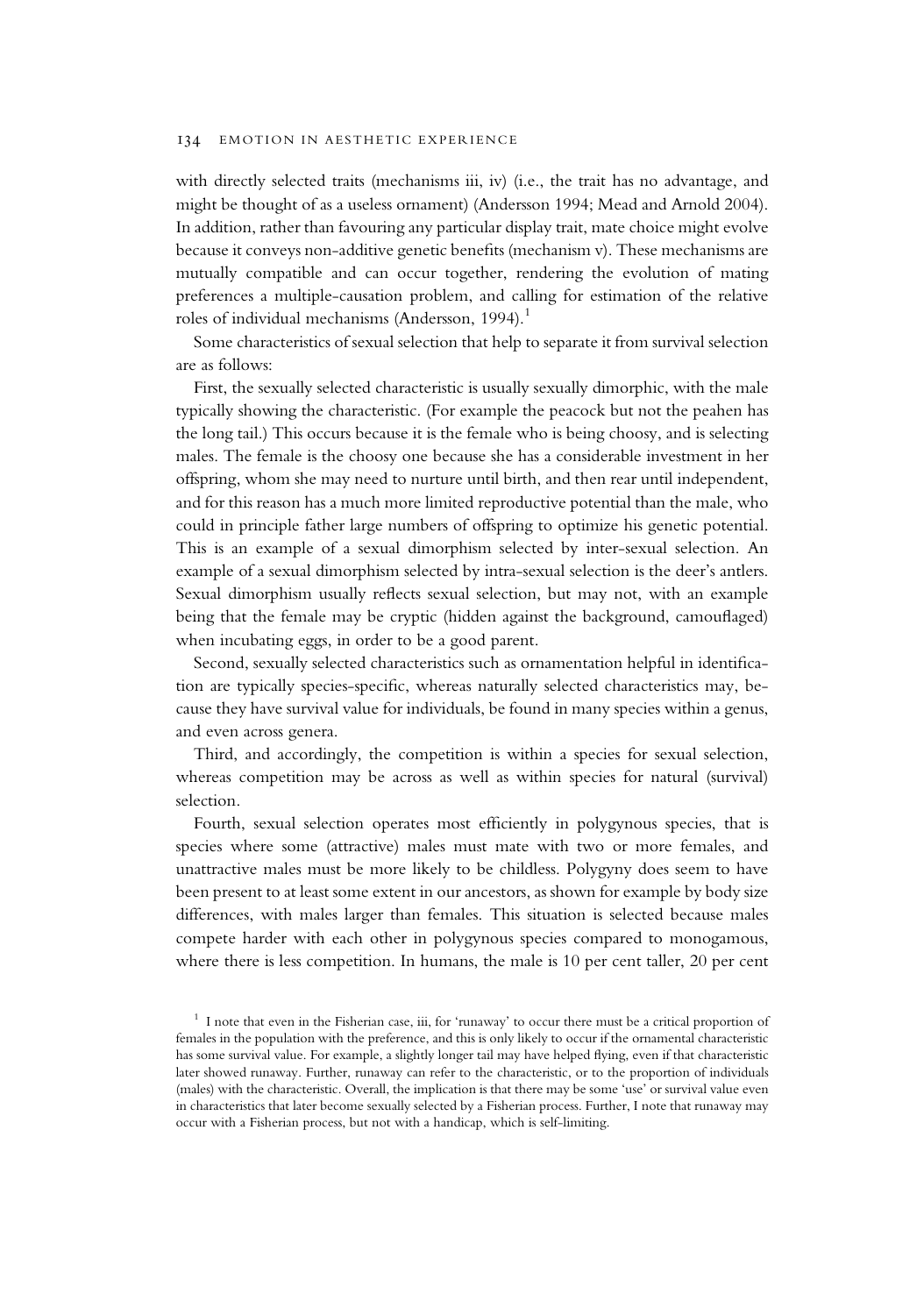heavier, 50 per cent stronger in the upper body muscles, and 100 per cent stronger in the hand grip strength than the average female (Miller 2000).

Fifth, the sexually selected characteristics are often apparent after but not before puberty. In humans, one possible example is the deep male voice.

Sixth, there may be marked differences between individuals, as it is these differences that are being used for mate choice. Sexual selection thus promotes genetic diversity. In contrast, when natural or survival selection is operating efficiently, there may be little variation between individuals.

Seventh, the fitness indicator may be costly or difficult to produce, as in this way it can reflect real fitness, and be kept honest (mechanism iv above).

However, sexual selection is not as pure as was once thought: females are less choosy, and more promiscuous, than was once thought (Birkhead 2000).

Overall, Darwinian natural or survival selection increases health, strength, and potentially resources, and survival of the individual, and thus ability to mate and reproduce, and to look handsome or beautiful. Inter-sexual sexual selection does not make the individual healthier, but does make the individual more attractive as a mate, as in female choice, an example of inter-sexual selection. Intra-sexual sexual selection does not necessarily help survival of the individual, but does help in competition for a mate, for example in intimidation of one male by another (Darwin 1871; Kappeler and van Schaik 2004). The behaviours and characteristics involved in sperm competition, which itself may influence what is judged to be attractive and beautiful, are produced by intrasexual sexual selection (Rolls 2005b; Andersson and Simmons 2006).

It turns out that many of the best examples of inter-sexual sexual selection are in birds (for example the peacock's tail, and the male lyre bird's tail). In mammals, including primates, the selection is often by size, strength, physical prowess, and aggressiveness, which provide for direct physical (and other types of) competition, and are examples of intra-sexual selection (in males) (Kappeler and van Schaik 2004).

It has been suggested that sexual selection is important for further types of characteristic in humans. For example, it has been suggested that human mental abilities that may be important in courtship such as kindness, humour, and telling stories, are the type of characteristic that may be sexually selected in humans (Miller 2000). Before assessing this (in Section 5.8), and illuminating thus some of what may be sexually selected rewards and punishers that therefore contribute to human affective states and aesthetics, we should note a twist in how sexual selection may operate in humans.

In humans, because babies are born relatively immature and may take years of demanding care before they can look after themselves, there is some advantage to male genes of providing at least some parental care for the children. That is, the father may invest in his offspring. In this situation, where there is a male investment, the male may optimize the chance of his genes faring well by being choosy about his wife. The implication is that in humans, sexual selection may be of female characteristics (by males), as well as of male characteristics (by females). This may mean that the differences between the sexes may not be as large as can often be the case with inter-sexual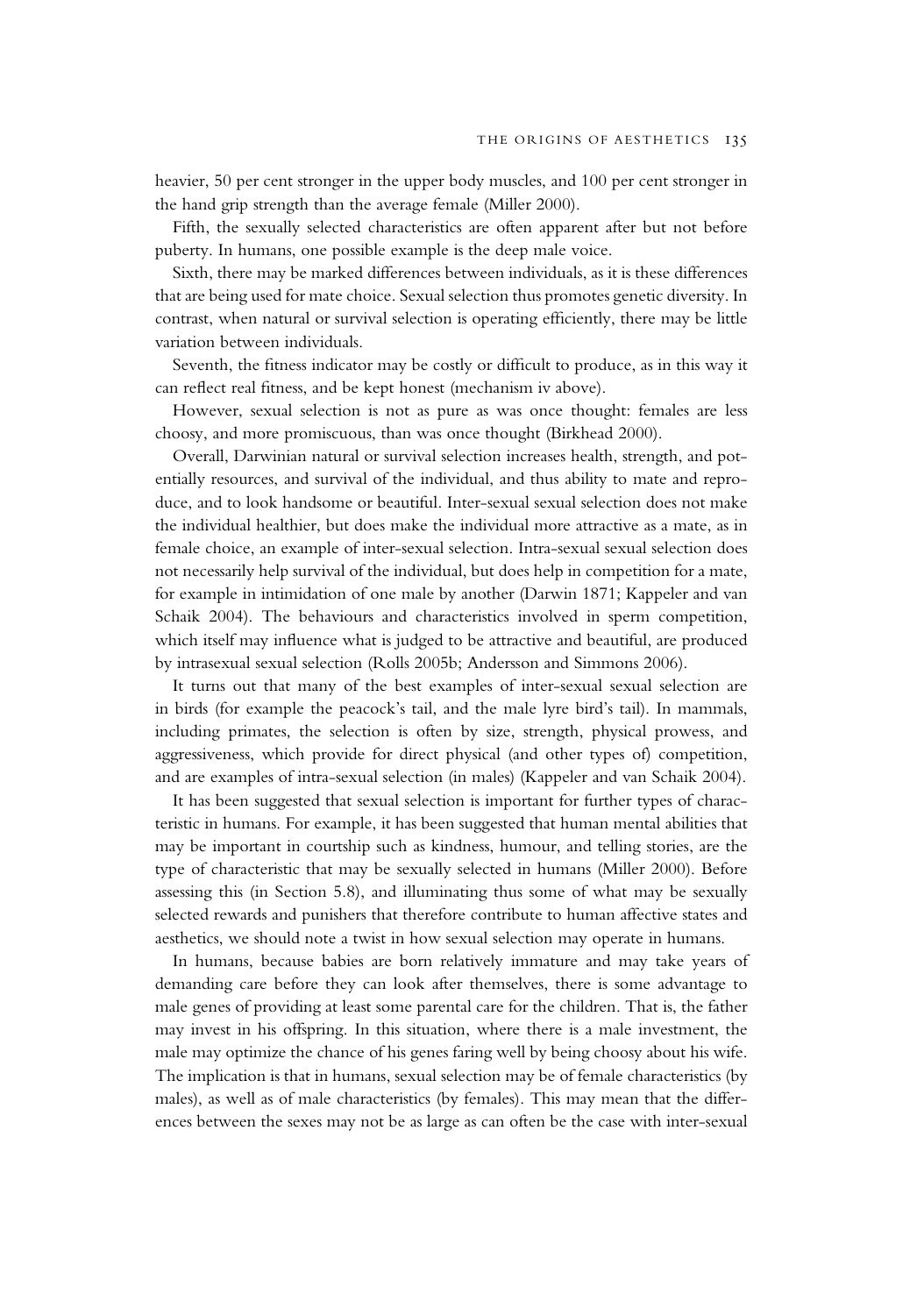sexual selection, where the female is the main chooser. One example of how sexual selection may affect female characteristics is in the selection for large breasts. These may be selected to be larger in humans than is really necessary for milk production, by the incorporation of additional fat. This characteristic may be attractive to males (and hence produce affective responses in males) because it is a symbol relating to fertility and child rearing potential, and not because large breasts have any particular adaptive value. It has even been suggested that the large breast size makes them useful to males as a sign of reproductive potential, for their pertness is maximal when a (young) woman's fertility and reproductive potential is at its highest. Although large breasts may be less pert with age, and it might thus be thought to be an advantage for women not to have large breasts, it may be possible that this is offset by the advantageous signal of a pert but large breast when fertility and reproductive potential is at its maximal when young, as this may attract high status males (even though there may be disadvantages later) (Miller 2000). Thus it is possible that inter-sexual selection contributes to the large breast size of some women. The fact that the variation is quite large is consistent with this being a sexually selected, not survival-selected, characteristic. Thus sexual selection of characteristics may occur in women as well as in men, and may contribute to aesthetic judgements.

## 5.4 Beauty in men and women

Given this background in the processes that drive evolution to make certain stimuli and types of brain processing rewarding or punishing, in this section I examine how they contribute to what factors make men and women aesthetically beautiful.

What factors are decoded by our brains to influence the attractiveness and beauty (reward value) of men and women? This can affect their selection as possible mates, and the factors are not necessarily the same for selection of a long-term vs. short-term partner (Rolls 2005b). I note that many of these factors may operate unconsciously, and that we may confabulate a rational verbal account about why we judge that something is beautiful. We may not realize that the following factors can influence our aesthetic judgements.

5.4.1 Female preferences: factors that make men attractive Factors that across a range of species influence female selection of male mates include the following:

Athleticism. The ability to compete well in mate selection (including being healthy and strong), as this will be useful for her genes when present in her male offspring. Athleticism may be attractive (rewarding) also as an indicator of protection from male marauding (single females are at risk in some species of abuse, and forced copulation, which circumvents female mate choice), from predators, and as an indicator of hunting competency (meat was important in human evolution, although the hunt may also have been co-opted by sexual selection as a mating ritual giving the males a chance to show off). Consistent with these points, women show a strong preference for tall, strong, athletic men (Buss and Schmitt 1993).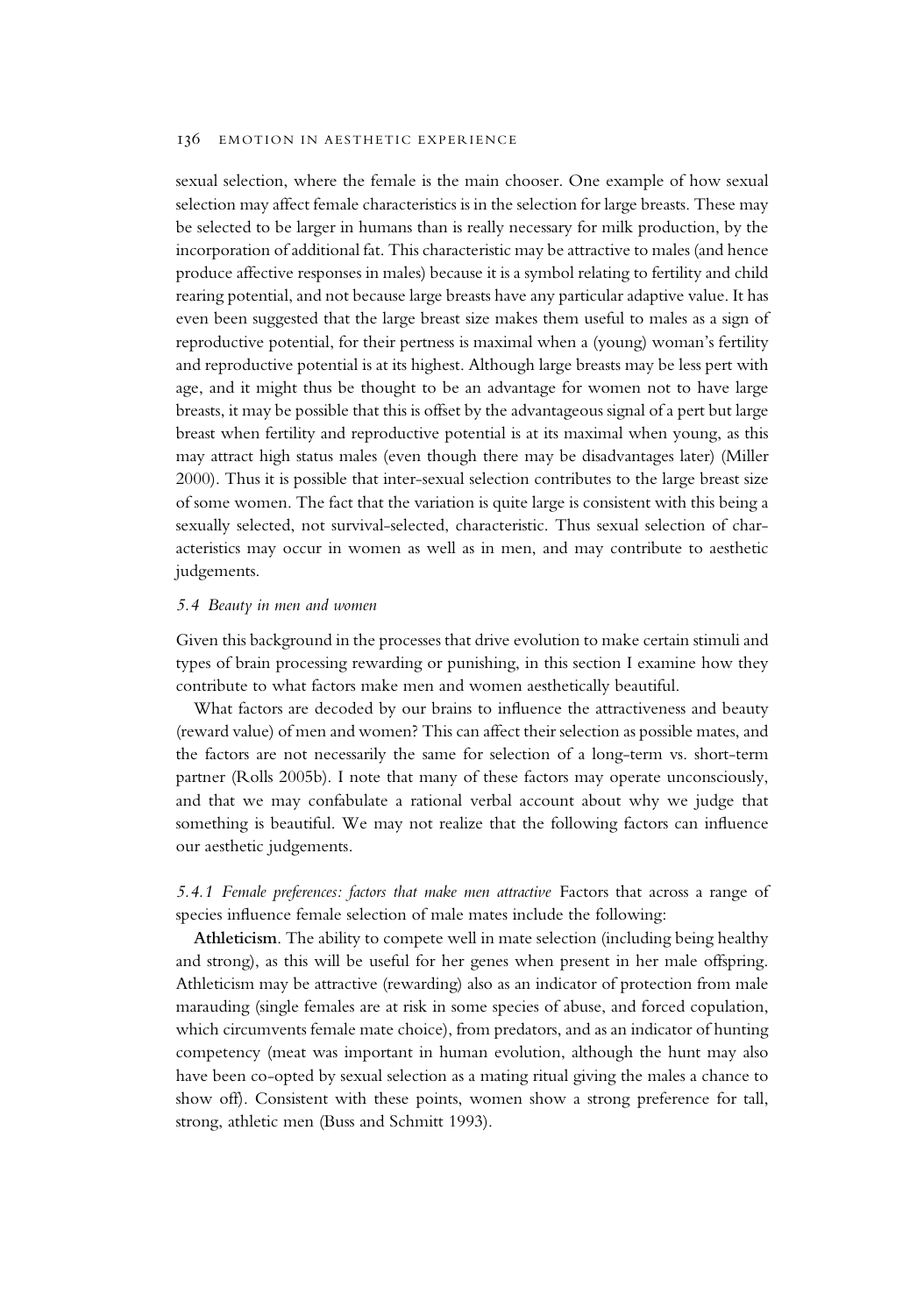Resources, power and wealth. In species with shared parental investment (which include many birds and humans), having power and wealth may be attractive to the female, because they are indicators of resources that may be provided for her young. Women should desire a man who shows willingness to invest resources (which should be defensible, accruable, and controllable) in his partner. (An expensive diamond engagement ring taken by a woman and kept guarded close to her on a finger meets these criteria. At the same time, the ring is a signal to her partner and to others that she is committed, which itself is attractive to her partner.) Women place a greater premium on income or financial prospects than men (Buss 1989). Further, in a cross-cultural study of 37 cultures with 10,047 participants, it was found that irrespective of cultural/ political/social background, women consistently placed more value on financial resources (100 per cent more) than men (Buss 1989, 1999). Women value a man's love as an indicator of resource commitment.

Status. Both now and historically, status hierarchies are found in many cultures (and species, for example monkeys' dominance hierarchies, and chickens' pecking order). Status correlates with the control of resources (e.g., alpha male chimpanzees take precedence in feeding), and therefore acts as a good cue for women. Women should therefore find men of high status attractive (e.g., rock stars, politicians, and tribal rulers), and these men should be able to attract the most attractive partners. Consistent with this, cross-culturally women regard high social status as more valuable than do men; and attractive women marry men of high status (Buss 1989, 1999). Status may be attractive because of direct effects (e.g., as an indicator of resources for children), or because of indirect effects (because high status implies good genes for offspring).

Age. Status and higher income are generally only achieved with age, and therefore women should generally find older men attractive. Cross-culturally women prefer older men (3.42 years older on average; and marriage records from 27 countries show that the average age difference was 2.99 years) (Buss 1989).

Ambition and industriousness, which may be good predictors of future occupational status and income, are attractive. Valued characteristics include those that show a male will work to improve their lot in terms of resources or in terms of rising up in social status. Cross-culturally, women rated ambition/industriousness as highly desirable (Buss 1989).

Testosterone-dependent features may also be attractive. These features include a strong (longer and broader) jaw, a broad chin, strong cheekbones, defined eyebrow ridges, a forward central face, and a lengthened lower face (secondary sexual characteristics that are a result of pubertal hormone levels). High testosterone levels are immuno-suppressing, so these features may be indicators of immuno-competence (and thus honest indicators of fitness). The attractiveness of these masculinized features increases with increased risk of conception across the menstrual cycle (Penton-Voak et al. 1999). The implication is that the neural mechanism controlling perception of attractiveness must be sensitive to oestrogen/progesterone levels in women.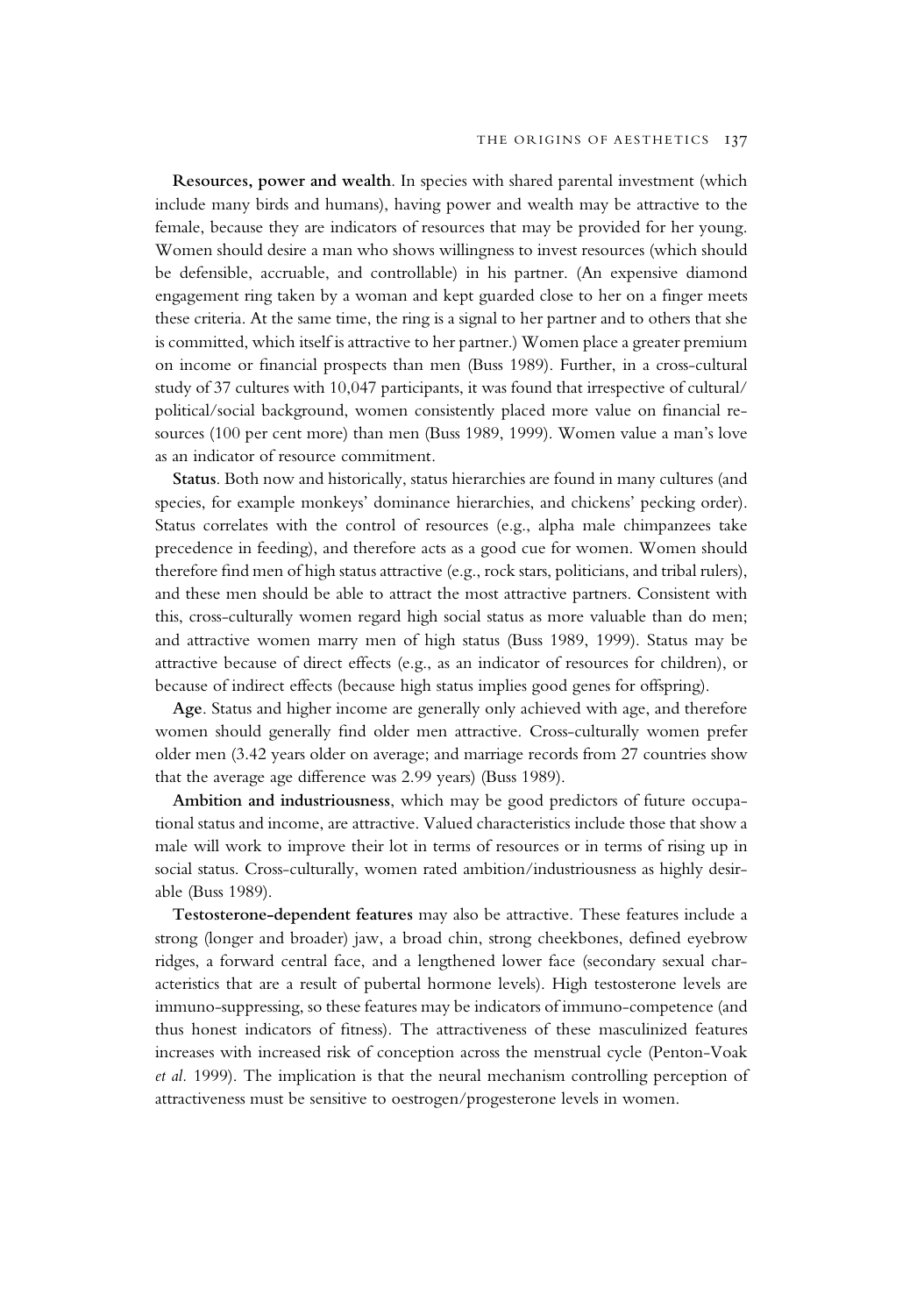Another feature thought to depend on prenatal testosterone levels is the 2nd/4th digit ratio. A low ratio reflects a testosterone-rich uterine environment. It has been found that low ratios correlate with female ratings of male dominance and masculinity, although the relationship to attractiveness ratings was less clear (Swaddle and Reierson 2002).

Symmetry (in both males and females) may be attractive, in that it may reflect good development in utero, a non-harmful birth, adequate nutrition, and lack of disease and parasitic infections (Thornhill and Gangestad 1999). Fluctuating asymmetry (FA) reflects the degree to which individuals deviate from perfect symmetry on bilateral features (e.g., in humans, both ears, both feet, both hands and arms; in other species, bilateral fins, bilateral tail feathers). Greater asymmetry may reflect deviations in developmental design resulting from the disruptive effects of environmental or genetic abnormalities, and in some species is associated with lower fecundity, slower growth, and poorer survival. A low fluctuating asymmetry may thus be a sign of reproductive fitness (Gangestad and Simpson 2000). In humans, more symmetrical men reported more lifetime partners  $(r = 0.38)$ , and more extra-pair partners; and women's choice of extra-pair partners was predicted by male symmetry (Gangestad and Simpson 2000). Moreover, women rate men as more attractive if they have high symmetry (low FA). Intellectual ability (which may be attractive to women) is also correlated with symmetry (Gangestad and Thornhill 1999).

Dependability and faithfulness may be attractive, particularly where there is paternal investment in bringing up the young, as these characteristics may indicate stability of resources (Buss 1999). Emotionally unstable men may also inflict costs on women, and thus women rate emotional stability and maturity as important. For example, jealousy might lead to abuse.

Risk-taking by men may be attractive to women, perhaps because it is a form of competitive advertising: surviving the risk may be an honest indicator of high quality genes (Barrett et al. 2002).

Characteristics that may not be adaptive in terms of the survival of the male, but that may be attractive because of inter-sexual sexual selection, are common in birds, perhaps less common in most mammals, though present in some primates (Kappeler and van Schaik 2004), and may be present in humans (see Section 5.3). An example of a sexually selected characteristic that may not increase the survival of the individual, but that may be attractive to females and thus increase the fitness of the male in terms of whether his genes are passed on to the next generation by reproduction, is the peacock's tail. These characteristics may in some cases be an honest indicator of health, in the sense that having a large gaudy tail may be a handicap.

Odour. The preference by women for the odour of symmetrical men is correlated with the probability of fertility of women as influenced by their cycle (Gangestad and Simpson 2000). Another way in which odour can influence preference is by pheromones that are related to MHC genes, which may provide a molecular mechanism for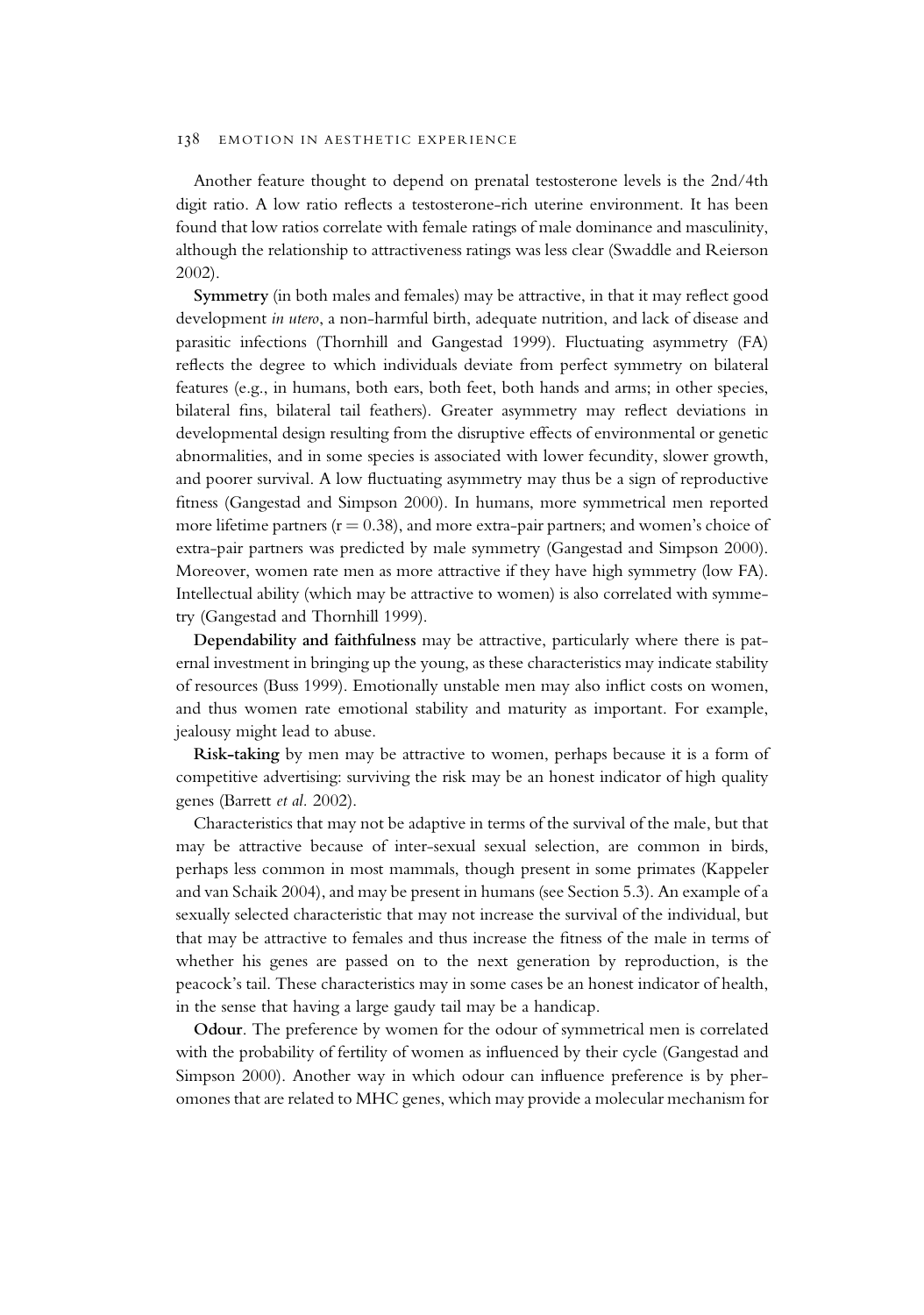producing genetic diversity by influencing those who are considered attractive as mates, as described in Section 5.3.

It is important to note that physical factors such as high symmetry and that are indicators of genetic fitness may be especially attractive when women choose shortterm partners, and that factors such as resources and faithfulness may be especially important when women choose long-term partners, in what may be termed a conditional mating strategy (Buss 1999, 2006). This conditionality means that the particular factors that influence preferences alter dynamically, and preferences will often depend on the prevailing circumstances, including the current opportunities and costs.

5.4.2 Male preferences: what makes women attractive and beautiful to men Males are not always indiscriminate.<sup>2</sup> When a male chooses to invest (for example to produce offspring), there are preferences for the partner with whom he will make the investment. Accurate evaluation of female quality (reproductive value) is therefore important, and a male will need to look out for cues to this, and find these cues attractive, beautiful, and rewarding. The factors that influence attractiveness include the following (see also Barrett et al. 2002):

Youth. As fertility and reproductive value in females is linked to age (reproductive value is higher when younger, and actual fertility in humans peaks in the twenties), males (unlike females) place a special premium on youth. It is not youth *per se* that men find attractive, but indicators of youth, for example neotenous traits such as blonde hair and wide eyes. An example of this preference is that male college students preferred an age difference on average of 2.5 years younger (Buss 1989). Another indicator of youth might be a small body frame, and it is interesting that this might contribute to the small body frame of some women in this example of sexual dimorphism.

Beautiful features. Features that are most commonly described as the most attractive tend to be those that are oestrogen-dependent, e.g., full lips and cheeks, and short lower facial features. (Oestrogen caps the growth of certain facial bones.) Like testosterone, oestrogen also affects the immune system, and its effects might be seen as 'honest indicators' of genetic fitness.

For example, when subjects were able to evolve a computer generated image into their ideal standard of female beauty, the beautiful composite had a relatively short lower face, small mouth, and full lips ( Johnston and Franklin 1993).

There is some agreement across cultures about what constitute beautiful features. For example, in meta-analyses of 11 studies, it has been demonstrated that (a) raters agree about who is and is not attractive, both within and across cultures; (b) attractive children and adults are judged and treated more positively than unattractive children and adults, even by those who know them; and (c) attractive children and adults exhibit more positive behaviours and traits than unattractive children and adults (Langlois et al.

<sup>&</sup>lt;sup>2</sup> In fact, males are probably rarely indiscriminate, in that producing sperm and performing sexual behaviour do have costs (Pizzari et al. 2003), including, for example, the risk of catching disease.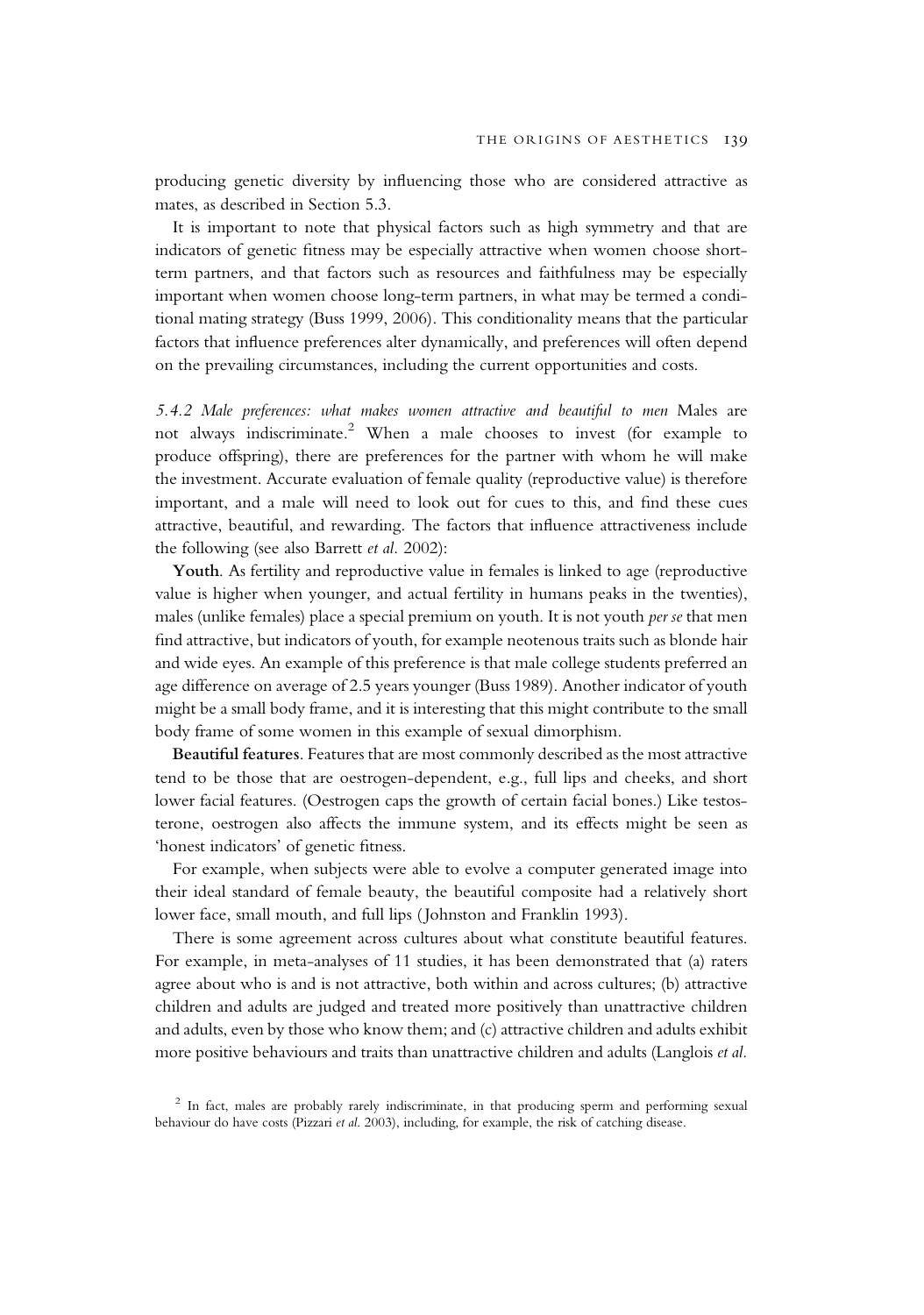2000). In an fMRI study, it was found that attractive faces produce more activation of the human medial orbitofrontal cortex (where many pleasant stimuli are represented (Rolls and Grabenhorst 2008)) than unattractive faces (O'Doherty et al. 2003).

Further, small babies were even shown to gaze for longer at slides of the more attractive woman when shown pairs of pictures of women that differed in attractiveness (Langlois et al. 1987, 1991). In another study, 12-month-olds interacted with a stranger. The infants showed more positive affective tone, less withdrawal, and more play involvement with a stranger who wore a professionally constructed attractive than unattractive mask; and played longer with an attractive than an unattractive doll (Langlois et al. 1990). These results extend and amplify earlier findings showing that young infants exhibit visual preferences for attractive over unattractive faces. Both visual and behavioural preferences for attractiveness are evidently exhibited rather early in life.

Women appear to spend more time on fashion and enhancing beauty than men. Why should this be, when in most mammals it is males who may be gaudy to help in their competition for females, given that females make the larger investment in offspring? In humans, there is of course value to investment by males in their offspring, so women may benefit by attracting a male who will invest time and resources in bring up children together. But nevertheless, women do seem to invest more in bearing and then raising children, so why is the imbalance so marked, with women apparently competing by paying attention to their own beauty and fashion? Perhaps the answer is that males who are willing to make major investments of time and resources in raising the children of a partner are a somewhat limiting resource (as other factors may make it advantageous genetically for men not to invest all their resources in one partner), and because women are competing to obtain and maintain this scarce resource, being beautiful and fashionable is important to women. Faithful men may be a limited resource because there are alternative strategies that may have a low cost, whereas women are essentially committed to a considerable investment in their offspring. These factors lead to greater variability in men's strategies, and thus contribute to making men who invest in their offspring a more limited resource than women who invest in their offspring.

Given that men are a scare resource, and that women have such a major investment in their offspring that they must be sure of a man's commitment to invest before they commit in any way, we have a scientific basis for understanding why women are reserved and more cautious and shy in their interactions with men, which has been noticed to be prevalent in visual art, in which men look at women, but less vice versa (Berger 1972).

Body fat. The face is not the only cue to a woman's reproductive capacity, and her attractiveness, and beauty. Although the ideal body weight varies significantly with culture (in cultures with scarcity, obesity is attractive, and relates to status, a trend evident in beautiful painting throughout its history), the ideal distribution of body fat seems to be a universal standard, as measured by the waist-to-hip ratio (which cancels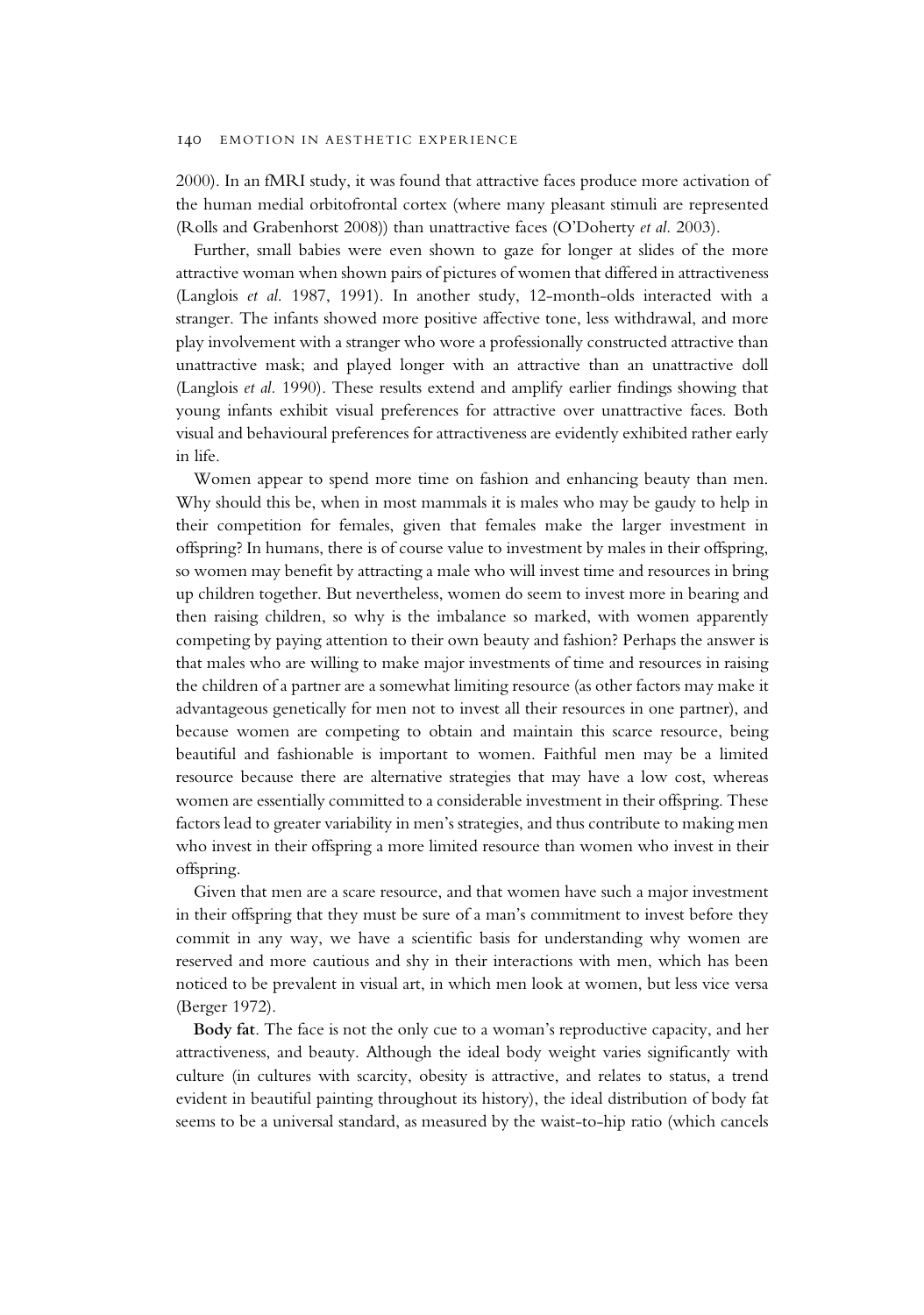out effects of actual body weight). Consistently, across cultures, men preferred an average ratio of 0.7 (small waist/bigger hips) when rating female figures (line drawings and photographic images) for attractiveness (Singh and Luis 1995). Thornhill and Grammer (1999) also found high correlations between rating of attractiveness of nude females by men of different ethnicity. At a simpler level, a low waist-to-hip ratio is an indication that a woman is not already pregnant, and is thus a contributor to attractiveness and beauty.

Fidelity. The desire for fidelity in females is most obviously related to her concealed ovulation (see next paragraph and Rolls 2005b), and therefore the degree of paternity uncertainty that males may suffer. Males therefore place a premium on a woman's sexual history. Virginity was a requisite for marriage both historically (before the arrival of contraceptives) and cross-culturally (in non-Westernized societies where virginity is still highly valued) (Buss 1989). Nowadays, female monogamy in previous relationships is a sought-after characteristic in future long-term partners (Buss and Schmitt 1993). (Presumably with simple genetic methods now available for identifying the father of a child, the rational thought system (Rolls 2005b) might place less value on fidelity with respect to paternity issues as paternity can be established genetically, yet the implicit emotional system may still place high value on fidelity, as during evolution, fidelity was valued as an indicator of paternity probability.) The modern rational emphasis might be especially placed on valuing fidelity because this may indicate less risk of sexually transmitted disease, and perhaps the emotional value and attractiveness of fidelity will be a help in this respect.

Attractiveness and the time of ovulation. Although ovulation in some primates and in humans is concealed, $3$  it would be at a premium for men to pick up other cues to ovulation, and find women highly desirable (and beautiful) at these times. Possible cues include an increased body temperature reflected in the warm glow of vascularized skin (Vandenberghe and Frost 1986), and pheromonal cues. Indeed, male raters judged the odours of T-shirts worn during the follicular phase as more pleasant and sexy than odours from T-shirts worn during the luteal phase (Singh and Bronstad 2001). Women generally do not know when they are ovulating (and in this sense ovulation may be double blind), but there is a possibility that ovulation could unconsciously affect female behaviour. In fact, Event-Related Potentials (ERPs) were found to be greater to sexual stimuli in ovulating women, and these could reflect increased affective processing of the stimuli (Krug et al. 2000). This in turn might affect outward behaviour of the female, helping her to attract a mate at this time. Another possibly unconscious influence might be on the use of cosmetics and the types of clothes worn, which may be different close to the time of ovulation.

In most species, females invest heavily in the offspring in terms of providing the eggs and providing the care (from gestation until weaning, and far beyond weaning in the

<sup>&</sup>lt;sup>3</sup> Perhaps so that males may be uncertain who the father is of a baby, and thus not threaten infanticide (Rolls 2005b).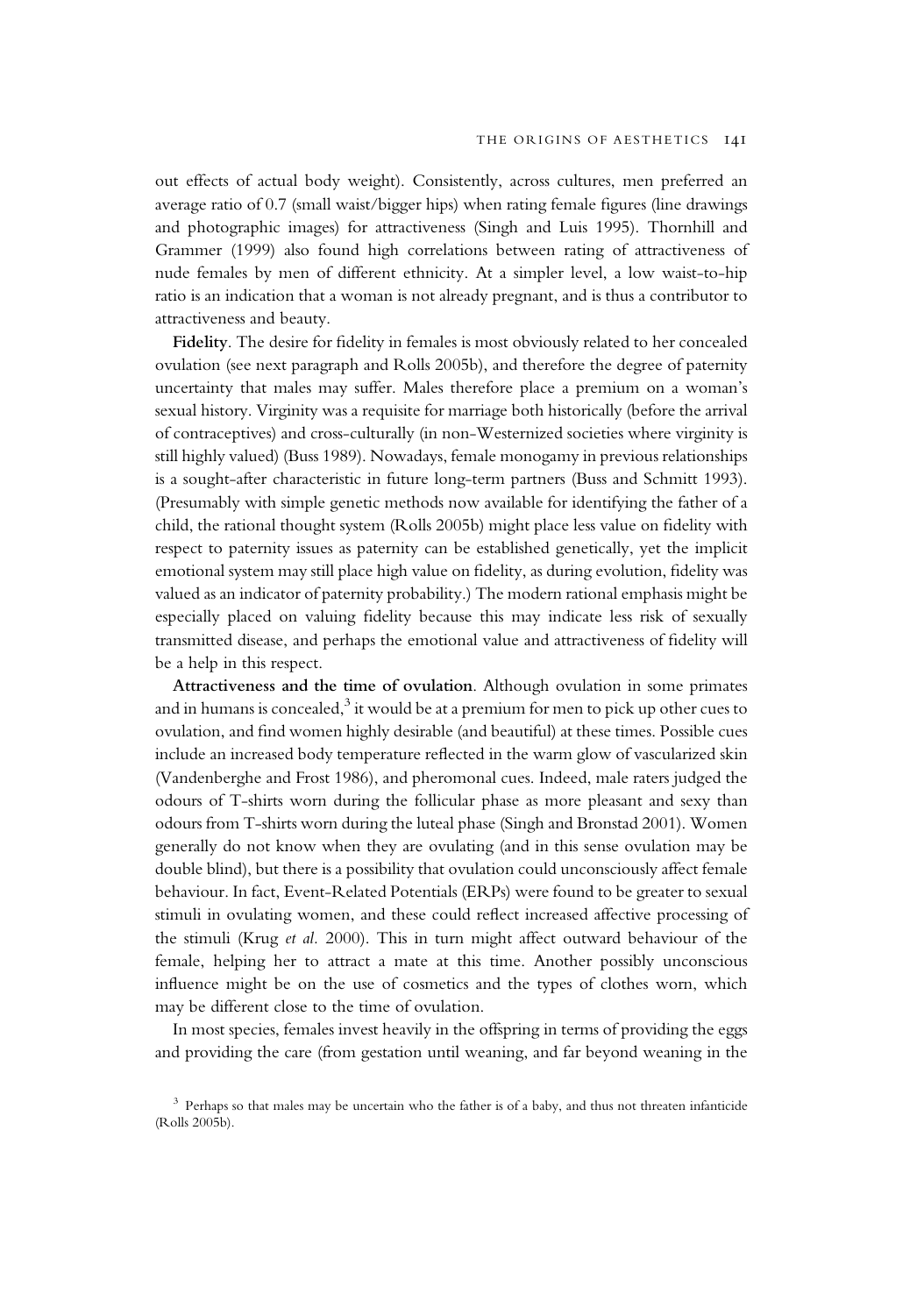case of humans). Females are therefore a 'limited resource' for males allowing the females to be the choosier sex during mate choice. In humans, male investment in caring for the offspring means that male choice has a strong effect on intrasexual selection in women. Female cosmetic use and designer clothing could be seen as weapons in this competition, and perhaps are reflected in extreme female selfgrooming behaviour such as cosmetic surgery, or pathological disorders such as anorexia, bulimia, and body dysmorphic disorder. The modern media, by bombarding people with images of beautiful women, may heighten intra-sexual selection even further, pushing women's competitive mating mechanisms to a major scale.

## 5.5 Pair-bonding, love, and beauty

I extend in the next few sections the background provided in Sections 5.2 and 5.3 in the processes that drive evolution to make certain stimuli and types of brain processing rewarding or punishing, to other stimuli, events, and types of brain processing that produce aesthetic judgements.

Attachment to a particular partner by pair-bonding in a monogamous relationship, which in humans becomes manifest in love between pair-bonded parents, and which occurs in humans in relation to the advantage to the man of investing in his offspring, may have special mechanisms to facilitate it. Species in which attachment has been investigated include the prairie vole. In monogamous species of prairie voles, mating can increase pair-bonding (as measured by partner preference). Oxytocin, a hormone released from the posterior pituitary, whose other actions include the milk let-down response, is released during mating (Lee et al. 2009). Exogenous administration of oxytocin facilitates pair-bonding in both female and male prairie voles (Carter 1998). In female prairie voles, antagonists of oxytocin interfere with partner preference formation. In female prairie voles, the endogenous release of oxytocin is thus important in partner preference and attachment. Thus oxytocin has been thought of as the 'hormone of love'. Oxytocin gene knock-out mice fail to recognize familiar conspecifics after repeated social exposures, and injection of oxytocin in the medial amygdala restores social recognition (Winslow and Insel 2004). In males, the effects of oxytocin are facilitated by vasopressin, another posterior pituitary hormone whose other effects include promoting the retention of water by the kidney. In the case of vasopressin, it has been possible to show that the vasopressin V1a receptor (V1aR) is expressed in higher concentration in the ventral forebrain of monogamous prairie voles than in promiscuous (i.e., polygamous) meadow voles, and that viral vector V1aR transfer into the forebrain of the meadow mouse increases its partner preference (i.e., makes it more like a monogamous prairie vole) (Lim et al. 2004; Young 2008). Thus a single gene may be important in influencing monogamy vs. promiscuity in voles. Stress, or the administration of the hormone corticosterone which is released during stress, can facilitate the onset of new pair bonds (Devries *et al.* 1996).

Are similar mechanisms at work in humans to promote pair-bonding and love? There is as yet no definitive evidence, but in humans, oxytocin is released by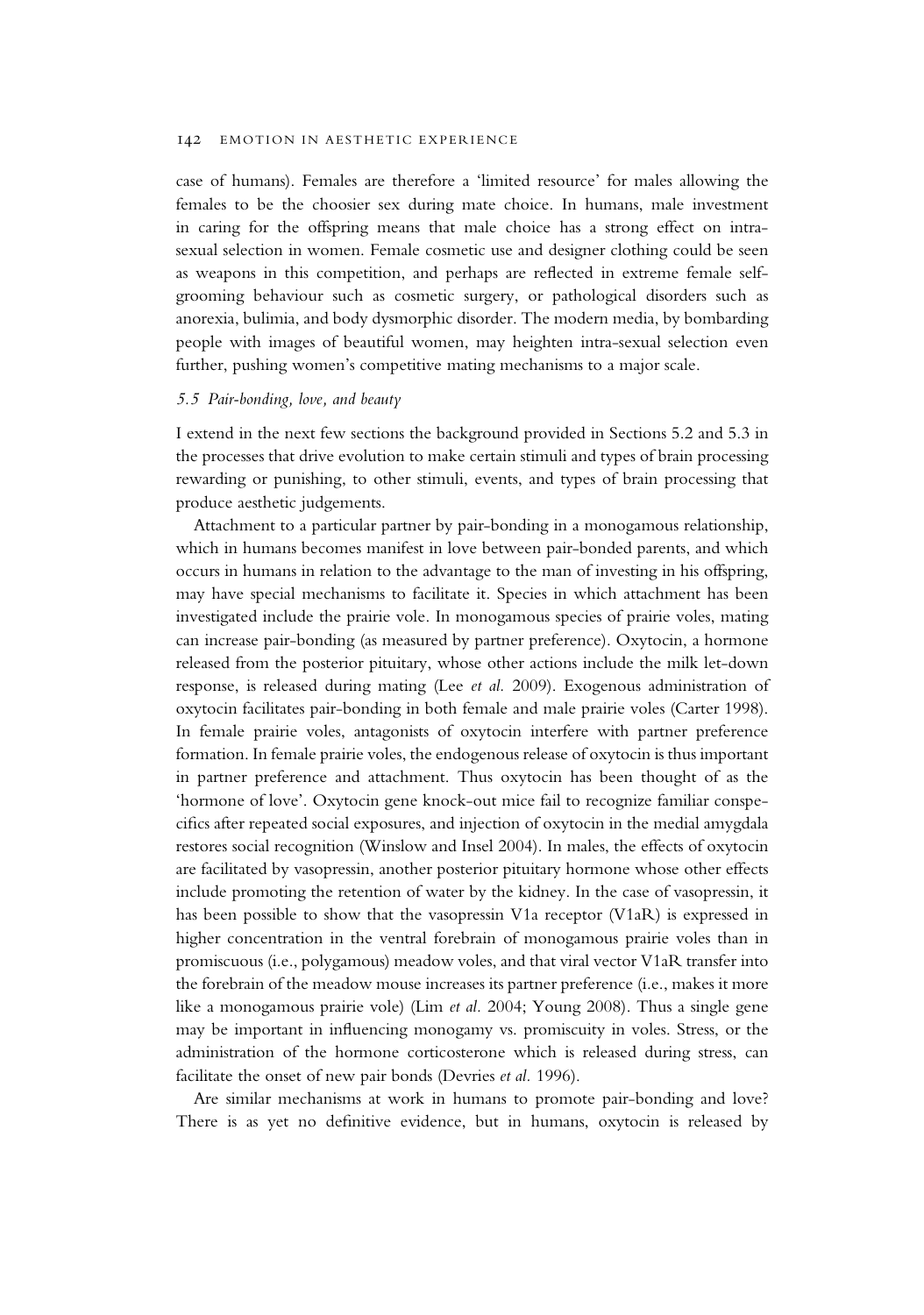intercourse, and especially at the time of orgasm, in both women and men (Meston and Frohlich 2000; Kruger et al. 2003). It has also been reported that women desiring to become pregnant are more likely to have an orgasm after their partner ejaculates (Singh et al. 1998).

An implication is that there may be hormonal, and other biological, mechanisms that promote a bifurcation in a state space (Rolls and Deco 2010), and have an effect of cementing attraction and love of a particular person after the process has been started. This may have an effect on (partly!) blinding a person to a partner's imperfections, and may thus contribute to each individual's judgements about the beauty of a partner, an aesthetic judgement.

Given this Darwinian approach rooted in selfish genes (Dawkins 1989), should we describe the aesthetic state of love as selfish? I suggest that the answer is that although individual acts can be truly altruistic (and non-adaptive), even the altruism implied by love must have its origins in selfish genes, which shape human behaviour to in this case produce a state that promotes the production of and survival of offspring. Overall, for a characteristic (such as falling in love, or reciprocal altruism, or kin altruism) that is influenced by genes to remain in a breeding population, the characteristic must be good for the (selfish) gene or it would be selected out. Even love guided by rational thought must not overall detract too much over generations from the wish to produce offspring, or it would tend (other things being equal) to be selected out of the gene population.

## 5.6 Parental attachment: beautiful children

Many mammal females make strong attachments to their own offspring, and this is also facilitated in many species by oxytocin. One model is the sheep, in which vaginalcervical stimulation and suckling, which release both oxytocin and endogenous opioids, facilitate maternal bonding (Keverne et al. 1997). Oxytocin injections can cause ewes to become attached to an unfamiliar lamb presented at the time oxytocin is released or injected, and oxytocin antagonists can block filial bonding in sheep. Perhaps oxytocin had an initial role in evolution in the milk let-down reflex, and then became appropriate as a hormone that might facilitate mother–infant attachment.

In humans the evidence is much more correlative, but oxytocin release during natural childbirth, and rapid placing of the baby to breast feed and release more oxytocin (Uvnas-moberg 1998), might facilitate maternal attachment to her baby. Prolactin, the female hormone that promotes milk production, may also influence maternal attachment—and how beautiful a mother thinks her child is. It is certainly a major factor in humans that bonding can change quite suddenly at the time that a child is born, with women having a strong tendency to shift their interests markedly towards the baby as soon as it is born (probably in part under hormonal influences), and this can result in relatively less attachment behaviour to the man. In men, oxytocin may also be involved in paternal behaviour (Wynne-Edwards 2001).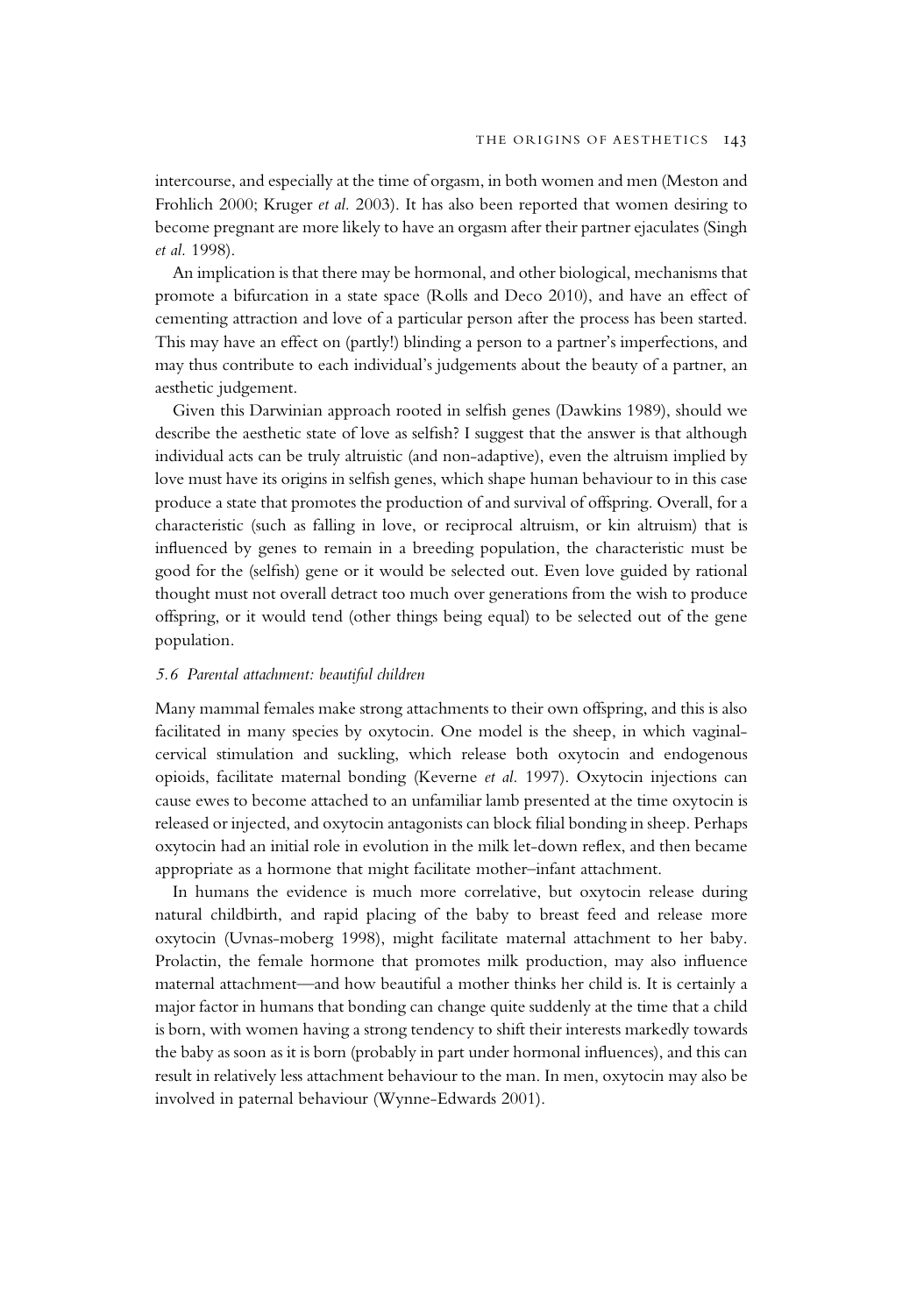Another aspect of parental care is that there is competition between the mother and child, for example over weaning (Trivers 1974). The mother may wish to devote resources to preparing for her next offspring (by building herself up); and continuing to breast feed delays the onset of fertility and cycling. In contrast, it is to the offspring's genetic advantage to demand milk and attention. The infant's scream can be seen as part of trying to wring resources out of its mother, potentially to an extent that is unfavourable for the mother's genes (Buss 1999).

As described above, females generally have a greater investment in their offspring, and tend to provide more parental care and perhaps become more attached than fathers. This situation is not as extreme in humans as in most other mammals, because human offspring are born relatively immature, and a father who helps to rear the offspring can help to increase the reproductive fitness of his genes.

Lack of parental care in stepfathers is evident in many species, and can be as extreme as the infanticide by a male lion of the pups of another father, so that his new female may come into heat more quickly to have babies by him (Bertram 1975). Infanticide also occurs in non-human primates (Kappeler and van Schaik 2004). In humans, the statistics indicate that stepfathers are much more likely to harm or kill children in the family than are real fathers (Daly and Wilson 1988).

The tendency to find babies beautiful is not of course restricted to parents of their own children. Part of the reason for this is that in the societies in which our genes evolved with relatively small groups, babies encountered might often be genetically related, and the tendency to find babies beautiful is probably a way to increase the success of selfish genes. One may still make these aesthetic judgements of babies in distant countries with no close genetic relationship, but this does not of course mean that such judgements do not have their evolutionary origin in kin-related advantageous behaviour.

## 5.7 Synthesis on beauty in humans

We see that many factors are involved in making humans attractive, and beautiful. All may contribute, to different extents, and differently in different individuals, and moreover we may not be conscious of some of the origins of our aesthetic judgements, but may confabulate reasons for what we judge to be aesthetic.

When there is a biological foundation for art, for example when it is figurative, and especially when it is about human figures, there may be a basis for consensus about what is good art—art that stimulates our rational system, and at the same time speaks to what we find beautiful due to our evolutionary history. However, if art becomes totally abstract, we lack the biological foundation for judging whether it is aesthetically beautiful, and judgements may be much more arbitrary, and driven by short-term fashion. Some abstraction away from very realistic and figurative in art can of course have advantages for it allows the viewer to create in their own experience of a work of art by adding their own interpretation.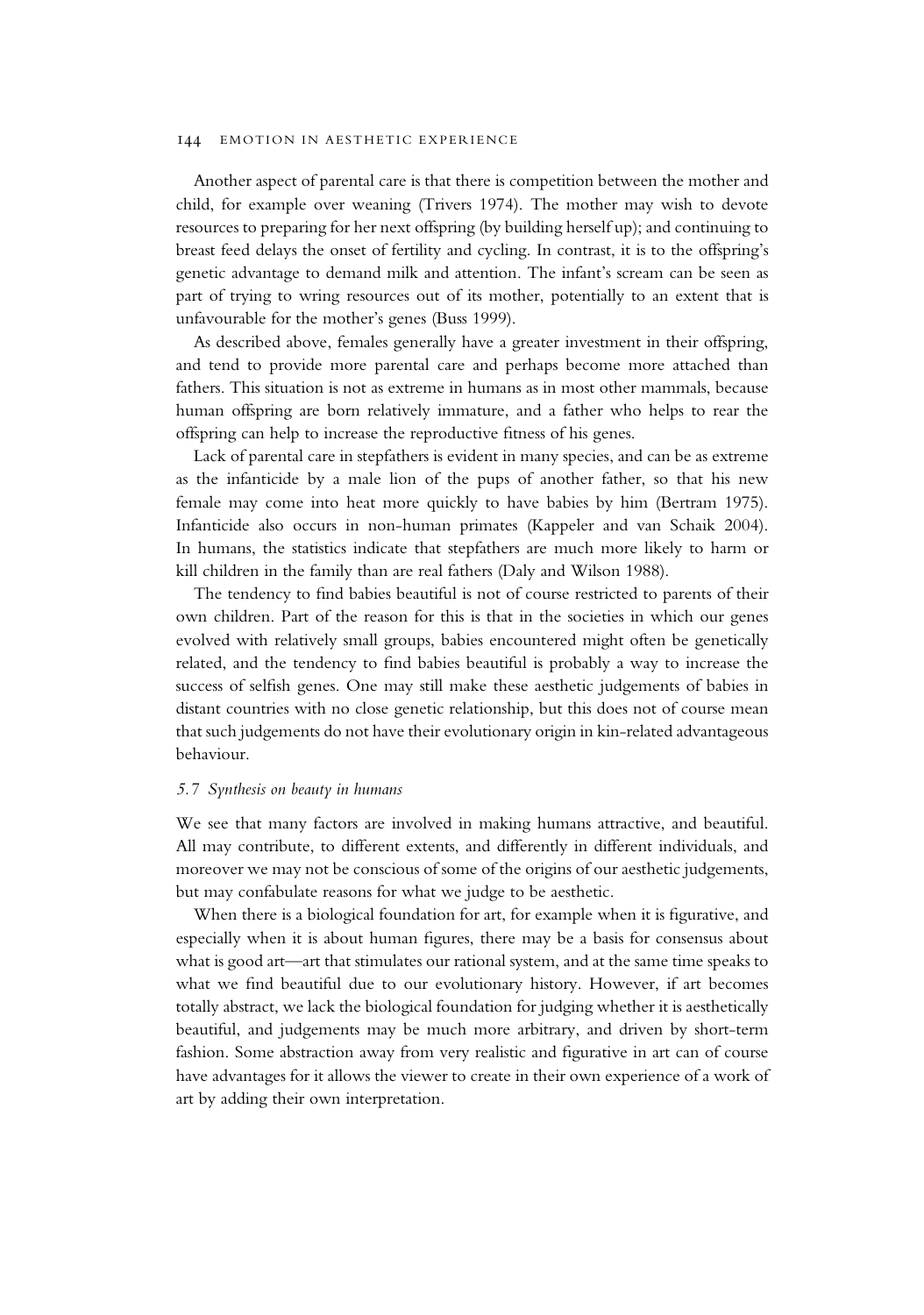There is an important point here about the separation between art and the world. Objects of art can idealize beauty, and enhance it. An example is the emphasis on thin bodies, long limbs, and athletic poses found in some Art Deco sculpture, for example in the works of Lorenzl. Here what is beautiful can be made super-normal, one might say in the literal sense super-natural. Another example is in the emotion in the music of Tristan and Isolde. We see that art can emphasize and thus idealize some of the properties of the real world, and lose other details that do not enhance, or distract. This abstraction of what we find beautiful due to evolution can be seen in some semifigurative/semi-abstract art, as in some of the line drawings of humans by Matisse and Picasso. It is also found in the sculptures of human forms of Brancusi. What I argue is that if art goes too abstract, then it loses the aesthetic value that can be contributed by tapping into these evolutionary origins. Interesting cases are found in the sculptures of Barbara Hepworth and Henry Moore. In the case of Barbara Hepworth, I now see that she often retains sufficient figurative contribution to her sculpture to tap into evolutionary origins, and I show Fig. 8.3 as an example of a work that after all seems to have some relation to a male and female. Much of the sculpture of Henry Moore is clearly figurative, and where it becomes apparently very abstract it may lose what is gained by tapping into evolutionary origins, but may gain by association and interpretation in relation to his more figurative work. Where art becomes very abstract, as in some of the work of Mark Rothko, perhaps those especially interested are those who have expertise themselves in what is being achieved technically, such as the painting of colours by Rothko.



Figure 8.3 Two Forms ( January) 1967. Barbara Hepworth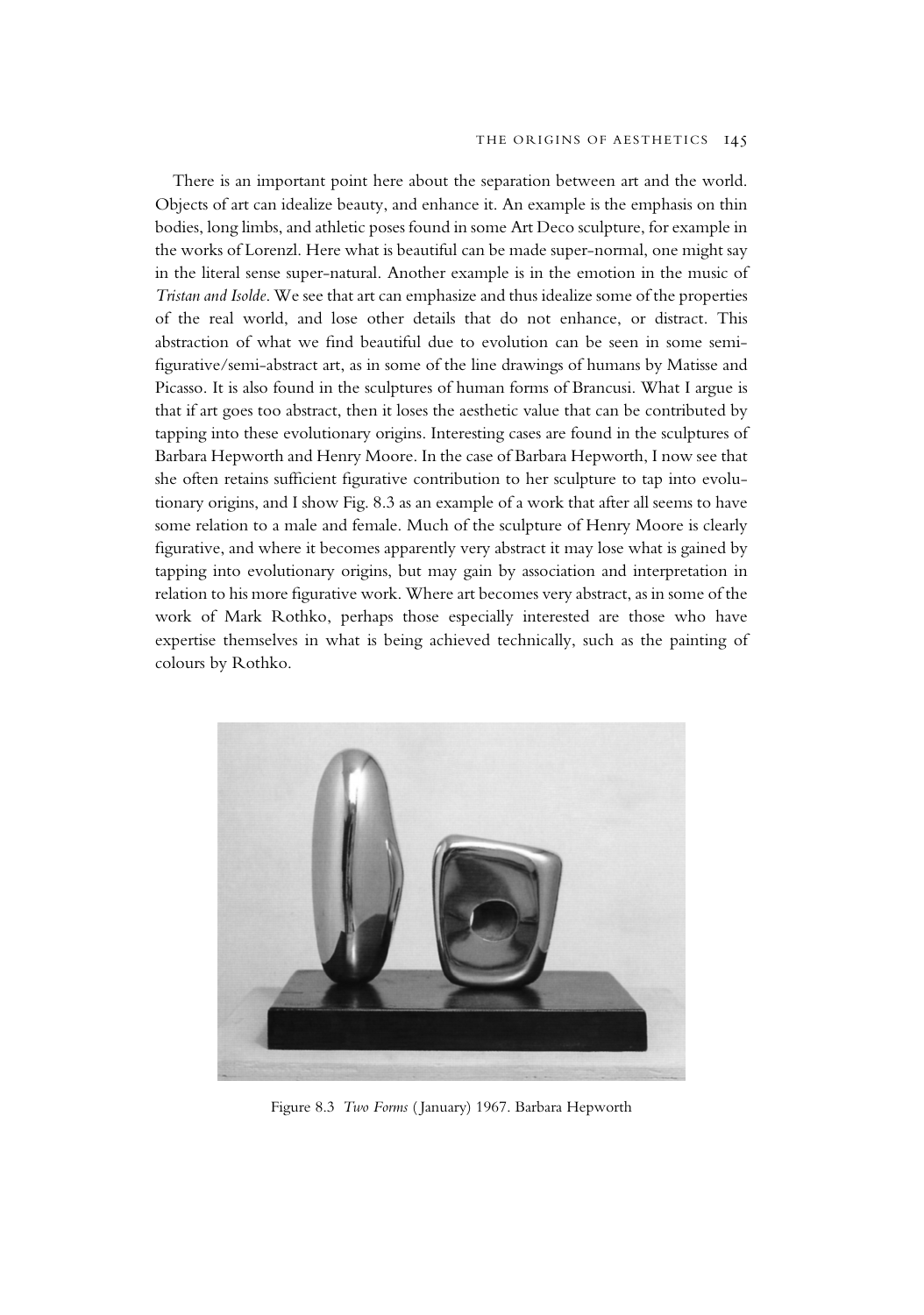# 5.8 Sexual selection of mental ability, survival or adaptation selection of mental ability, and the origin of aesthetics

Miller (2000, 2001) has developed the hypothesis that courtship provides an opportunity for sexual selection to select non-sexual mental characteristics such as kindness, humour, the ability to tell stories, creativity, art, and even language. He postulates that these are 'courtship tools, evolved to attract and entertain sexual partners'. One mechanism of sexual selection (see Section 5.3) views organisms as advertisers of their phenotypic fitness, and Miller sees these characteristics as such signals. From this perspective, hunting is seen as a costly and inefficient exercise (in comparison with food gathering) undertaken by men to obtain small gifts of meat for women, but at the same time to show how competitive and fit the successful hunter is in relation to other men. Conspicuous waste, and conspicuous consumption, are often signs in nature that sexual selection is at work, with high costs for behaviours that seem maladaptive in terms of survival and natural selection in the narrow sense. The mental characteristics described above are not only costly in terms of time, but may rely on many genes operating efficiently for these characteristics to be expressed well, and so, Miller suggests, may be 'fitness indicators'. Consistent with sexual selection, there is also great individual variability in these characteristics, providing a basis for choice.

One mental characteristic that Miller suggests could have evolved in this way is kindness, which is very highly valued by both sexes (Buss 1999), and is usually judged as aesthetically pleasing. In human evolution, being kind to the mother's children may have been seen as an attractive characteristic in men during courtship, especially when relationships may not have lasted for many years, and the children might not be those of the courting male. Kindness may also be used as an indicator of future cooperation. In a sense kindness thus may indicate potential useful benefits, consistent with the fact that across cultures human females tend to prefer males who have high social status, good income, ambition, intelligence, and energy (Buss 1999). Kindness may also be related to kin altruism (Hamilton 1964) or to reciprocal altruism (Trivers 1971), both of which are genetically adaptive strategies.

Although the simple interpretation of all these mental characteristics is that they indicate a good provider and potential material and genetic benefits (and thus would be subject to natural or survival selection), Miller (2000) argues that at least kindness is being used in addition as a fitness indicator and is being sexually selected.

Morality can be related in part to kin and reciprocal altruism, which influence survival, and make many of the behaviours described as moral also attractive, because of their evolutionary adaptive value (Ridley 1996; Rolls 2005b). In addition, moral behaviour may bring reproductive benefits and be attractive through the social status that it inspires or by direct mate choice for moralistic displays during courtship (Miller 2000). The suggestion made by Miller (2000) is that the status of moral behaviour helps to attract mates, because it may reflect fitness as the moral behaviour may have costs. In turn, the same effects may influence aesthetic judgements.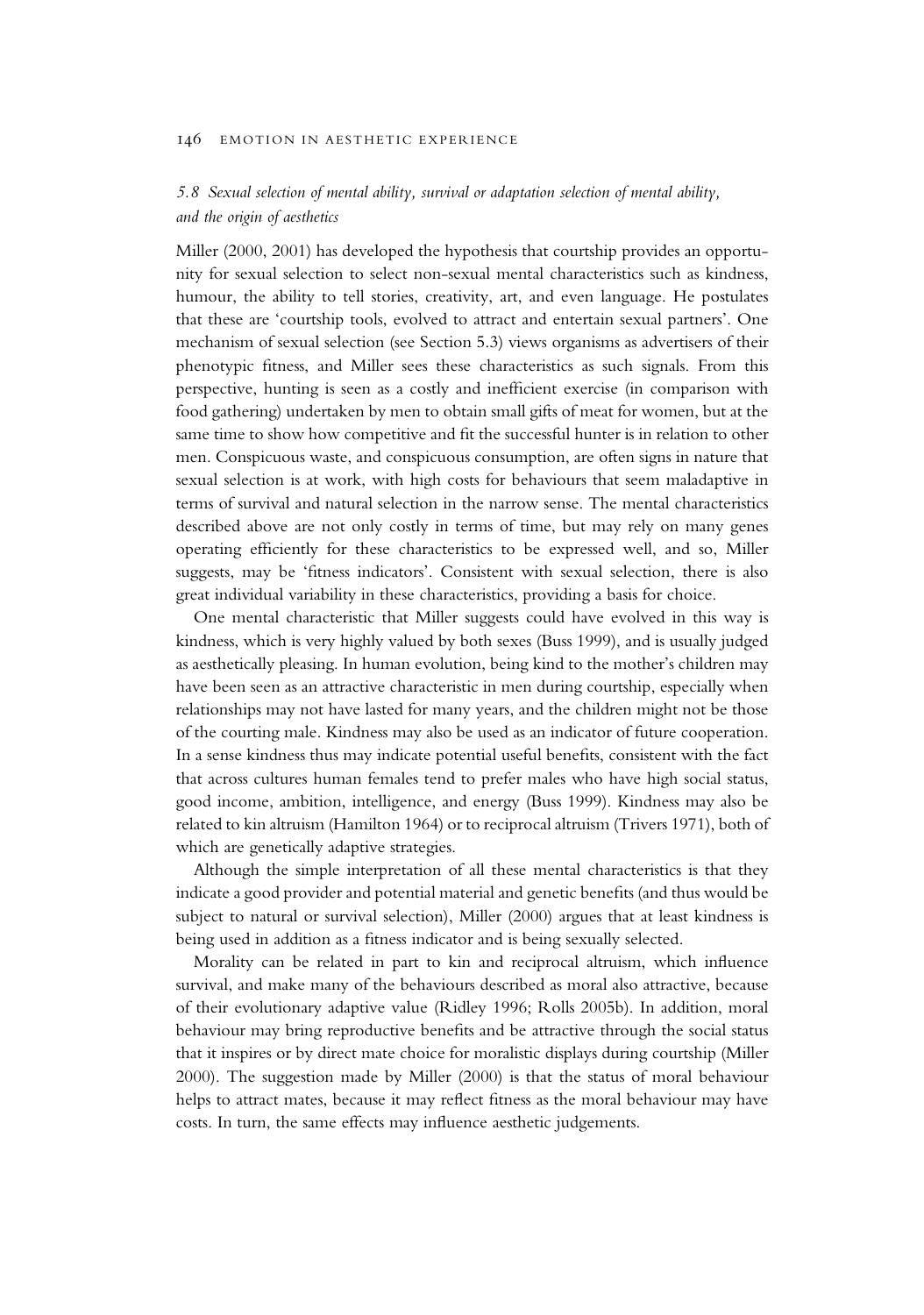Miller (2000, 2001) also suggests that art, language, and creativity can be explained by sexual selection, and that they are difficult to account for by survival selection. He suggests that art develops from courtship ornamentation, and uses bowerbirds as an evolutionary example. Male bowerbirds ornament their often enormous and structurally elaborate nests or bowers with mosses, ferns, shells, berries, and bark to attract female bowerbirds. The nests are used just to attract females, and after insemination the females go off and build their own cup-shaped nests, lay their eggs, and raise their offspring by themselves with no male support. In this sense, the bowers are useless ornamentation that do not have survival value. Darwin (1871) himself viewed human ornamentation and clothing as outcomes of sexual selection. Sexual selection for artistic ability does not mean of course that the art itself needs to be about sex. This example helps to show that sexual selection can lead to changes in what is valued and found attractive, in areas that might be precursors to art in humans. In Miller's (2001) view, the fine arts are just the most recent and pretentious manifestations of a universal human instinct for visual self-ornamentation, which in turn is a manifestation of sexual selection's universal tendency to ornament individuals with visual advertisements of their fitness. Thus, the human capacity for visual artistry is viewed as a 'fitness indicator', evolved like the peacock's tail and the bowerbird's bower for a courtship function. So although inherently useless, the bower or work of art is seen as attractive because it is difficult to produce, and might only be made by a brain that is very competent in general, and thus the bower or work of art may act as a fitness indicator.

A useful point (Miller 2001) is that although artworks are now commodified and spread wide so that we may not know the artist producing the ornament, when we seek the evolutionary origins of art, we should remember that any artwork our prehistoric ancestors would have been able to see, would have probably been made by a living individual with whom they could have interacted socially or sexually. The artist was never far from his or her work, or else the work could not have functioned as the artist's extended phenotype.

Miller (2000) also suggests that language evolved as a courtship device in males to attract females. Miller (2000) further suggests that creativity may be related to systems that can explore random new ideas, and also is a courtship device in males to attract females. My view, elaborated here and elsewhere (Rolls 2005b, 2008b; Rolls and Deco 2010), is that language and creativity have functions that have survival value, and thus are not just sexually selected.

Indeed, a criticism of the approach of Miller (2000) is that many of these characteristics (e.g., language, creative solutions, originality, problem-solving) may have survival value, and are not purely or primarily sexually selected. For example, syntax and language have many uses in problem-solving, planning ahead, and correcting multiple step plans that are likely to be very important to enable immediate rewards to be deferred, and longer-term goals to be achieved (Pinker and Bloom, 1992; Rolls, 2005b, 2008b). In relation to aesthetics, I argue that when syntax is used successfully to solve a difficult problem, we feel aesthetic pleasure, and I argue that the generation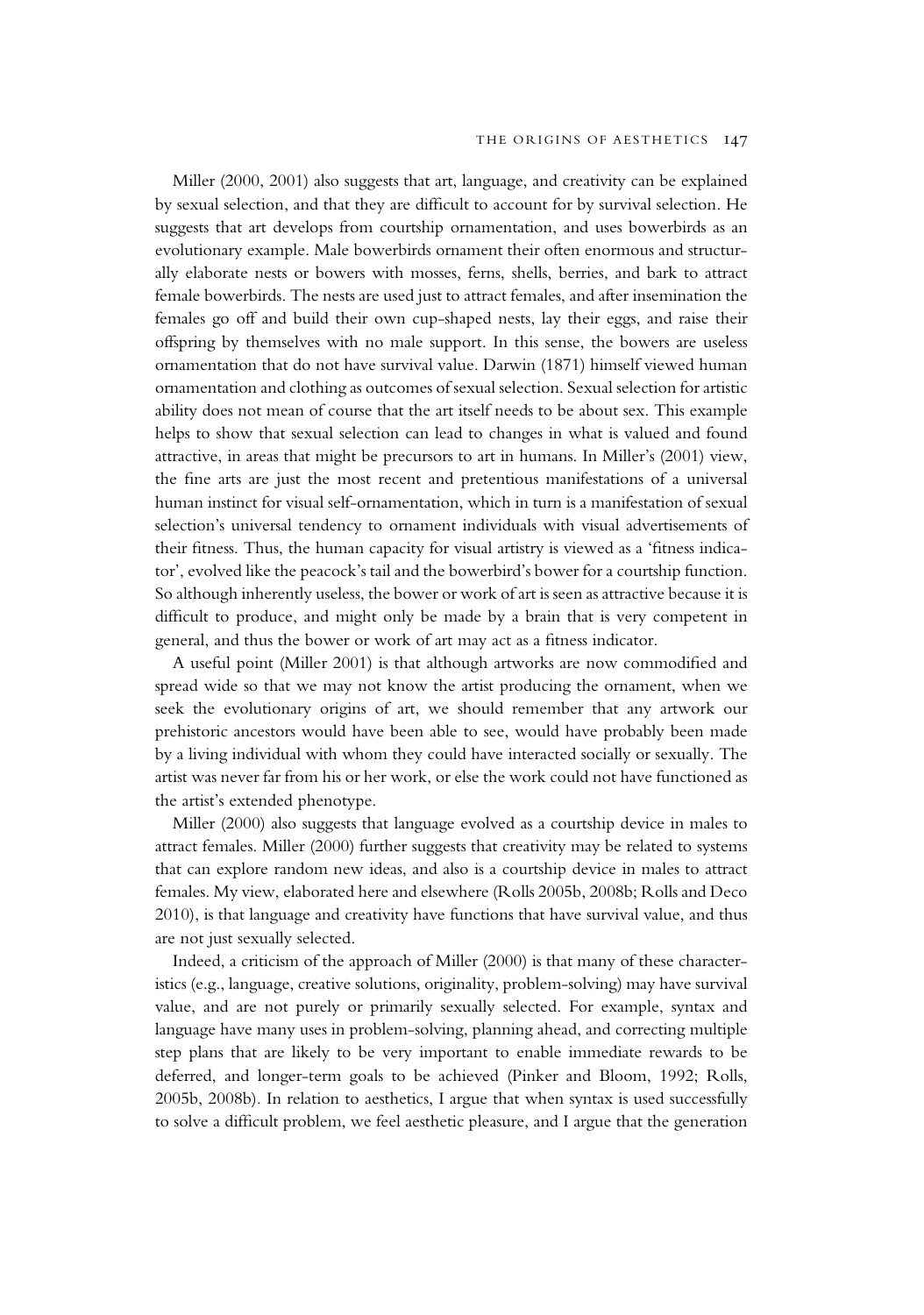of pleasure generated by the survival value of good ideas contributes to the appeal of those ideas, and that sexual selection of the ideas as mental ornaments is not the only process at work in aesthetics.

Moreover, the notion (Miller 2000, 2001) that art has to do with useless ornaments (useless in the sense that sexual selection is for characteristics that may not have 'survival' value, but may be attractive because they are 'indicators of fitness') does not have much to say about the utilitarian arts such as simplicity of design in architecture. Perhaps the structure of a piece of music can appeal, and be pleasing, because it taps into our syntactic system that finds that elegant and simple solutions to problemsolving produce pleasure. As I argue elsewhere in this chapter, interest in social relations and knowledge about them is adaptive as it may help to understand who is doing what to whom, and more generally to understand what can happen to people, and much fictional literature addresses these issues, and is not primarily ornamental and without inherent value. Thus although Miller (2000, 2001) may well be right that there are aspects of art that may be primarily ornamental and useless, and are just indicators of general mental fitness, though attractive to members of the opposite sex in courtship, I suggest that much art has its roots in goals that have been specified as pleasurable or unpleasurable because of their adaptive or survival value, whether as primary reinforcers, other stimuli associated by learning with these, or rewards of a more cognitive origin that accrue when difficult cognitive, syntactic, problems are solved (see Table 8.1).

Another problem with Miller's approach is that traits that become sexually selected often have survival value in the first place, so it is often not possible to fully dissociate sexual selection from survival or adaptation selection (Andersson 1994; Andersson and Simmons 2006).

Another potential problem with Miller's approach is that some of the processes involved in sexual selection favour fast runaway evolution, because sexual preferences are genetically correlated with the ornaments they favour (see Section 5.3). Why does mental capacity not develop more rapidly, and with larger sex differences, in humans, if Miller (2000) is right? Why is there not a faster runaway? Miller suggests a number of possible reasons.

- 1. There is a high genetic correlation between human males and females, with 22/23 chromosomes the same.
- 2. The female's brain must evolve to be able to appreciate the male's mental adornment—and might even be one step ahead to judge effectively. Further, similar or partly overlapping brain mechanisms may be used to produce (in males) and perceive (in females). In addition, male self-monitoring (and female practice) may help appraisal. Males may even internalize females' appreciation systems, to predict their responses.
- 3. There is mutual choice in humans: males choose females because human males do make a parental investment; and females compete for males. Indeed, the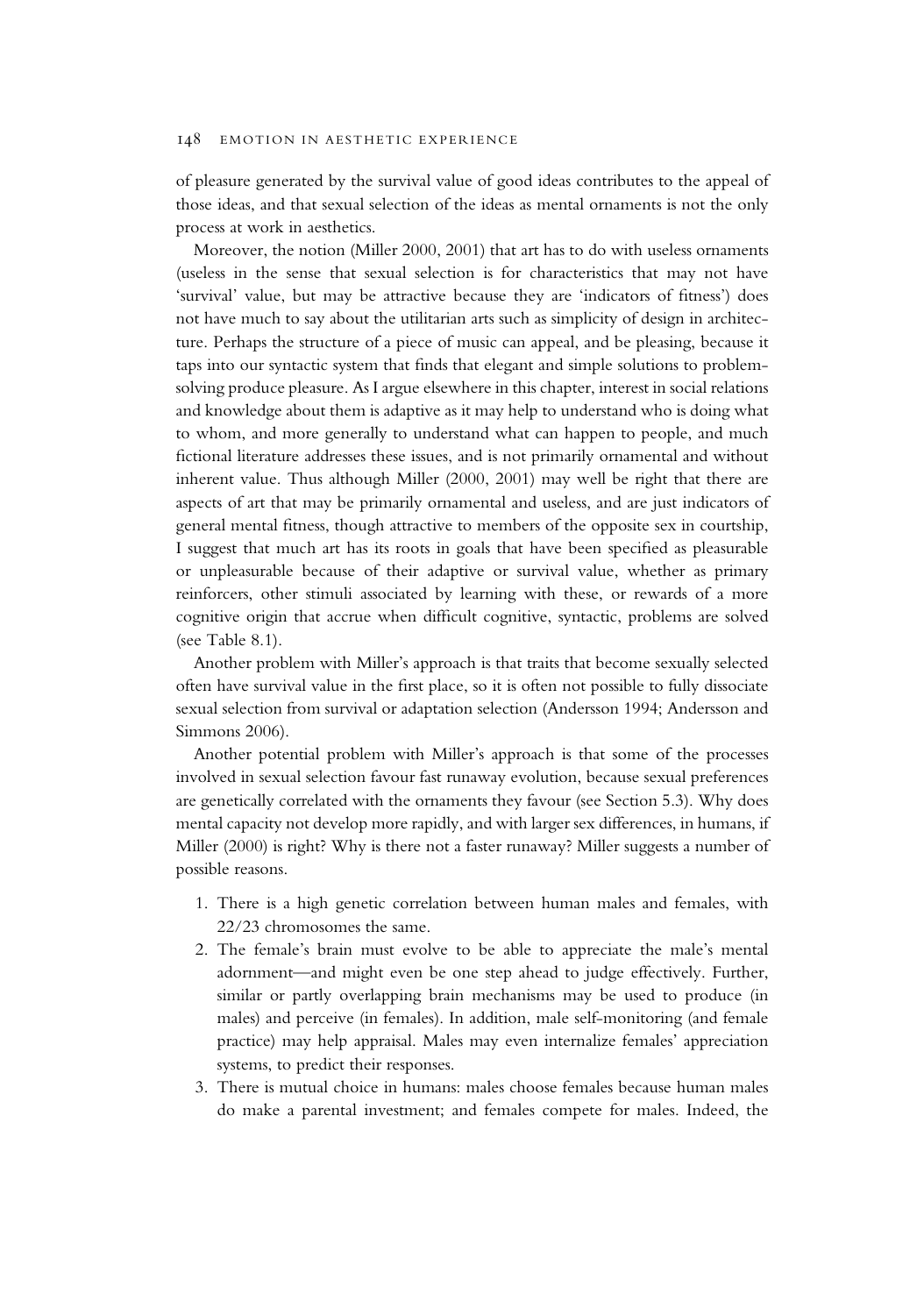selection of a long-term partner is mutual, and this tends to reduce sex differences. Consistent with this, Buss (1989, 1999) has shown that, in contrast, human sex differences are more evident in short-term mating. It is likely in fact that sexual selection works mainly through long-term relationships, because of concealed ovulation in women. This means that only in a relatively long-term relationship is it likely that a man will become the father of a woman's child, because only if he mates with her regularly is there a reasonable probability that he will hit her fertile time.

Miller might predict that men should be specialized to have artistic creativity, to provide an ornament that women might find attractive because it is a fitness indicator. Evidence on this is difficult to evaluate, because there have been fewer opportunities available for women in the past, as argued for so beautifully by Virginia Woolf in A Room of One's Own (1928), and I come to no conclusions, but have the following thoughts. Whereas Virginia Woolf argues about circumstances, one can consider in addition the possibility that women's and men's brains have been subject to different selective pressure in evolution, and that this might contribute to differences in the ways in which they are creative. In terms of artists, composers of music, poets, and writers of drama and non-fiction, there appears to be on average a preponderance of men relative to women. This is on average, and there are individual women who given the distribution around the average are undoubtedly highly creative in these areas, and have made enormous contributions. If this is the case (and it might take a long time into the future to know, given the imbalance of opportunity in the past), does this mean that sexual selection is the underlying process? I suggest that this would not necessarily be the case. Such a 'sexual dimorphism' could occur by natural (adaptation) selection, not by sexual selection, in that women might have specialized for an environmental niche to emphasize child rearing, cultivation including food gathering and preparation, fashioning of clothing, and creating peaceful order among siblings and parents. On the other hand, men might have specialized for an environmental niche to emphasize spatial problem-solving, useful for producing and using tools, building shelters, creating structures, etc., and navigational problem-solving useful for hunting, all of which would be good for survival. Interestingly, the same (narrow) natural selection pressure might have provided a survival advantage for men to have a stronger physique which is likely be advantageous when manufacturing items useful for survival such as shelters. Thus interestingly, one of the predictions of sexual selection, sexual dimorphism, including human mental problem-solving as well as physique, could in this case have its origin at least partly in adaptation and survival.

There is, however, a possible exception to the generalization that at least in the past men have been more likely to be creative in 'art' than women, and this is the area of literary fiction, where there are many women with high reputations as novelists (e.g., Jane Austen, George Eliot, Virginia Woolf). If women take more to this area of creative art, might this be because of the adaptive value of gossip to women, so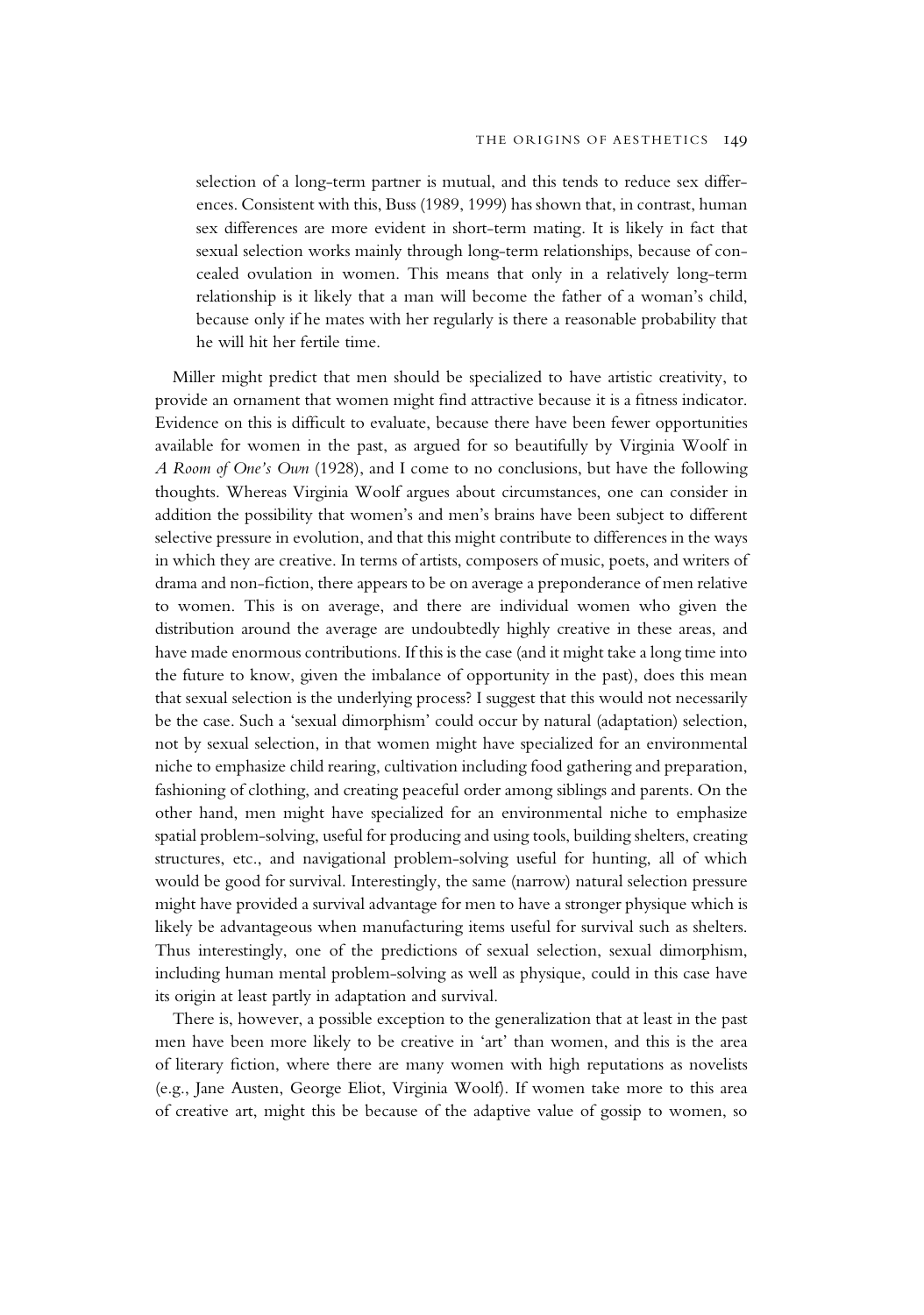knowing about who is doing what to whom, and having an interest and expertise in this, could be adaptive, perhaps helping a woman, and her children, to survive better (Dunbar 1996)? If this were the case, there might even be a prediction that women might be relatively more excellent, on average, in areas of fiction, such as novels, where this interest and expertise in mind-reading and gossip might be especially engaged. (The fact that autism, which is associated with problems with mind reading, is several times more prevalent in men than in women (Baron-Cohen 2008) does fit with this general approach about adaptations suitable for different environmental niches.) More generally, the evolutionary survival value approach might argue that women have adapted to relational, social, caring, and problem-solving activities, and the novel, particularly the novel of manners, is ideally suited to displaying these specializations. Indeed, the specialization for a caring role is consonant with Carol Gilligan's argument in In a Different Voice (1982: 73) that women's sense of morality concerns itself with the activity of 'care and responsibility in relationships'.

The overall point I make is that natural selection, sometimes operating by 'survival or adaptation selection', and sometimes by sexual selection (and sometimes both, see above), operates by specifying goals for action, and these goals are aesthetically and subjectively attractive or beautiful (Rolls 2005b), or the opposite, and provide what I argue here is the origin of many judgements of what is aesthetic. Many examples of these rewards and punishers, many of which operate for 'survival or adaptation selection', and many of which contribute to aesthetic experience and judgements, are shown in Table 8.1.

## 5.9 Fashion and memes

We have seen that sexual selection can provide runaway selective pressure for what is not something that is produced by 'survival or adaptation' selection. In a sense, a fashion or useless ornament (which may indicate fitness) can be selected for genetically.

However, fashions are strong characteristics of many human aesthetic judgements, and we may ask if there are further reasons for this that are not to do with genetic variation (which necessarily takes place over generations), but that operate over timescales of months to years. Such fashions (for example in clothing) may occur because they fit adaptations of the human mind, themselves the result of adaptive pressure in evolutionary history. For example, the human mind will be attracted towards new ideas (of clear adaptive value, for it is only by exploring new ideas that advantage may be gained partly as a result of finding a match with one's own genetically influenced capacities) (Rolls 2005b). In this way, there may be runaway changes that do not necessarily make the individual better adapted to the environment. Of course, many factors, again frequently of evolutionary origin, influence fashion, including its cost (of which the label is an indicator), which helps to make it attractive as it indicates wealth, resources, and status, and the elegance and simplicity of the idea, which as argued below, the human mind finds attractive because simplicity often is a good indicator of a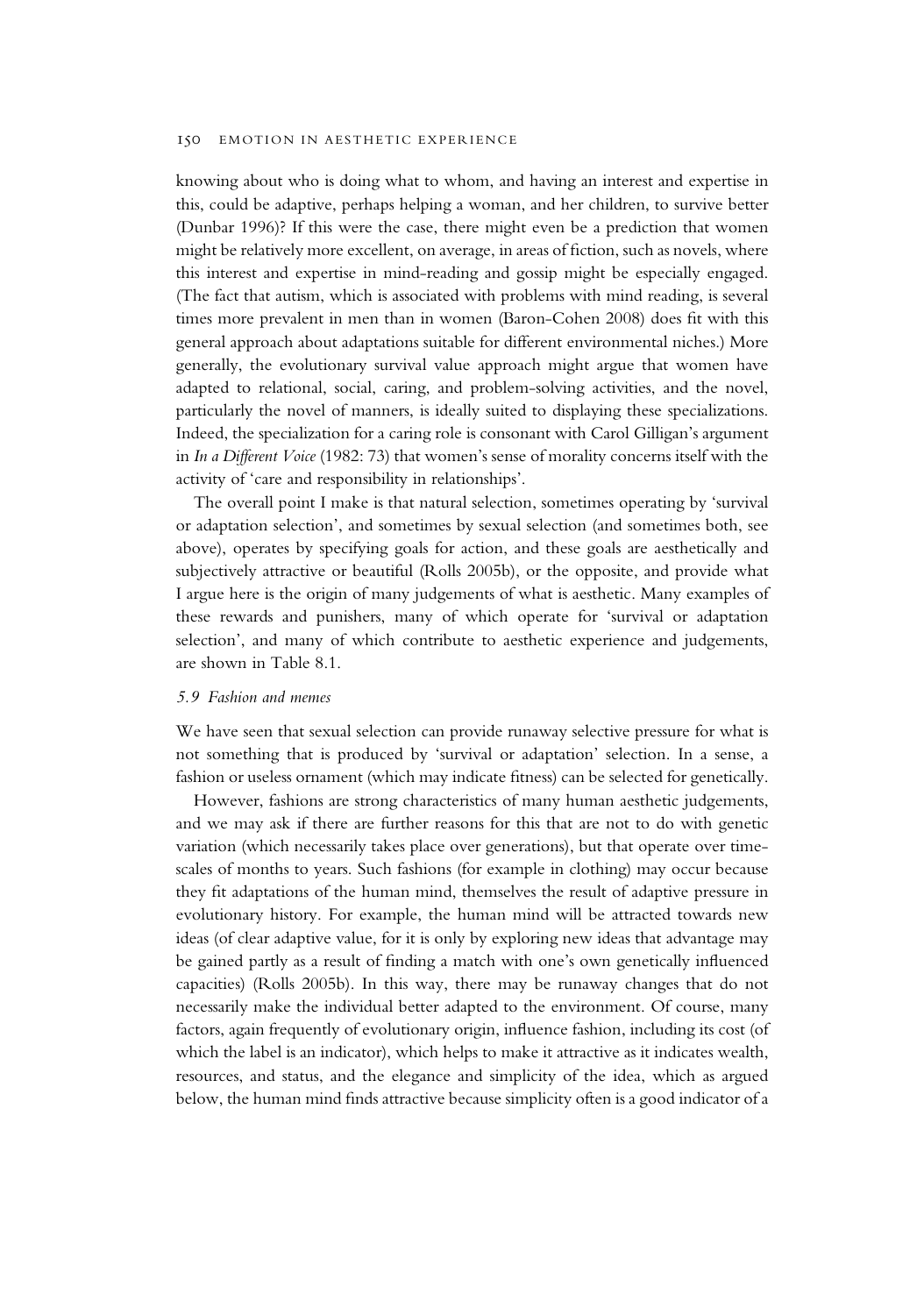correct and useful solution to a problem. It is argued that memes (Blackmore 1999), ideas that follow some of the rules of fashion, fit these properties of the human mind.

## 5.10 The elegance and beauty of ideas, and solving problems in the reasoning system

Solving difficult problems feels good, and we often speak about elegant (and beautiful) solutions. What is the origin of the pleasure we obtain from elegant ideas? What makes them aesthetically pleasing? It is suggested that solving problems should feel good to us, to make us keep trying, as being able to solve difficult problems that require syntactic operations may have survival value (Rolls 2005b). But what is it that makes simple ideas and solutions (those with fewest premises, fewest steps to the solution, and fewest exceptions for a given level of complexity of a problem) particularly aesthetically pleasing, so much so that physicists may use this as a guide to their thinking? It is suggested that the human brain has become adapted to find simple solutions aesthetically pleasing because they are more likely to be correct (Rolls 2005b), and this is exactly the thrust of parsimony and Occam's Razor. (Occam's Razor is the principle or heuristic that entities and hypotheses should not be multiplied needlessly; the simplest of two competing and otherwise equally effective theories is to be preferred. The principle states that the explanation of any phenomenon should make as few assumptions as possible, eliminating those that make no difference in the observable predictions of the explanation or theory.)

This finds expression in art: for example in the structure of a piece of music; in the solution of how to incorporate perspective into painting (which took hundreds of years and was helped by the camera obscura); and in the interest by Vitruvius and Leonardo in the proportions of the human body (tapping into our gene-based appreciation of that) to provide rules for proportions in architecture. Of course, focus on intellectual aspects of art can lead to art that we may find fascinating and revealing, if not conventionally physically beautiful, as in some of the work of Francis Bacon. Factors such as cultural heritage and familiarity with the rules of a system can also make a style of architecture more appealing than something very unfamiliar. Some of the history of ecclesiastical architecture in England from the eleventh to the fifteenth century (from Norman through Early English and Decorated to Perpendicular) can also be seen as solutions to difficult architectural problems, of how to increase the light and feeling of space in a building, and its impression of grand and daring height.

## 5.11 Cognition and aesthetics

Not only can operation of our reasoning, syntactic, explicit, system lead to pleasure and aesthetic value, as just described, but also this cognitive system can modulate activity in the emotional, implicit, gene-identified goal system. This cognitive modulation, from the level of word descriptions, can have modulatory effects right down into the first cortical area, the orbitofrontal cortex, where affective value, including aesthetic value, such as the beauty in a face, is first made explicit in the representation (O'Doherty et al. 2003; De Araujo et al. 2005; Grabenhorst et al. 2008; McCabe et al. 2008; Rolls and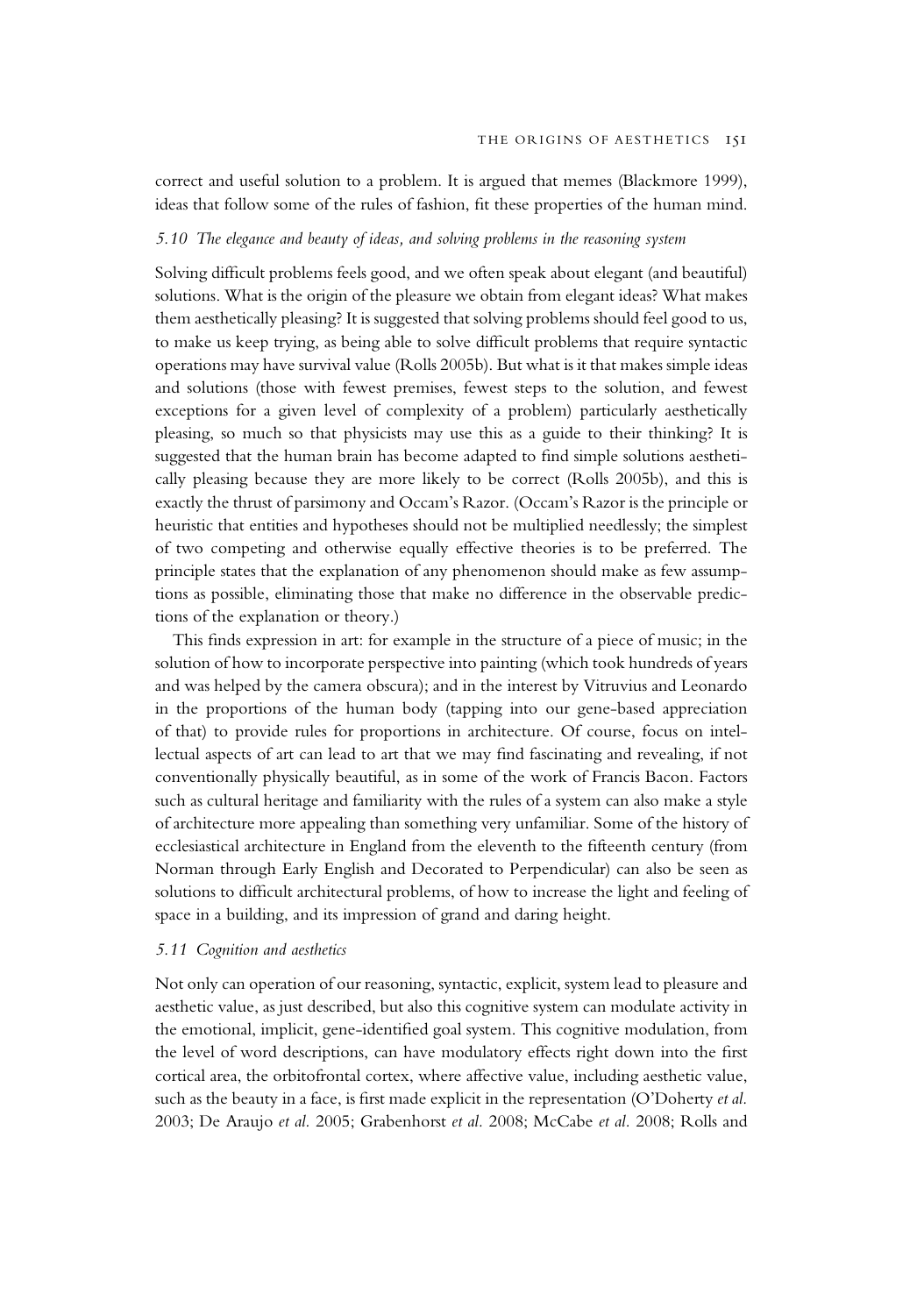Grabenhorst 2008). Indeed, cognition and attention can be used to enhance the emotional aspect of aesthetic experience, as described in Section 5.1.

The human mind may create objects such as sculpture and painting in ways that depend to different extents on the explicit reasoning system and the more implicit emotional system. I know at least one sculptor who intentionally reduces cognitive processing by turning off attention to cognitive processing when creating works of art, and then follows this with an explicit, conscious, reasoning stage in which selections and further changes may be made, with the whole creation involving very many such cycles.

Because cognition can by top-down cortico-cortical back projections influence representations at lower levels, it is possible that training, including cognitive guidance, can help to make more separate the representations of the representations of stimuli and their reward value at early levels of cortical processing (Rolls 2008b; Rolls and Treves 1998; Rolls and Deco 2002). This top-down effect may add to the bottom-up effects of self-organization in competitive networks that also through repeated training help representations of stimuli to be separated from and made more different to each other (Rolls 2008b; Rolls and Treves 1998; Rolls and Deco 2002). These effects may be important in many aesthetic judgements that are affected by training, including the appreciation of fine art, architecture, and wine.

#### 5.12 Wealth, power, resources, and reputation

As described above, wealth, power, resources, and status are attractive qualities, aesthetically attractive, because resources are likely to be beneficial to the survival of genes. Reputation is similar, in that guarding one's reputation can be important in reproductive success: trust is important in a mate, or in reciprocal altruism, and hormones such as oxytocin may contribute to trust (Lee *et al.* 2009). This provides some insight into the history of Western art, in which individual and family portraits frequently have as one of their aims the portrayal of wealth, power, and resources. The clothes and background are consistent with a contribution of these underlying origins. Commissioned portraits thus frequently emphasize beauty, status, wealth, and resources. Interestingly, because self-portraits are rarely commissioned, they are less likely to emphasize these characteristics (Cumming 2009), and of course can also reflect subjective knowledge of the person portrayed. An additional property that can add value judged as aesthetic to a portrait is that an image of someone dear is associated with that person, and what that person means to the viewer, and the attraction of photographic images illustrates this. Religion and its accompanying states aiming often at everlasting happiness must also be recognized as drivers of art.

## 5.13 The beauty of scenery and places

Many topological features of landscapes may be aesthetically attractive because they tap into brain systems that evolved to provide signals of safety, food, etc. Open space may be attractive because potential predators can be seen; cover may be attractive as a place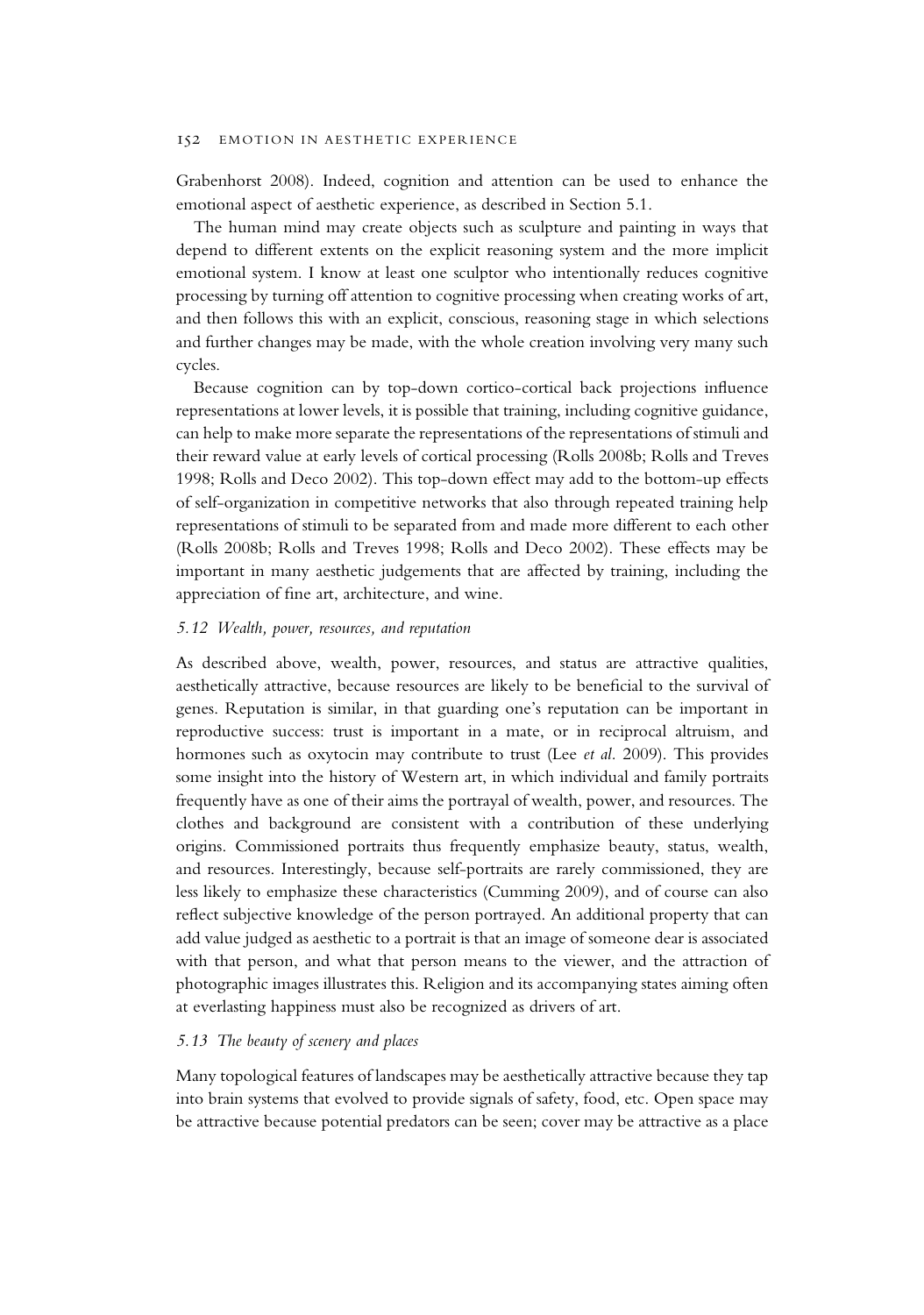to hide (Appleton 1975); a verdant landscape may be attractive because it indicates abundant food; flowers may be attractive as predictors of fruit later in the season. The colour blue is preferred by monkeys, and this may be because blue sky, seen from the canopy, is an indicator of a safe place away from predators on the ground (Humphrey 1971). A clear red/orange sunset may be attractive as a predictor of good weather, and of safety overnight without bad weather. These factors do not operate alone to produce beauty, but may as origins contribute to aesthetic beauty which I argue is multifactorial, influenced by many of the factors described in this theory of the origin of aesthetics.

## 5.14 The beauty of music

Vocalization is used for emotional communication between humans, with an origin evident in other primates (Rolls et al. 2006). Examples include warning calls, warlike encouragement to action, and a soothing lullaby or song to an infant. It is suggested that this emotional communication channel is tapped into by music, and indeed consonant vs. dissonant sounds differentially activate the orbitofrontal cortex (Blood et al. 1999; Blood and Zatorre 2001), involved in emotion (Rolls 2005b). Of course, the reasoning system then provides its own input to the development, pleasure, and aesthetic value of music, in ways described in Sections 5.10 and 5.11.

What may underlie the greater pleasure and aesthetic value that many people accord to consonant vs. dissonant music? I suggest that consonance is generally pleasant because it is associated with natural including vocal sounds with a single source that naturally has harmonics. A good example is a calm female voice. Dissonance may often occur when there are multiple unrelated sources, such as those that might be produced by a catastrophe such as an earthquake, or boulders grinding against each other (or strings on a violin that are not tuned to be harmonics of each other). Further, a human voice when angry might have non-linearities, in for example the vocal cords due to over-exertion, and these may be harmonically much less pure than when the voice is calm and softer.

## 5.15 Beauty, pleasure, and pain

If a mildly unpleasant stimulus is added to a pleasant stimulus, sometimes the overall pleasantness of the stimulus, its attractive value, and perhaps its beauty, can be enhanced. A striking example is the sweet, floral scent of jasmine, which as it occurs naturally in Jasminum grandiflorum contains typically 2–3 per cent of indole, a pure chemical which on its own at the same concentration is usually rated as unpleasant. The mixture can, at least in some people (and this may depend on their olfactory sensitivity to the different components), increase the pleasantness of the jasmine compared to the same odour without the indole. Why might this occur? One investigation has shown that parts of the brain such as the medial orbitofrontal cortex that represent the pleasantness of odors (Anderson et al. 2003; Rolls et al. 2003b; Grabenhorst and Rolls 2009) can respond even more strongly to jasmine when it contains the unpleasant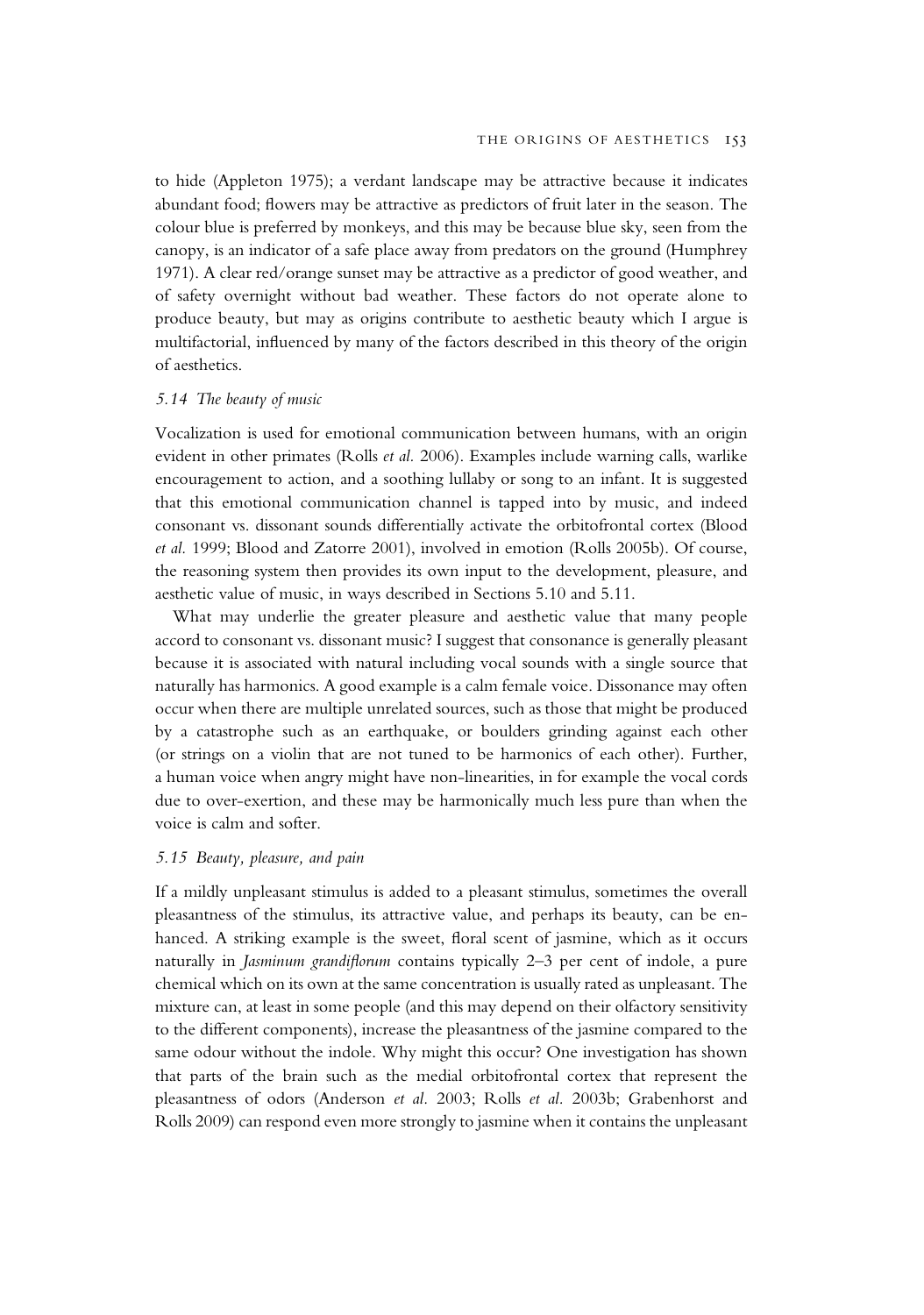component indole, compared to when it only contains individually pleasant components (Grabenhorst et al. 2007). Thus one brain mechanism that may underlie the enhancement effect is a principle that brain areas that represent the pleasantness of stimuli can do this in a way that is at least partly independent of unpleasant components, thereby emphasizing the pleasant component of a hedonically complex mixture.

A second factor that may contribute to the enhanced pleasantness of the mixture of jasmine and indole is that the indole may produce a contrast effect in the brain areas that represent the pleasant components of the mixture. An indication of this was found in increased activations in the medial orbitofrontal cortex (which represents the pleasantness of many stimuli) when the jasmine-indole mixture was being applied, compared to just the jasmine alone (Grabenhorst et al. 2007). To the extent that the pleasantness representation may drive hedonic experience separately from unpleasantness representations (Grabenhorst et al. 2007), and this might be facilitated by paying attention selectively to the pleasantness of a stimulus vs. its unpleasantness (Rolls et al. 2008), then a factor might be the increased activation of pleasantness representations if there is a component to the stimulus that is unpleasant, and can enhance the pleasantness representation by a contrast effect. Another example of pleasantness enhancement of pleasant by unpleasant stimuli occurs when an odour become more pleasant if it is preceded by an unpleasant (compared to a pleasant) odour, an effect represented in the human orbitofrontal cortex (Grabenhorst and Rolls 2009).

A third factor is that the interaction between the pleasant (jasmine) and unpleasant (indole) components makes the complex hedonic mixture (jasmine  $+$  indole) capture attention (which in turn may enhance and prolong the activation of the brain by the complex hedonic mixture), and evidence for the capture of attentional mechanisms in the brain by the pleasant-unpleasant mixture has been found (Grabenhorst et al. 2011).

These principles may of course operate in most areas where pleasant and unpleasant stimuli combine. Examples might include the pleasure we get from demanding terrain (high cliffs, high mountains, high seas); from spicy food that activates capsaicin (hot somatosensory) as well as gustatory and olfactory receptors (Rolls 2007a); from tragedy in literature, though empathy makes a large contribution here; from difficult feats, such as those performed by Odysseus (Rolls and Deco 2010), etc.

Let us consider the paradox of tragedy. For Aristotle, tragedy purged one of anxieties (Herwitz 2008). Somehow the depiction of tragedy in drama, which raises unpleasant emotions such as sadness at the tragedy, can also as drama afford pleasure. Hume's explanation was that the beauty of the language and the eloquence of the artist's depictive talents are the source of pleasure (Hume 1757; Yanal 1991). Is there more to say about this? Schadenfreude, gloating pleasure at the distress of an envied person, is associated with activation of brain areas that respond to pleasant stimuli (Shamay-Tsoory et al. 2007; Takahashi et al. 2009), and I suggest is related to the evolutionary origin of competition between individuals, and winning the competition. It is probably not an important factor in the appreciation of tragedy in drama. What may be more important is first that we (and this is especially strong in women) always want to know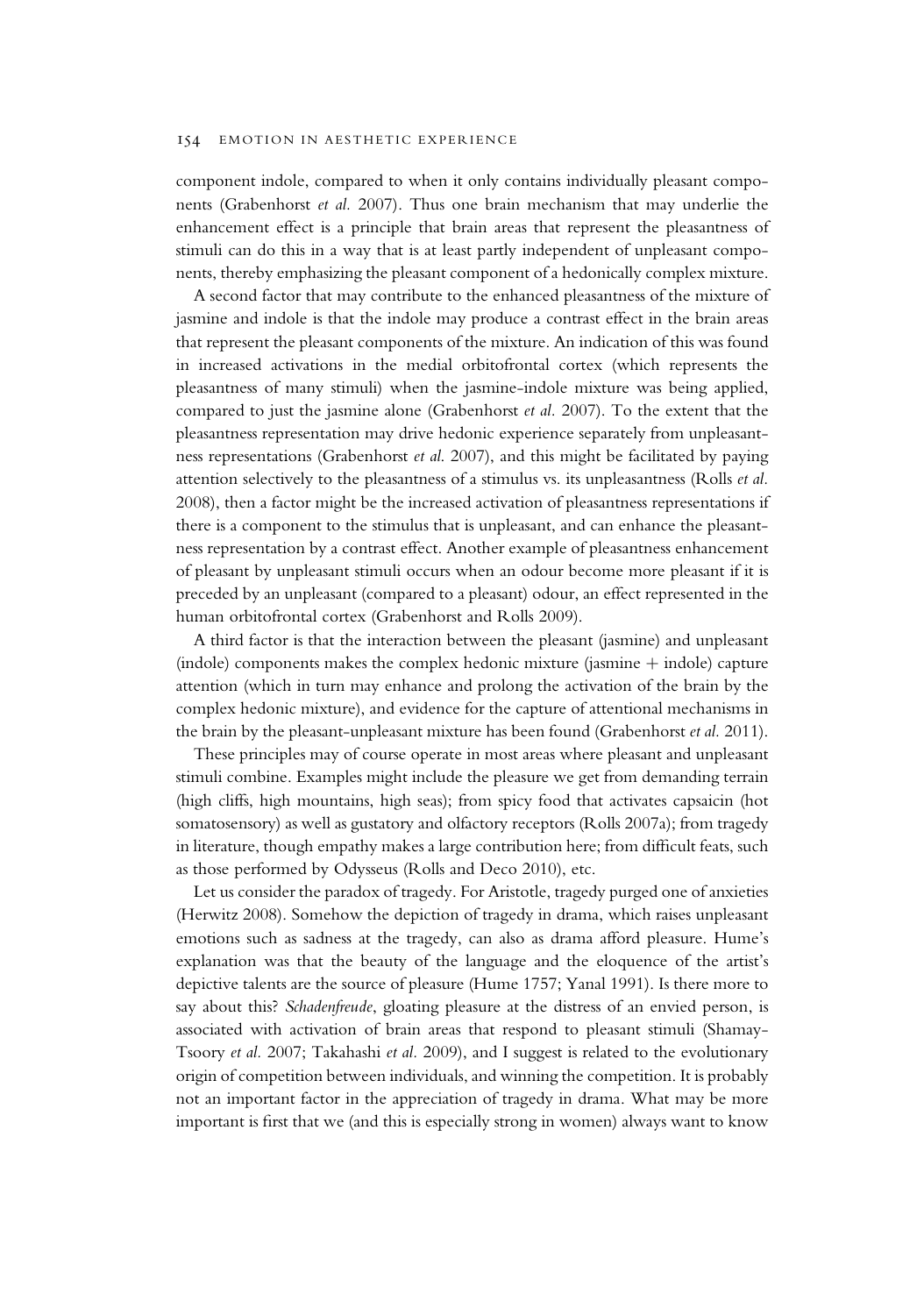what is happening to whom, and gossip has evolutionary value (Dunbar 1996) in that this can provide information about how others are likely to treat you, and more generally, about the things that can happen to people in life, and from which we can potentially learn. Second, the ability to empathize with another's emotions, and indeed to be good at this and find it rewarding, may also be important in communities, in order to facilitate kin or reciprocal altruism (Ridley 1996). Third, the ability to have a theory of other people's minds is adaptive in facilitating prediction of their behaviour (Frith and Singer 2008), and fascination with this should again in an evolutionary context be rewarding, and be associated with pleasure. It is suggested that these three factors are at least important contributors to the pleasure that people find in tragedy in drama. The same factors, I suggest, are also important contributors to the popularity of novels. In the cases of both drama and novels, we know that they are fiction, or at least are not happening to the spectator or reader, and this helps to make them particularly rewarding ways to learn about social relations and life events, because there is no risk to the spectator or reader.

Knowing that the work of art (music, literature, painting, sculpture) is a fiction may also account for why the 'aesthetic' emotions are not as long-lasting, and are not as motivating, as goals in real life.

## 5.16 Absolute value in aesthetics and art

The approach described here proposes that what we find aesthetic has its roots and origins in two main processes: gene-specified goals, rewards and punishers; and the value that is felt when our reasoning system produces, and understands, elegant and simple solutions to problems. What implications does this have for absolute aesthetic value? The implication is that while there is no absolute aesthetic value that is independent of these processes, we will nevertheless find considerable agreement between individuals, especially when the aesthetic value being judged has its roots in the two main processes described. However, as described here, there will be variation for good evolutionary reasons between what different individuals find of value, and there will be variation in individuals' thought processes caused by their cultural heritage, and by noise in the brain which is an important component to creativity (Rolls and Deco 2010). For these reasons, and because aesthetic value is multifactorial (i.e., is influenced by multiple conscious and unconscious processes), we must expect variation in aesthetic value across people, time, and place, with no absolute aesthetic value.

# 6. Is what is attractive, beautiful and aesthetic?

I wish to counter a possible objection to the theory of the origin of aesthetics described here. The possible objection is that some of the goals specified by our genes, such as the reward value and pleasantness of a high energy, high fat diet, might seem rather unsavoury, and not quite aesthetic. The point I make is that it is not just the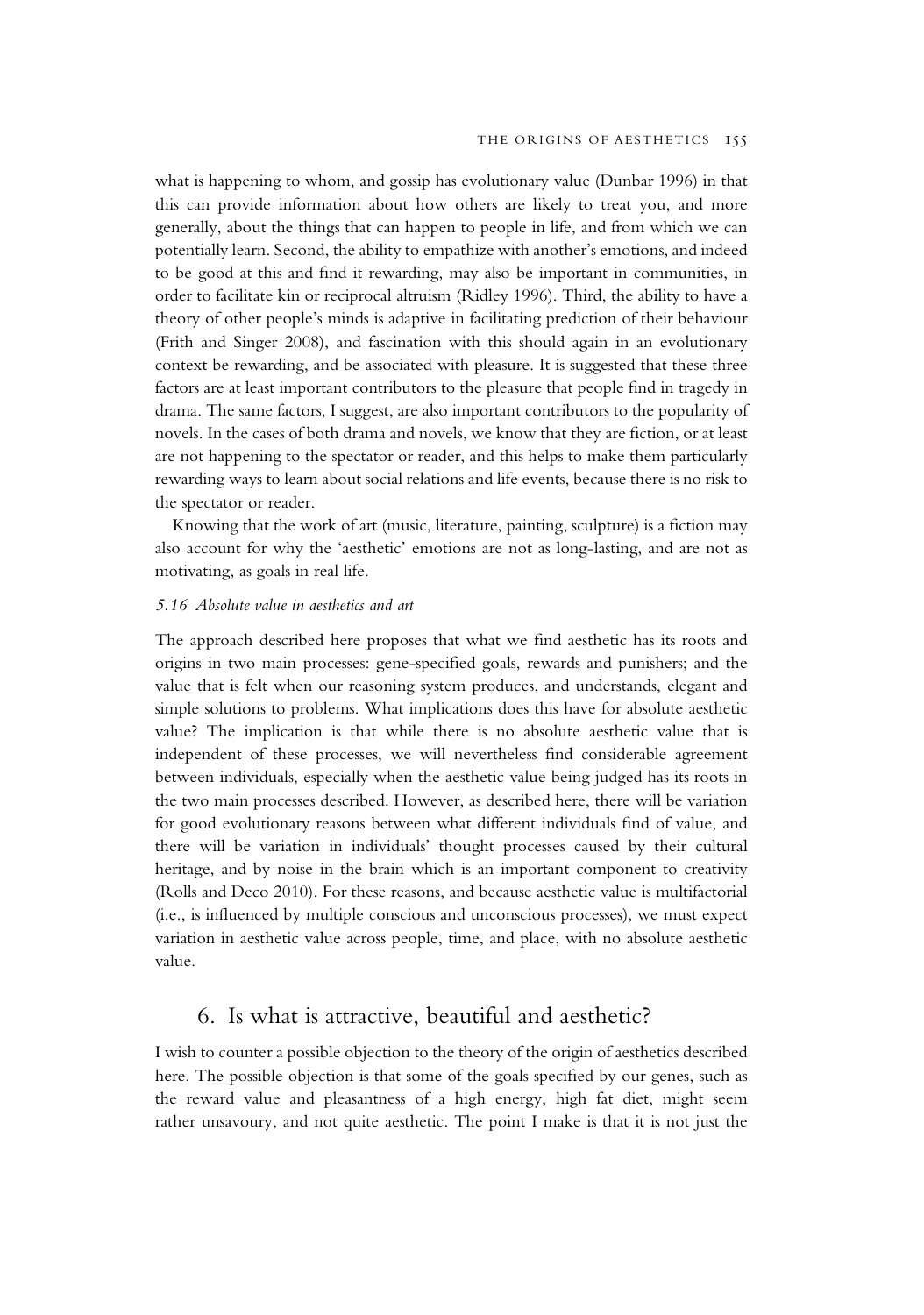gene-specified rewards and punishers that make stimuli have aesthetic value. My proposal is that the reasoning (rational) system also contributes to aesthetic value, in a number of ways. It makes rather longer-term goals attractive. It introduces the further goal that innovation is attractive, as this is likely to help solve difficult problems and move the person into a new part of state space where the person may have an advantage. It introduces the use of syntactic relational structure to provide another way of computation, and problem-solving with this reasoning system is encouraged by simple elegant solutions being rewarding and having aesthetic value, as described above. These factors would help the sophisticated structure in a Bach partita and fugue to contribute to what we judge as aesthetically pleasing, because such music taps not only into our emotional systems, but also into the systems that provide intellectual pleasure because difficult and complex structural problems are posed, and solutions to these difficult structural problems are provided, which as described provides aesthetic pleasure.

In this sense, aesthetic value may have its roots partly in gene-specified rewards (and punishers), but also in the pleasure that the rational system can provide when it is posed, and finds, elegant and simple solutions (which by parsimony are likely to be correct) to complex problems. For this reason, emotions may not be perfectly aligned with aesthetic value. Although both have their origin in gene-specified rewards, emotions may be produced by any one of a large number of reinforcers, whereas aesthetic value usually includes contributions of the reasoning (rational) system, as just described.

Art as a whole is a larger issue than aesthetics and beauty. The content of art might I suggest be seen as the result of multiple separate trajectories through a state space in which each trajectory is guided by the origins of aesthetics (products of adaptations for survival and of sexual selection for useless, sometimes handicapping ornament, and rational thought to develop structure in which an elegant and simple solution is pleasing), and depends on each previous trajectory, the history of art in each culture. Each trajectory is not itself deterministic, because it is influenced by noise (Rolls and Deco 2010) (as is Darwinian evolution). Thus the particular future trajectories cannot be predicted. In each trajectory though a number of factors guide, including new-ness (which is biologically attractive as argued above), wildness (as in Beethoven's late string quartets), as well as what we rationally find aesthetic (as described above), and what survival and sexual selection have also provided in us as some of the origins of aesthetics.

# 7. Comparison with other theories of aesthetics

Much research I have performed shows that there is a perceptual representation of objects formed in cortical areas that is kept separate from the representation of the affective value of objects, which happens further on in processing, in brain regions such as the orbitofrontal cortex (and in an area to which it projects, the anterior cingulate cortex) and the amygdala (see Fig. 8.2). For example, in the inferior temporal visual cortex there is a representation of objects that is independent of whether an object is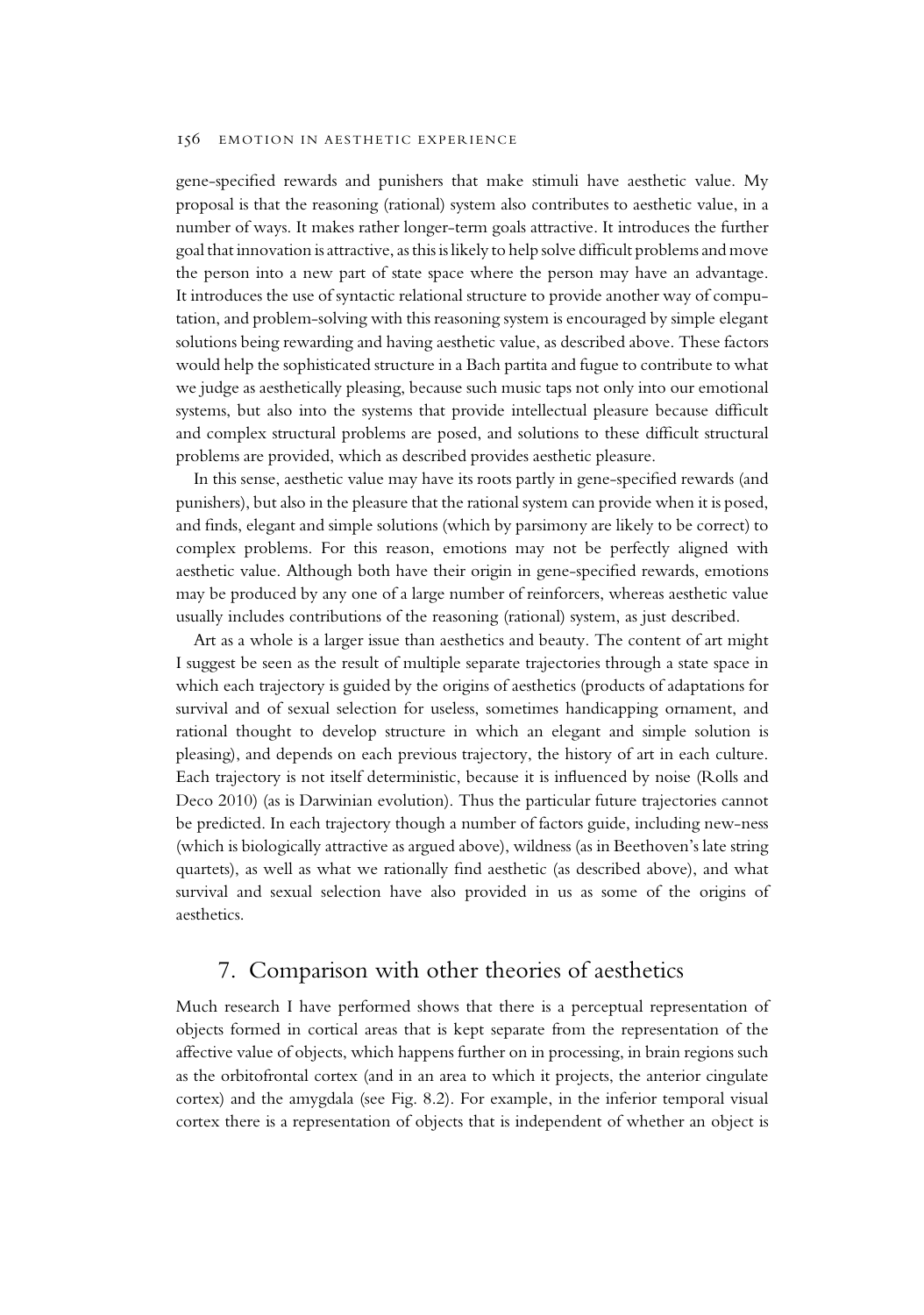associated with reward vs. punishment, or is made rewarding or not by hunger (Rolls et al. 1977, 2003a). In the primary taste cortex in the insula and frontal operculum, there is a representation of what taste is present, and of its intensity, that is independent of its reward value as altered by hunger vs. satiety, and that is correlated with the subjective intensity but not subjective pleasantness of taste (Rolls et al. 1988; Yaxley et al. 1988; Grabenhorst and Rolls 2008; Grabenhorst et al. 2008; Rolls et al. 2009). In the primary olfactory (pyriform) cortex, activations are correlated with the subjective intensity but not subjective pleasantness of odor (Rolls et al. 2003b, 2008, 2009). On the other hand, the affective value of taste, olfactory, visual, thermal, tactile, and auditory stimuli is represented in the orbitofrontal cortex. This is shown by neuronal responses that are modulated by hunger or occur to stimuli when they are associated with a reward, and by correlations of brain activations with subjective ratings of pleasantness but not intensity (Rolls et al. 1989; Critchley and Rolls 1996; Kringelbach et al. 2003; Rolls 2005b, 2007a; Rolls and Grabenhorst 2008; Rolls et al. 2009).

There are good functional and adaptive reasons for separate representations of objects and of their affective value. We can still see and recognize objects (including tastes, smell, the sight of objects, etc.) even when they are not rewarding to us, for example if they are foods and we are not hungry. (We do not go blind to objects when they are not rewarding or punishing.) Moreover, it is adaptive to be able to learn about where we have seen objects, people, etc., even if they are not currently rewarding, so that we can find them later when they are needed. Thus there is strong neuroscientific evidence, and sound biological arguments, for separate representations of perceptual objects and of their affective value. Baumgarten (1750) expressed this thought in his book Aesthetica when he suggested that sensation, the use of the five senses, is separate from sensibility, which is something more, a 'kind of intuition/cognition/formulation of the thing which judges it beautiful', and in doing so gave rise to the term aesthetics (Herwitz 2008). Before this, abstract questions such as 'What is beauty?' 'What is art?' had not been treated in philosophy, although before this Aristotle had discussed the social role of drama as purging us of ever-present anxiety, and Plato had dismissed poetry as obfuscating by sending the mind reeling into hypnotic trances instead of focusing on rational deductions and argument (Herwitz 2008).

David Hume (1777) takes a broad view of taste (which engages beauty), and argues for five standards of ('delicacy of') taste that might be shown by experts: 'Strong sense, united to delicate sentiment, improved by practice, perfected by comparison, and cleared of all prejudice, can alone entitle critics to this valuable character; and the joint verdict of such, wherever they are to be found, is the true standard of taste and beauty.' Hume's difficulty is that he believes taste is objective, because delicacy is the probing instrument for truth; but instead, taste is a circular and constructivist enterprise (Herwitz 2008). My approach has in contrast a clear foundation for aesthetics in brain function and its evolutionary design, with clear views about how it includes rational thought which provides its own pleasures, and about how art can idealize beyond the normal world by building on these foundations and origins.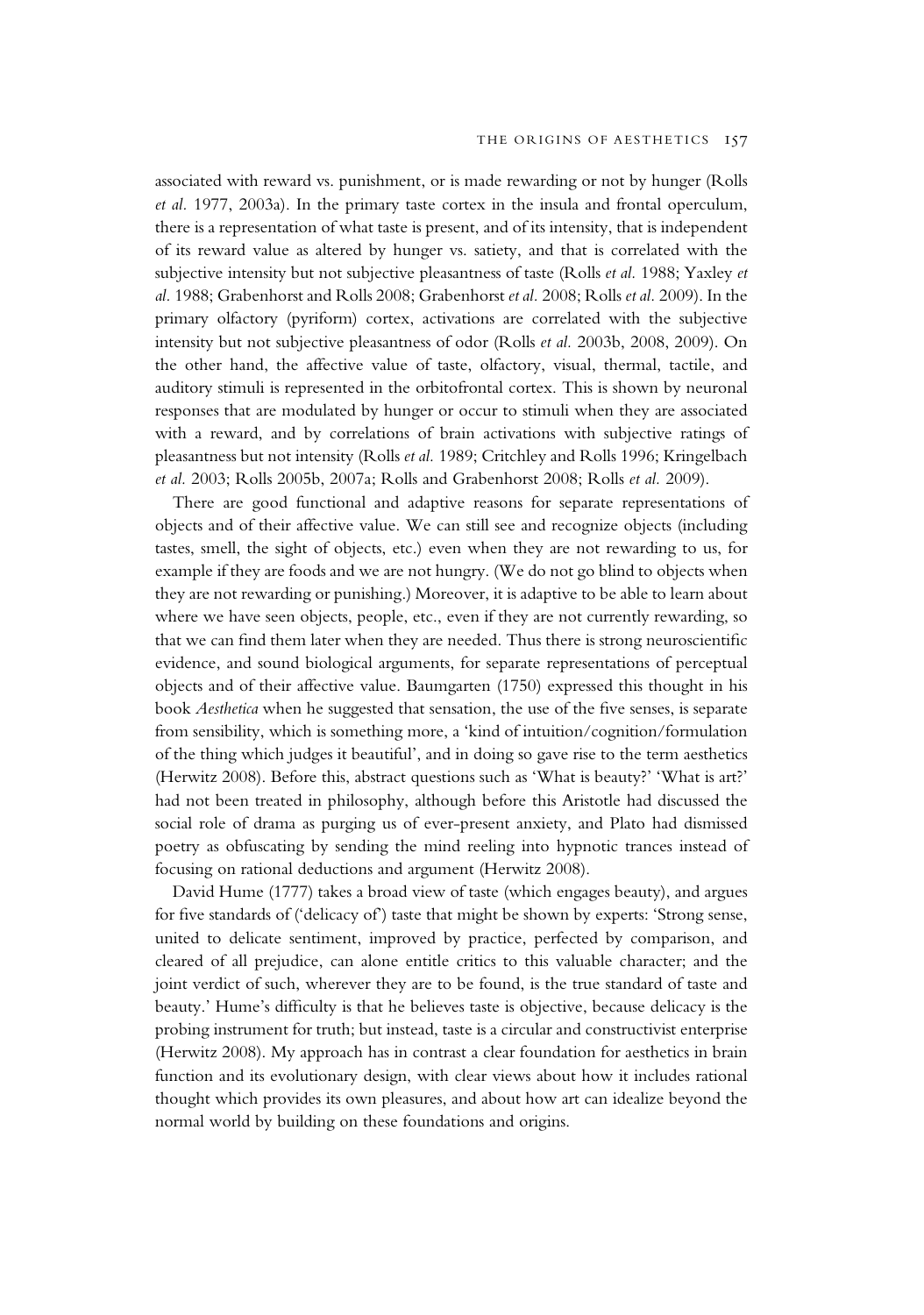Immanuel Kant (1724–1804) distinguishes between liking something and finding it beautiful. According to Kant when I find a painting beautiful this is not conditioned by any causal relation between its properties and my pleasures. For Kant, a judgement of beauty carries the weight of 'ought', that others should judge it beautiful too, so his theory has moral implications. His judgement of beauty is a 'disinterested' judgement, one that is not peculiar to him. He wants the beauty to be in the person, but not causally dependent on the properties of the object in the world such as the pleasure it produces (Kant 1790). He thus appears to be committed to an objective and universal view of art, although exactly how this view is arrived at is not at all clear. The biological and neuroscientific view that I propose indicates that in contrast art is not universal or objective, but instead can be judged good art if it taps into many of the human rational and gene-based reward systems (see further Section 6), with therefore individual differences expected, as described in Section 5.16.

Darwin (1871) recognized that evolution can occur by sexual selection, when what is being selected for has no inherent adaptive or survival value, but is attractive to potential mates (inter-sexual selection), or helps in competing with others of the same sex (intra-sexual selection). His view was that natural beauty arose through competition to attract a sexual partner. His process of sexual selection through mate choice the struggle to reproduce, not to survive—drove the evolution of visual ornamentation and artistry, from flowers through bird plumage to human self-adornment. Many have developed or ascribed to this idea (including Veblen 1899; Gombrich 1977; Zahavi 1978; and Dutton 2009; see Miller 2001), and Miller (2000, 2001) has proposed a sexual selection theory of art. The implication of this theory is that art has to do with what are frequently useless ornaments (useless in the sense that sexual selection is for characteristics that do not have 'survival' value, but are usually just attractive because they are handicaps and are indicators of fitness). I agree that useless handicapping ornament produced by sexual selection does play a role in aesthetics. However, the sexual selection theory does not therefore have much to say about the utilitarian arts such as simple design in architecture. Perhaps the structure of a piece of music can appeal, and be pleasing, because it taps into our syntactic system that finds that adaptive, survival value-related, elegant, and simple solutions to problem-solving produce pleasure. As I argued above, interest in social relations and knowledge about them is adaptive and has survival value as it may help to understand who is doing what to whom, and more generally to understand what can happen to people, and much fictional literature addresses these issues, and is not purely ornamental and without inherent value. Thus although Miller may well be right that there are aspects of art that may be primarily ornamental and useless, though attractive to members of the opposite sex in courtship, I suggest that much art has its roots in goals that have been specified as pleasurable or unpleasurable because of their 'survival or adaptive' value, whether as primary reinforcers, other stimuli associated by learning with these, or rewards of a more cognitive origin that accrue when difficult cognitive, syntactic, problems are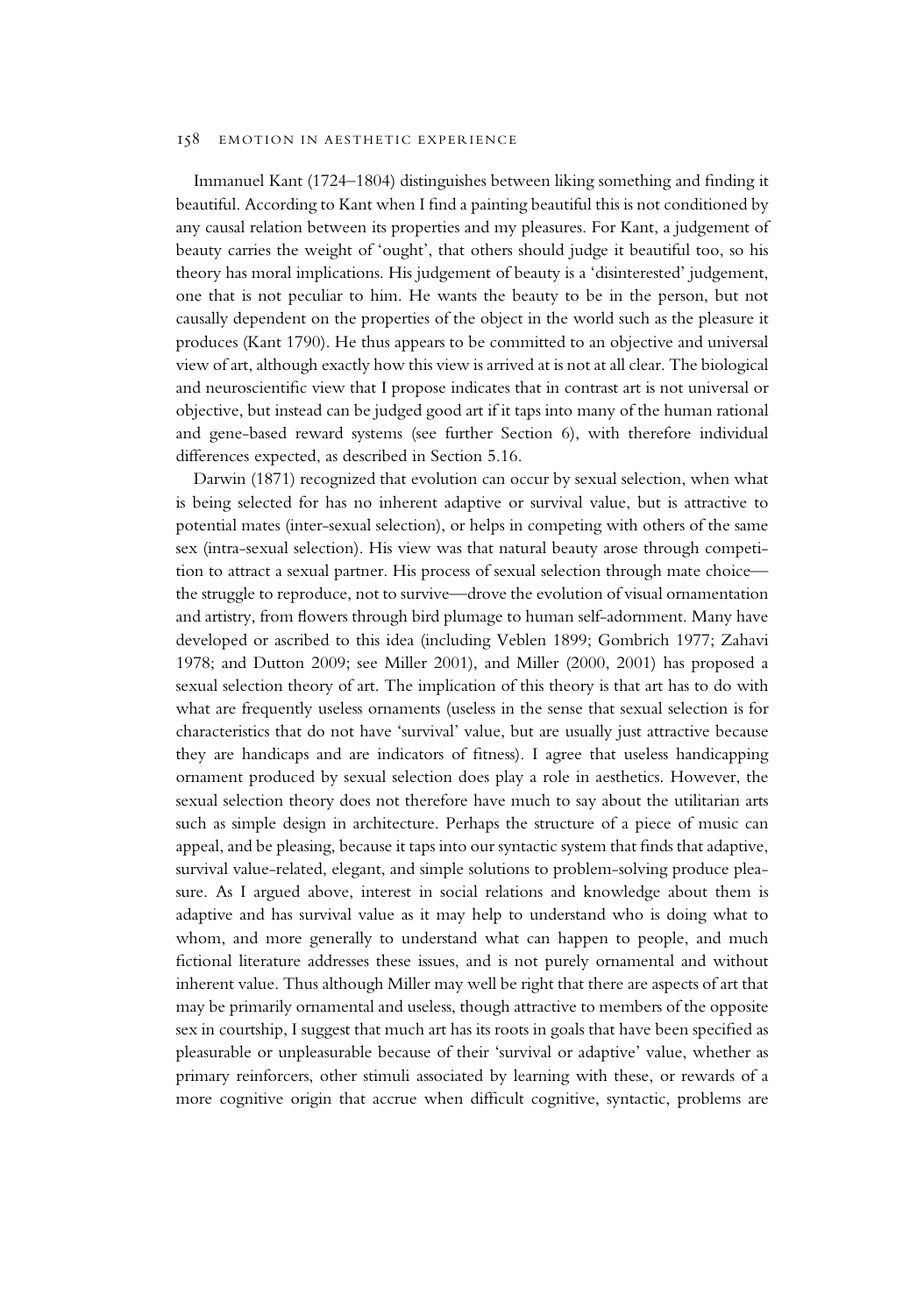solved. I also emphasize that some of the characteristics emphasised by sexual selection may have some inherent survival value (mechanisms i–ii in Section 5.3).

To end, my theory (Rolls' theory) of aesthetics thus specifies the roles of Darwinian 'survival or adaptive' selection and sexual selection in aesthetics. It is thus thoroughly Darwinian. A key idea is that many of the things that provide pleasure, or its opposite, do so because they are, or are related to, the gene-specified goals for action. Motivational states arise when trying to obtain these goals, and emotional or affective states when these goals are obtained, or are not obtained. These states are associated with affect and value, and with subjective pleasantness or unpleasantness, because it is an efficient way in which genes can influence their own (reproductive) success ('fitness'), and much more efficient and effective as a Darwinian process than prescribing that the animal should make particular responses to particular stimuli (Rolls 2005a). The theory is that aesthetic value has its roots partly in these gene-specified rewards that have survival or adaptive value; but also in the pleasure that the rational system can provide when it is posed, and finds, elegant and simple solutions (which by parsimony are likely to be correct and hence adaptive) to complex problems; and to some extent in sexual selection. What makes good art can be influenced by many factors, as described here, so is complex and multifaceted, and these factors must include whether the effect of the art is for good or for harm. It also follows that attempts in aesthetics to produce a systematic account based on consistent explicit beliefs will not succeed, for many factors that are not necessarily consistent with each other are involved in aesthetic values, and because some of these factors operate at least partly unconsciously and nonpropositionally/non-syntactically, that is, using computational systems in the brain that do not involve reasoning.<sup>4</sup>

# References

- Anderson, A. K., K. Christoff, I. Stappen, D. Panitz, D. G. Ghahremani, G. Glover, J. D. Gabrieli, and N. Sobel (2003). 'Dissociated Neural Representations of Intensity and Valence in Human Olfaction'. Nature Neuroscience, 6: 196–202.
- Andersson, M. (1994). Sexual Selection. Princeton: Princeton University Press.
- ——and L. W. Simmons (2006). 'Sexual Selection and Mate Choice'. Trends in Ecology & Evolution (Personal Edition), 21: 296–302.

Appleton, J. (1975). The Experience of Landscape. New York: Wiley.

- Baron-Cohen, S. (2008). Autism and Asperger Syndrome: The Facts. Oxford: Oxford University Press.
- Barrett, L., R. Dunbar, and J. Lycett (2002). Human Evolutionary Psychology. Basingstoke: Palgrave Macmillan.

Baumgarten, A. G. (1750). Aesthetica.

Berger, J. (1972). Ways of Seeing. Harmondsworth: Penguin.

<sup>4</sup> I am grateful to M. S. Dawkins, B. K. Scott, and P. Wheatley for helpful discussions, and to Peter Goldie for good advice.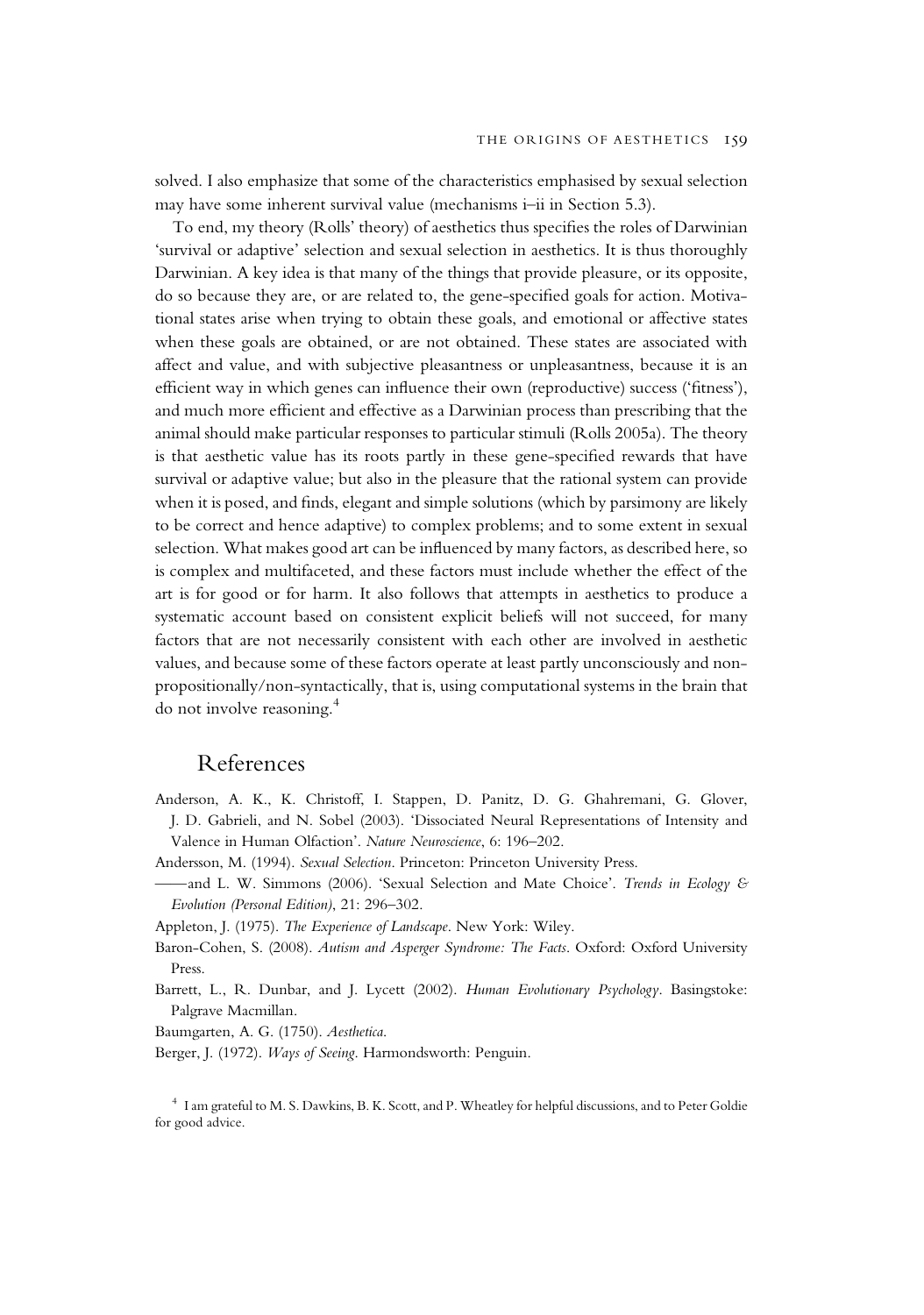- 160 EMOTION IN AESTHETIC EXPERIENCE
- Bertram, B. C. R. (1975). 'Social Factors Influencing Reproduction in Wild Lions'. Journal of Zoology, 177: 463–82.
- Birkhead, T. (2000). Promiscuity. London: Faber and Faber.
- Blackmore, S. J. (1999). The Meme Machine. Oxford: Oxford University Press.
- Blood, A. J. and R. J. Zatorre (2001). 'Intensely Pleasurable Responses to Music Correlate With Activity in Brain Regions Implicated in Reward and Emotion'. Proceedings of the National Academy of Sciences of the United States of America, 98: 11818–23.
- Blood, A. J., R. J. Zatorre, P. Bermudez, and A. C. Evans (1999). Emotional Responses to Pleasant and Unpleasant Music Correlate With Activity in Paralimbic Brain Regions'. Nature Neuroscience, 2: 382–7.
- Buss, D. M. (1989). 'Sex Differences in Human Mate Preferences: Evoluntionary Hypotheses Tested in 37 Cultures'. Behavioural and Brain Sciences, 12: 1–14.
- ——(1999). Evolutionary Psychology: The New Science of the Mind. Boston, MA: Allyn and Bacon.
- ——(2006). 'Debating Sexual Selection and Mating Strategies'. Science, 312: 689–97.
- ——and D. P. Schmitt (1993). 'Sexual Strategies Theory: An Evolutionary Perspective on Human Mating'. Psychological Review, 100: 204–32.
- Carter, C. S. (1998). 'Neuroendocrine Perspectives on Social Attachment and Love'. Psychoneuroendocrinology, 23: 779–818.
- Critchley, H. D. and E. T. Rolls (1996). 'Hunger and Satiety Modify the Responses of Olfactory and Visual Neurons in the Primate Orbitofrontal Cortex'. Journal of Neurophysiology, 75: 1673–86.
- Cumming, L. (2009). A Face to the World: On Self-Portraits. London: Harper.
- Daly, M. and M. Wilson (1988). Homicide. New York: Aldine de Gruyter.
- Damasio, A. R. (1994). Descartes' Error. New York: Putnam.
- Darwin, C. (1871). The Descent of Man, and Selection in Relation to Sex. London: John Murray (reprinted in 1981 by Princeton University Press).
- $-(1872)$ . The Expression of the Emotions in Man and Animals, 3rd ed. Chicago: University of Chicago Press.
- Dawkins, M. S. (1995). Unravelling Animal Behaviour. Harlow: Longman.
- Dawkins, R. (1986). The Blind Watchmaker. Harlow: Longman.
- -(1989). The Selfish Gene, 2nd ed. Oxford: Oxford University Press.
- de Araujo, I. E. T., E. T. Rolls, M. I. Velazco, C. Margot, and I. Cayeux (2005). 'Cognitive Modulation of Olfactory Processing'. Neuron, 46: 671–9.
- De Vries, A. C., M. B. De Vries, S. E. Taymans, and C. S. Carter (1996). 'The Effects of Stress on Social Preferences are Sexually Dimorphic in Prairie Voles'. Proceedings of the National Academy of Sciences of the United States of America, 93: 11980–4.
- Dulac, C. and A. T. Torello (2003). 'Molecular Detection of Pheromone Signals in Mammals: From Genes to Behaviour'. Nature Reviews, 4: 551–62.
- Dunbar, R. (1996). Grooming, Gossip, and the Evolution of Language. London: Faber and Faber.
- Dutton, D. (2009). The Art Instinct. Oxford: Oxford University Press.
- Ekman, P. (1982). Emotion in the Human Face, 2nd edn. Cambridge: Cambridge University Press. ——(1993). 'Facial Expression and Emotion'. American Psychologist, 48: 384–92.
- Fisher, R. A. (1930). The Genetical Theory of Natural Selection. Oxford: Clarendon Press (2nd edn. New York: Dover, 1958).
- Frijda, N. H. (1986). The Emotions. Cambridge: Cambridge University Press.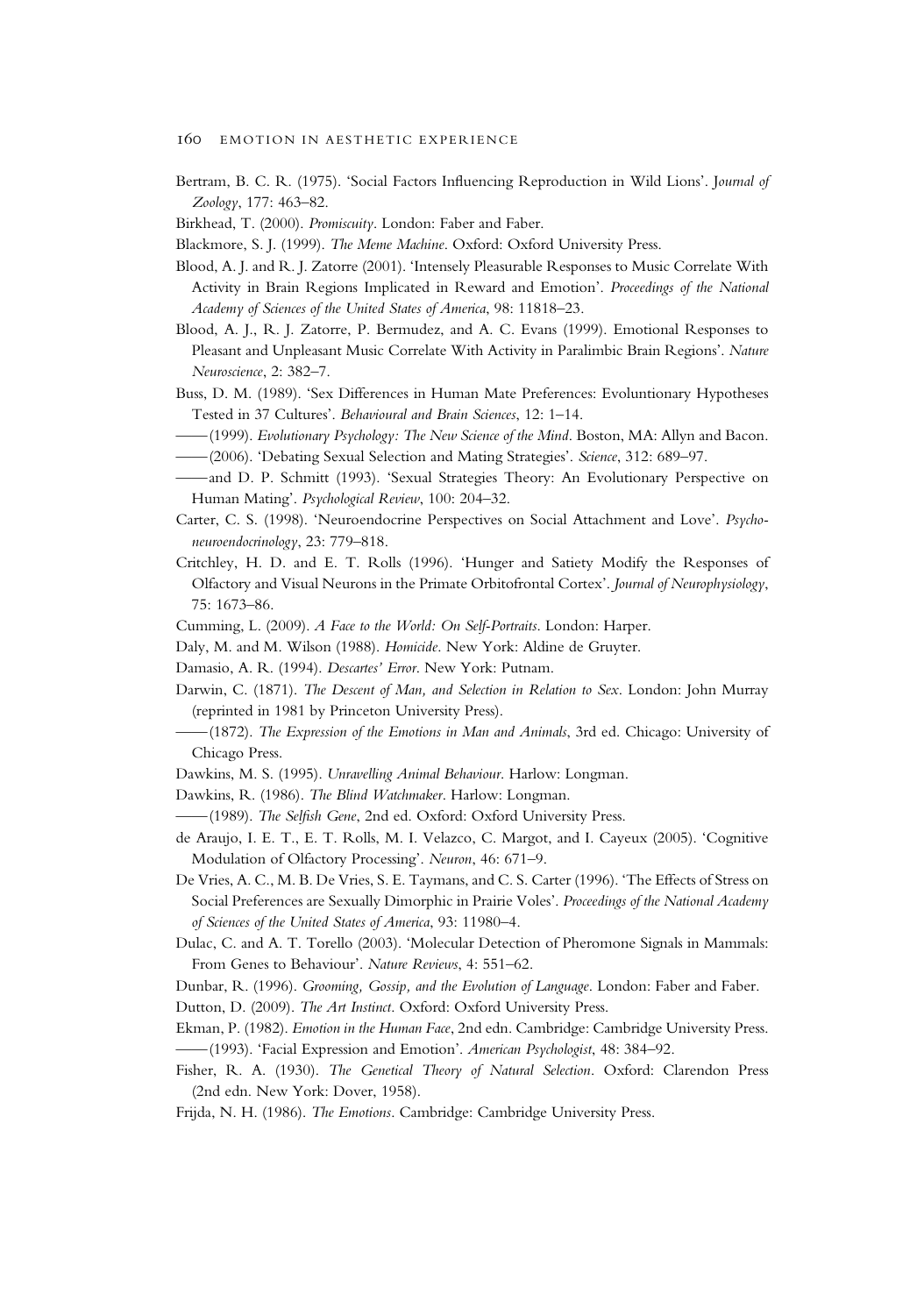Frith, C. D. and T. Singer (2008). 'The Role of Social cognition in Decision Making'. Philosophical Transactions of the Royal Society of London, 363: 3875–86.

Gangestad, S. W and J. A. Simpson (2000). 'The Evolution of Human Mating: Trade-offs and Strategic Pluralism'. Behavioral and Brain Sciences, 23: 573–87; discussion 587–644.

——and R. Thornhill (1999). 'Individual Differences in Developmental Precision and Fluctuating Asymmetry: A Model and its Implications'. Journal of Evolutionary Biology, 12: 402–16.

Gilligan, C. (1982). In a Different Voice. Cambridge, MA: Harvard University Press.

Gombrich, E. (1977). Art and Illusion: A Study in the Psychology of Pictorial Representation, 5th edn. London: Phaidon Press.

Grabenhorst, F. and E. T. Rolls (2008). 'Selective Attention to Affective Value Alters How the Brain Processes Taste Stimuli'. European Journal of Neuroscience, 27: 723–9.

–(2009). 'Different Representations of Relative and Absolute Value in the Human Brain'. NeuroImage, 48: 258–68.

-(2011). 'Value, Pleasure, and Choice Systems in the Ventral Prefrontal Cortex'. Trends in Cognitive Sciences, 15: 56–67.

and A. Bilderbeck (2008). 'How Cognition Modulates Affective Responses to Taste and Flavor: Top-down Influences on the Orbitofrontal and Pregenual Cingulate Cortices'. Cerebral Cortex, 18: 1549–59.

-and C. Margot (2011). 'A Hedonically Complex Odor Mixture Captures the Brain's Attention'. NeuroImage, 55: 832–43.

-M. A. A. P. Da Silva, and M. I. Velazco (2007). 'How Pleasant and Unpleasant Stimuli Combine in Different Brain Regions: Odor Mixtures'. Journal of Neuroscience, 27: 13532–40.

Grafen, A. (1990a). 'Biological Signals as Handicaps'. Journal of Theoretical Biology, 144: 517–46. ——(1990b). 'Sexual Selection Unhandicapped by the Fisher Process'. Journal of Theoretical Biology, 144: 473–516.

Gray, J. A. (1975). Elements of a Two-Process Theory of Learning. London: Academic Press.

——(1987). The Psychology of Fear and Stress, 2nd edn. Cambridge: Cambridge University Press.

Hamilton, W. (1964). 'The Genetical Evolution of Social Behaviour'. Journal of Theoretical Biology, 7: 1–52.

Hamilton, W. D. (1996). Narrow Roads of Gene Land. New York: W. H. Freeman.

-and M. Zuk (1982). 'Heritable True Fitness and Bright Birds: A Role for Parasites?' Science, 218: 384–7.

Herwitz, D. (2008). Aesthetics. London: Continuum.

Hume, D. (1757). Four Dissertations: Of Tragedy.

——(1777). Selected Essays: Of the Standard of Taste.

Johnston, V. S. and M. Franklin (1993). 'Is Beauty in the Eye of the Beholder?' Ethology and Sociobiology, 14: 183–99.

Kant, I. (1790). Critique of Judgement.

- Kappeler, P. M. and C. P. Van Schaik (2004). 'Sexual Selection in Primates: Review and Selective Preview', in P. M. Kappeler and C. P. Van Schaik (eds.), Sexual Selection in Primates. Cambridge: Cambridge University Press, pp. 3–23.
- Keverne, E. B., C. M. Nevison, and F. L. Martel (1997). 'Early Learning and the Social Bond'. Annals of the New York Academy of Science, 807: 329–39.

Humphrey, N. (1971). 'Colour and Brightness Preferences in Monkeys'. Nature, 229: 615–17.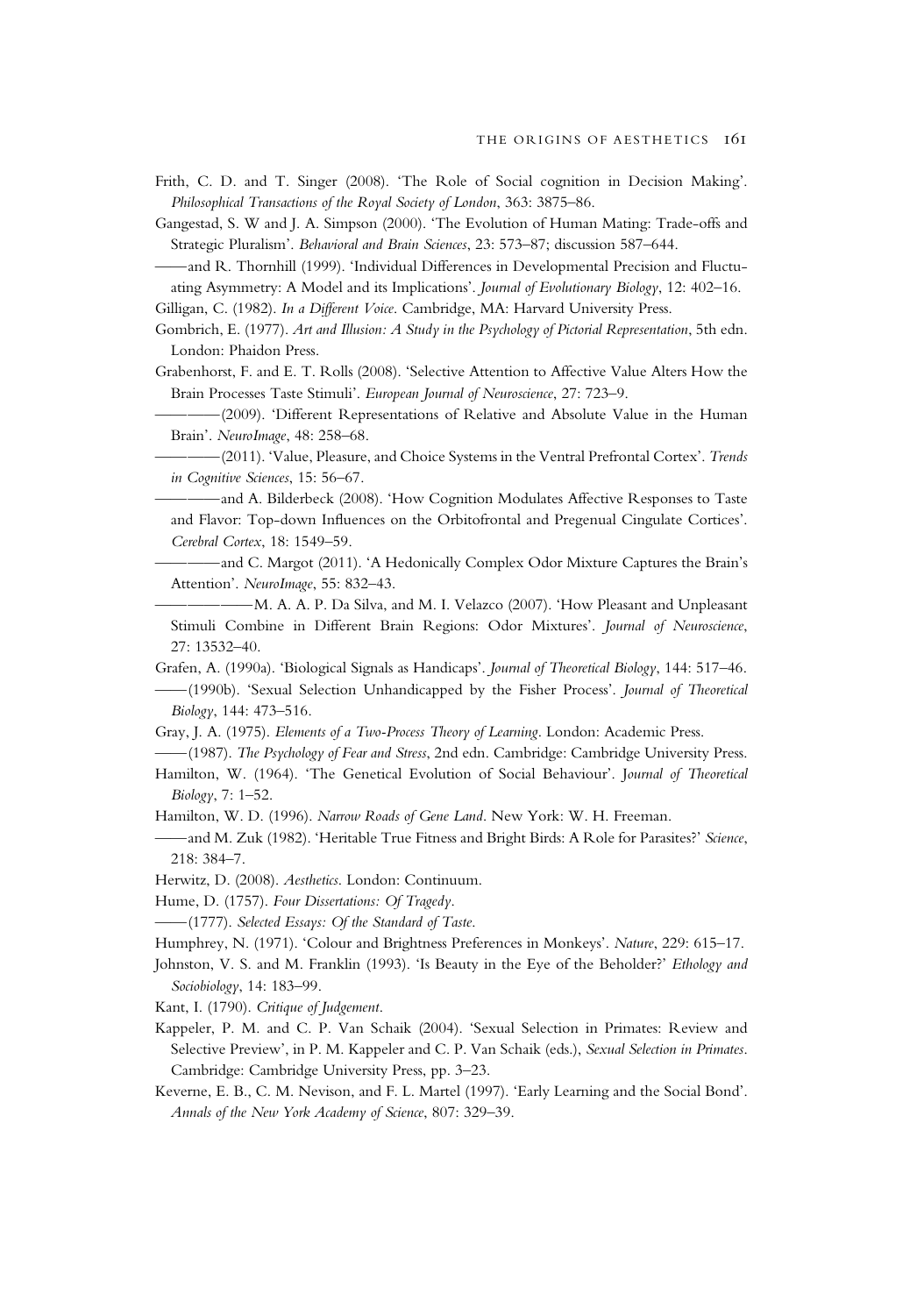- 162 EMOTION IN AESTHETIC EXPERIENCE
- Kringelbach, M. L., J. O'Doherty, E. T. Rolls, and C. Andrews (2003). 'Activation of the Human Orbitofrontal Cortex to a Liquid Food Stimulus is Correlated with its Subjective Pleasantness'. Cerebral Cortex, 13: 1064–71.
- Krug, R., W. Plihal, H. L. Fehm, and J. Born (2000). 'Selective Influence of the Menstrual Cycle on Perception of Stimuli with Reproductive Significance: An Event-Related Potential Study'. Psychophysiology, 37: 111–22.
- Kruger, T. H. C., P. Haake, D. Chereath, W. Knapp, O. E. Janssen, M. S. Exton, M. Schedlowski, and U. Hartmann (2003). 'Specificity of the Neuroendocrine Response to Orgasm during Sexual Arousal in Men'. Journal of Endocrinology, 177: 57–64.
- Langlois, J. H., L. Kalakanis, A. J. Rubenstein, A. Larson, M. Hallam, and M. Smoot (2000). 'Maxims or Myths of Beauty? A Meta-Analytic and Theoretical Review'. Psychological Bulletin, 126: 390–423.
- ——J. M. Ritter, L. A. Roggman, and L. S. Vaughn (1991). 'Facial Diversity and Infant Preferences for Attractive Faces'. Developmental Psychology, 27: 79–84.
- ——L. A. Roggman, and L. A. Rieserdanner (1990). 'Infants Differential Social Responses to Attractive and Unattractive Faces'. Developmental Psychology, 26: 153–9.
- ————R. J. Casey, J. M. Ritter, L. A. Rieserdanner, and V. Y. Jenkins (1987). 'Infant Preferences for Attractive Faces: Rudiments of a Stereotype'. Developmental Psychology, 23: 363–9.
- Lazarus, R. S. (1991). Emotion and Adaptation. New York: Oxford University Press.
- Lee, H. J., A. H. Macbeth, J. H. Pagani, and W. S. Young Iii (2009). 'Oxytocin: The Great Facilitator of Life'. Progress in Neurobiology, 88: 127–51.
- Lim, M. M., Z. X. Wang, D. E. Olazabal, X. H. Ren, E. F. Terwilliger, and L. J. Young (2004). 'Enhanced Partner Preference in a Promiscuous Species by Manipulating the Expression of a Single Gene'. Nature, 429: 754–7.
- Maia, T. V. and J. L. McClelland (2004). 'A Reexamination of the Evidence for the Somatic Marker Hypothesis: What Participants Really Know in the Iowa Gambling Task'. Proceedings of the National Academy of Sciences of the United States of America, 101: 16075–80.
- Maynard Smith, J. and D. Harper (2003). Animal Signals. Oxford: Oxford University Press.
- McCabe, C., E. T. Rolls, A. Bilderbeck, and F. McGlone (2008). 'Cognitive Influences on the Affective Representation of Touch and the Sight of Touch in the Human Brain'. Social, Cognitive and Affective Neuroscience, 3: 97–108.
- Mead, L. S. and S. J. Arnold (2004). 'Quantitative Genetic Models of Sexual Selection'. Trends in Ecology & Evolution (Personal Edition), 19: 264–71.
- Meston, C. M. and P. F. Frohlich (2000). 'The Neurobiology of Sexual Function'. Archives of General Psychiatry, 57: 1012–30.
- Millenson, J. R. (1967). Principles of Behavioral Analysis. New York: Macmillan.
- Miller, G. F. (2000). The Mating Mind. London: Heinemann.
- ——(2001). 'Aesthetic Fitness: How Sexual Selection Shaped Artistic Virtuosity as a Fitness Indicator and Aesthetic Preferences as Mate Choice Criteria'. Bulletin of Psychology and the Arts,  $2: 20 - 5.$
- O'Doherty, J., J. Winston, H. Critchley, D. Perrett, D. M. Burt, and R. J. Dolan (2003). 'Beauty in a Smile: The Role of Medial Orbitofrontal Cortex in Facial Attractiveness'. Neuropsychologia, 41: 147–55.
- Oatley, K. and J. M. Jenkins (1996). Understanding Emotions. Oxford: Blackwell.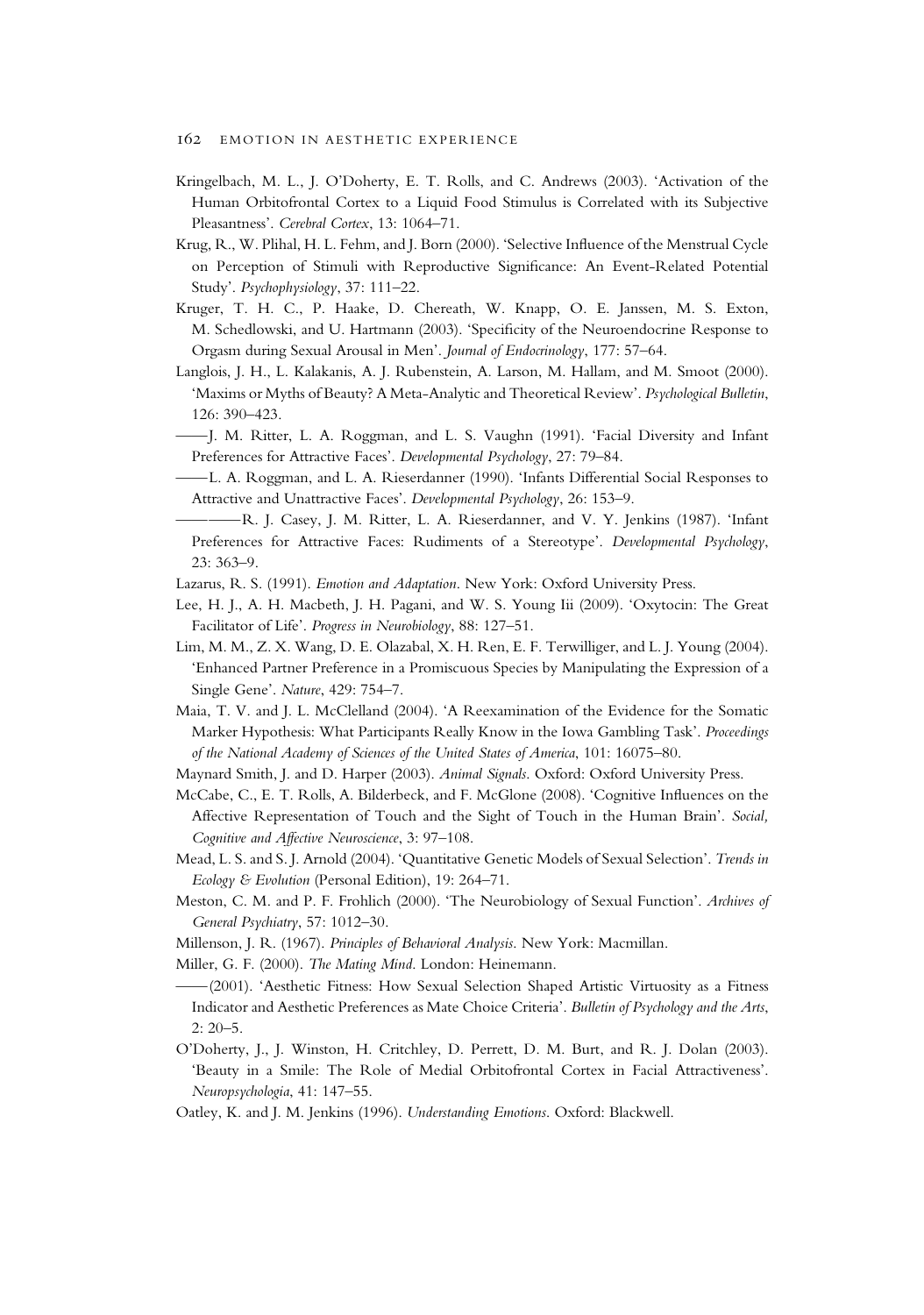- Penton-Voak, I. S., D. I. Perrett, D. L. Castles, T. Kobayashi, D. M. Burt, L. K. Murray, and R. Minamisawa (1999). 'Menstrual Cycle Alters Face Preference'. Nature, 399: 741–2.
- Pinker, S. and P. Bloom (1992). 'Natural Language and Natural Selection', in J. H. Barkow, L. Cosmides, and J. Tooby (eds.), The Adapted Mind. New York: Oxford University Press, pp. 451–93.
- Pizzari, T., C. K. Cornwallis, H. Lovlie, S. Jakobsson, and T. R. Birkhead (2003). 'Sophisticated Sperm Allocation in Male Fowl'. Nature, 426: 70–4.

Ridley, M. (1996). The Origins of Virtue. London: Viking.

- Rolls, E. T. (1986a). 'Neural Systems Involved in Emotion in Primates', in R. Plutchik and H. Kellerman (eds.), Emotion: Theory, Research, and Experience. Vol. 3. Biological Foundations of Emotion. New York: Academic Press, pp. 125–43.
- ——(1986b). 'A Theory of Emotion, and its Application to Understanding the Neural Basis of Emotion', in Y. Oomura (ed.), Emotions. Neural and Chemical Control. Basel: Karger, pp. 325–44.
- ——(1990). 'A Theory of Emotion, and its Application to Understanding the Neural Basis of Emotion'. Cognition and Emotion, 4: 161–90.
- ——(1999). The Brain and Emotion. Oxford: Oxford University Press.
- —(2000). 'Précis of The Brain and Emotion'. Behavioral and Brain Sciences, 23: 177–233.
- ——(2003). 'Consciousness Absent and Present: A Neurophysiological Exploration'. Progress in Brain Research, 144: 95–106.
- ——(2004). 'A Higher Order Syntactic Thought (HOST) Theory Of Consciousness', in R. J. Gennaro (ed.), Higher-Order Theories of Consciousness: An Anthology. Amsterdam: John Benjamins, pp. 137–72.
- ——(2005a). 'Consciousness Absent or Present: A Neurophysiological Exploration of Masking', in H. Ogmen and B. G. Breitmeyer (eds.), The First Half Second: The Microgenesis and Temporal Dynamics of Unconscious and Conscious Visual Processes. Cambridge, MA: MIT Press, pp. 89–108.

——(2005b). Emotion Explained. Oxford: Oxford University Press.

- ——(2007a). 'The Representation of Information about Faces in the Temporal and Frontal Lobes'. Neuropsychologia, 45: 125–43.
- ——(2007b). 'A Computational Neuroscience Approach to Consciousness'. Neural Networks, 20: 962–82.
	- ——(2007c). 'The Affective Neuroscience of Consciousness: Higher Order Linguistic Thoughts, Dual Routes to Emotion and Action, and Consciousness', in P. Zelazo, M. Moscovitch, and E. Thompson (eds.), Cambridge Handbook of Consciousness. Cambridge: Cambridge University Press, pp. 831–59.

-(2007d). 'Sensory Processing in the Brain Related to the Control of Food Intake'. Proceedings of the Nutrition Society, 66: 96–112.

——(2008a). Memory, Attention, and Decision-Making: A Unifying Computational Neuroscience Approach. Oxford: Oxford University Press.

——(2008b). 'Emotion, Higher Order Syntactic Thoughts, and Consciousness', in L. Weiskrantz and M. K. Davies (eds.), Frontiers of Consciousness. Oxford: Oxford University Press, pp. 131–67.

- ——(2009). 'The Anterior and Midcingulate Cortices and Reward', in B. A. Vogt (ed.), Cingulate Neurobiology and Disease. Oxford: Oxford University Press, pp. 191–206.
- ——(2011a). Neuroculture. Oxford: Oxford University Press.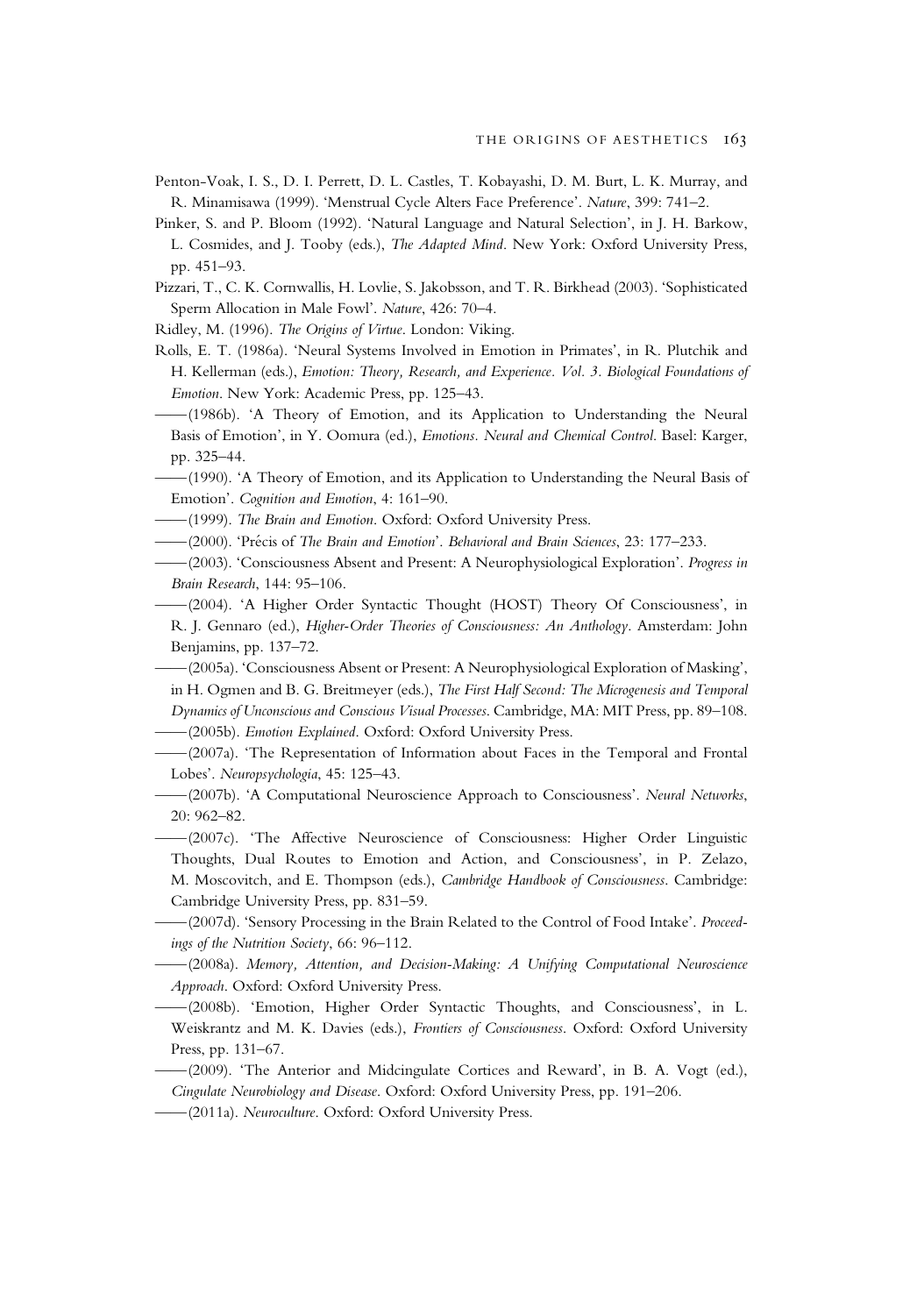- ——(2011b). 'Consciousness, Decision-Making, and Neural Computation', in V. Cutsuridis, A. Hussain, and J. G. Taylor (eds.), Perception–Action Cycle: Models, Algorithms and Systems. Berlin: Springer, 287–333.
	- ——and G. Deco (2002). Computational Neuroscience of Vision. Oxford: Oxford University Press.
- -(2010). The Noisy Brain: Stochastic Dynamics as a Principle of Brain Function. Oxford: Oxford University Press.
- and F. Grabenhorst (2008). 'The Orbitofrontal Cortex and Beyond: From Affect to Decision-Making'. Progress in Neurobiology, 86: 216–44.
- -and S. M. Stringer (2001). 'A Model of the Interaction between Mood and Memory'. Network: Computation in Neural Systems, 12: 111–29.
- ——and A. Treves (1998). Neural Networks and Brain Function. Oxford: Oxford University Press.
- ——N. C. Aggelopoulos, and F. Zheng (2003a). 'The Receptive Fields of Inferior Temporal Cortex Neurons in Natural Scenes'. Journal of Neuroscience, 23: 339–48.
- ——H. D. Critchley, A. S. Browning, and K. Inoue (2006). 'Face-Selective and Auditory Neurons in the Primate Orbitofrontal Cortex'. Experimental Brain Research, 170: 74–87.
- -J. V. Verhagen, and M. Kadohisa (2009). 'The Representation of Information about Taste and Odor in the Orbitofrontal Cortex'. Chemosensory Perception, 3: 16–33.
- ——F. Grabenhorst, C. Margot, M. A. A. P. da Silva, and M. I. Velazco (2008). 'Selective Attention to Affective Value Alters How the Brain Processes Olfactory Stimuli'. Journal of Cognitive Neuroscience, 20: 1815–26.
- ——S. J. Judge, and M. Sanghera (1977). 'Activity of Neurones in the Inferotemporal Cortex of the Alert Monkey'. Brain Research, 130: 229–38.
- ——M. L. Kringelbach, and I. E. T. de Araujo (2003b). 'Different Representations of Pleasant and Unpleasant Odors in the Human Brain'. European Journal of Neuroscience, 18: 695–703.
- ——T. R. Scott, Z. J. Sienkiewicz, and S. Yaxley (1988). 'The Responsiveness of Neurones in the Frontal Opercular Gustatory Cortex of the Macaque Monkey is Independent of Hunger'. Journal of Physiology, 397: 1–12.
- ——Z. J. Sienkiewicz and S. Yaxley (1989). 'Hunger Modulates the Responses to Gustatory Stimuli of Single Neurons in the Caudolateral Orbitofrontal Cortex of the Macaque Monkey'. European Journal of Neuroscience, 1: 53–60.
- Ryan, M. J. (1998). 'Sexual Selection, Receiver Biases, and the Evolution of Sex Differences'. Science, 281: 1999–2003.
- Shamay-Tsoory, S. G., Y. Tibi-Elhanany, and J. Aharon-Peretz (2007). 'The Green-Eyed Monster and Malicious Joy: The Neuroanatomical Bases of Envy and Gloating (Schadenfreude)'. Brain, 130: 1663–78.
- Singh, D. and P. M. Bronstad (2001). 'Female Body Odour is a Potential Cue to Ovulation'. Proceedings of the Royal Society B-Biological Sciences, 268: 797–801.
- ——and S. Luis (1995). 'Ethnic and Gender Consensus for the Effect of Waist-to-Hip Ratio on Judgment of Women's Attractiveness'. Human Nature: An Interdisciplinary Biosocial Perspective, 6: 51–65.
- ——W. Meyer, R. J. Zambarano, D. Farley, and D. F. Hurlbert (1998). 'Frequency and Timing of Coital Orgasm in Women Desirous of Becoming Pregnant'. Archives of Sexual Behavior, 27: 15–29.
- Strongman, K. T. (1996). The Psychology of Emotion, 4th edn. London: Wiley.